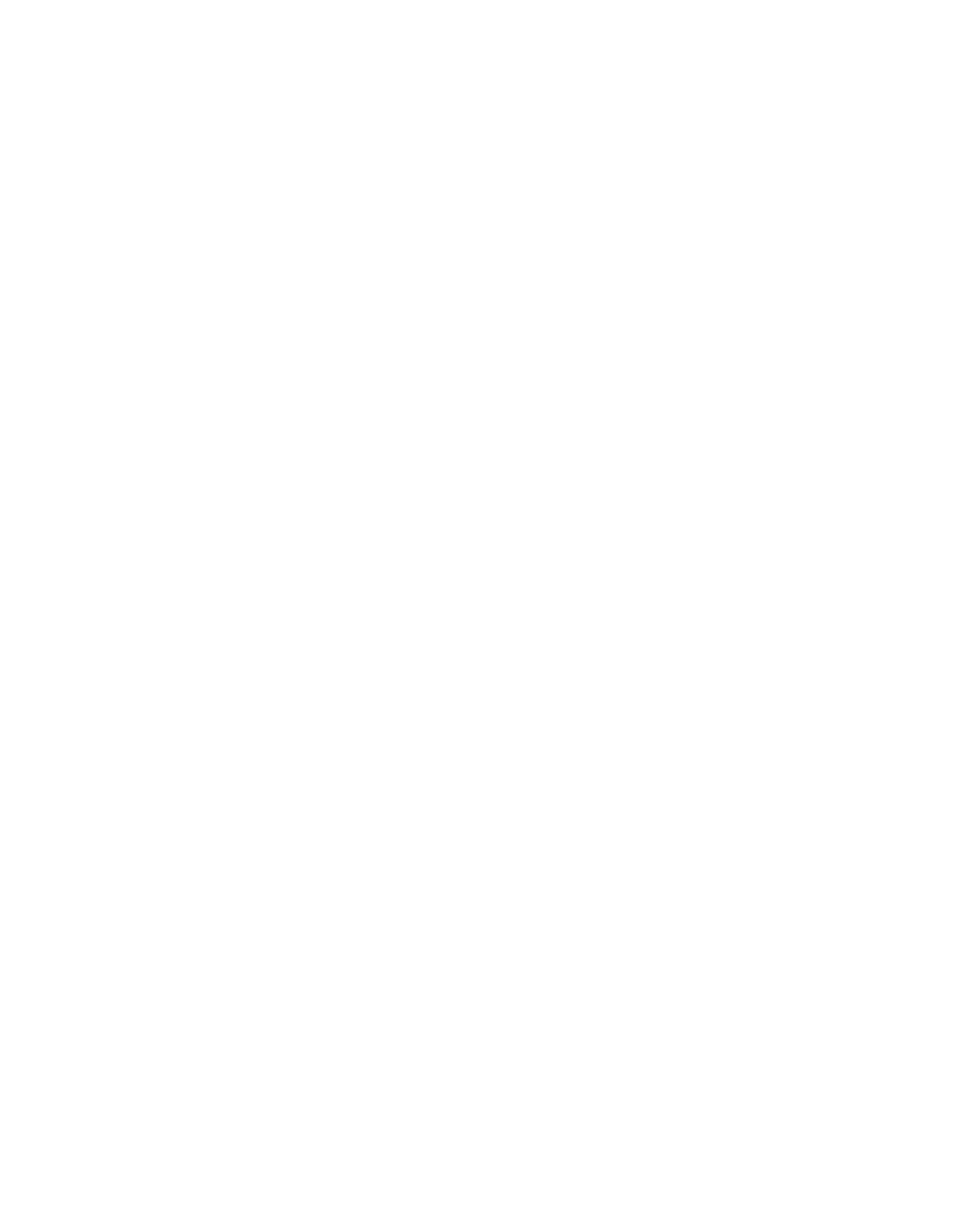# **Table of Contents**

| Appendix 5 - Flow Chart: Permit Application Process - Single Family Dwelling  66 |  |
|----------------------------------------------------------------------------------|--|
|                                                                                  |  |
|                                                                                  |  |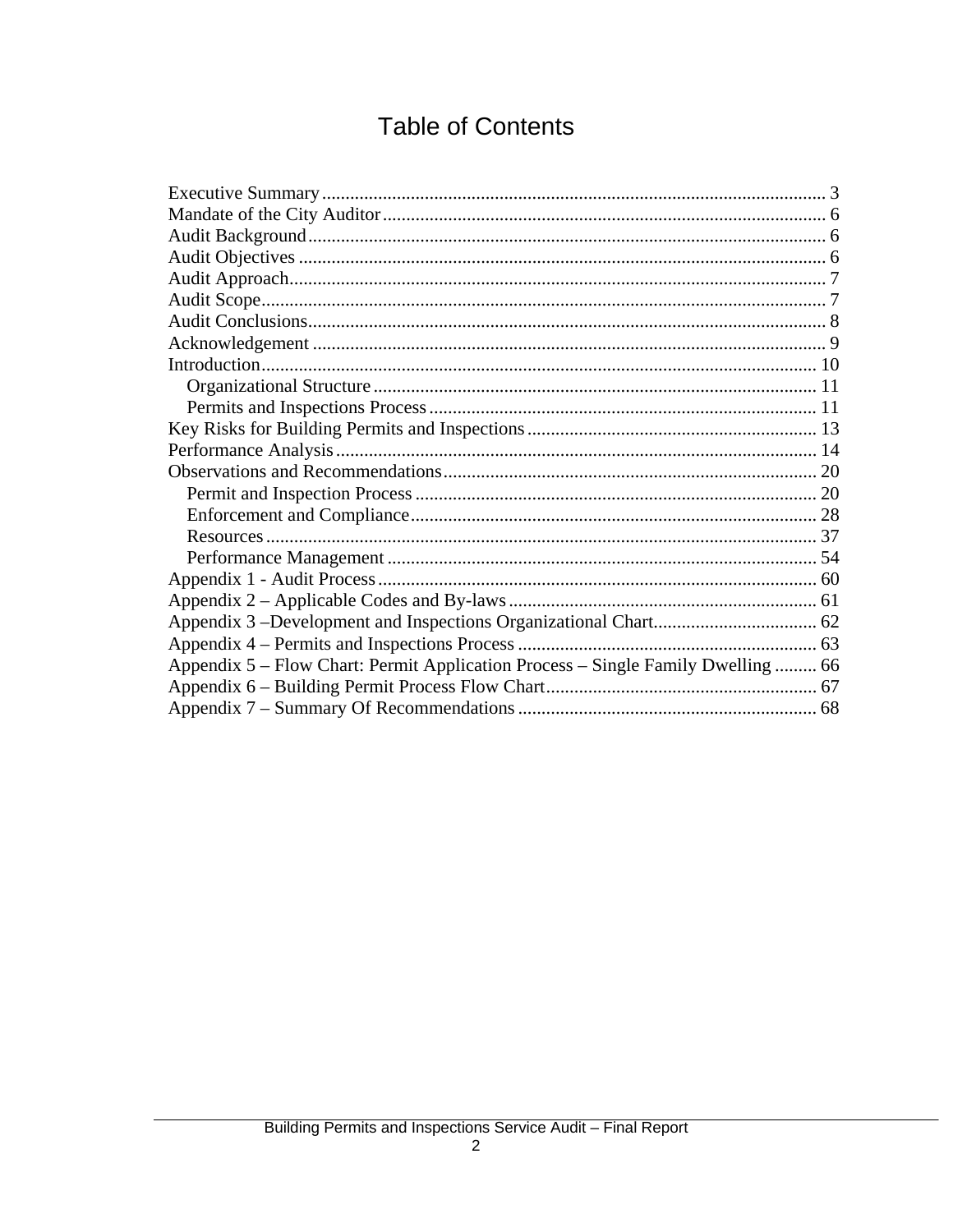# **EXECUTIVE SUMMARY**

The Development Approvals, Building Permits and Inspections Service (the Service) is a statutory public service as outlined in *The City of Winnipeg Charter Act* Part 5 sections 150-152. The Service is provided primarily for the purposes of reviewing and approving proposed design, construction, demolition and occupancy of new buildings and existing buildings in order to meet minimum health, life safety, zoning, accessibility and community standards as established by building, plumbing and electrical codes and related by-laws. The Service also provides inspection and enforcement offered to complainants, property owners and neighbourhood residents relative to the provisions of the City's propertyrelated by-laws to maintain minimum prescribed standards. The Service is primarily delivered by the Development and Inspections Division (the Division) with input from other City departments.

Over the past several years the Development and Inspections Division has made changes and improvements to the building permits and inspections processes through initiatives such as Permits X-Press. This has included the implementation of an electronic permit application system for trades and the building industry and several amendments to building codes and permit requirements designed to ensure public safety while limiting the burden of unnecessary permits. The Division has also moved towards a full-cost recovery fee structure for its services.

The purpose of this audit is to report to Audit Committee and Council on the efficiency and effectiveness of the Development Approvals, Building Permits and Inspections Service and the progress made to date as a result of the Permits X-Press and other initiatives.

### **Audit Objectives**

The audit was identified in the City Auditor's Audit Plan for 2007 to 2009 and endorsed by Audit Committee.

The objectives of the audit were:

- to assess the efficiency and effectiveness of the permits and inspections processes and management of key risks;
- to assess whether service performance is measured, monitored and reported; and
- to assess whether the service fees charged are based on the costs of delivering the service and are collected.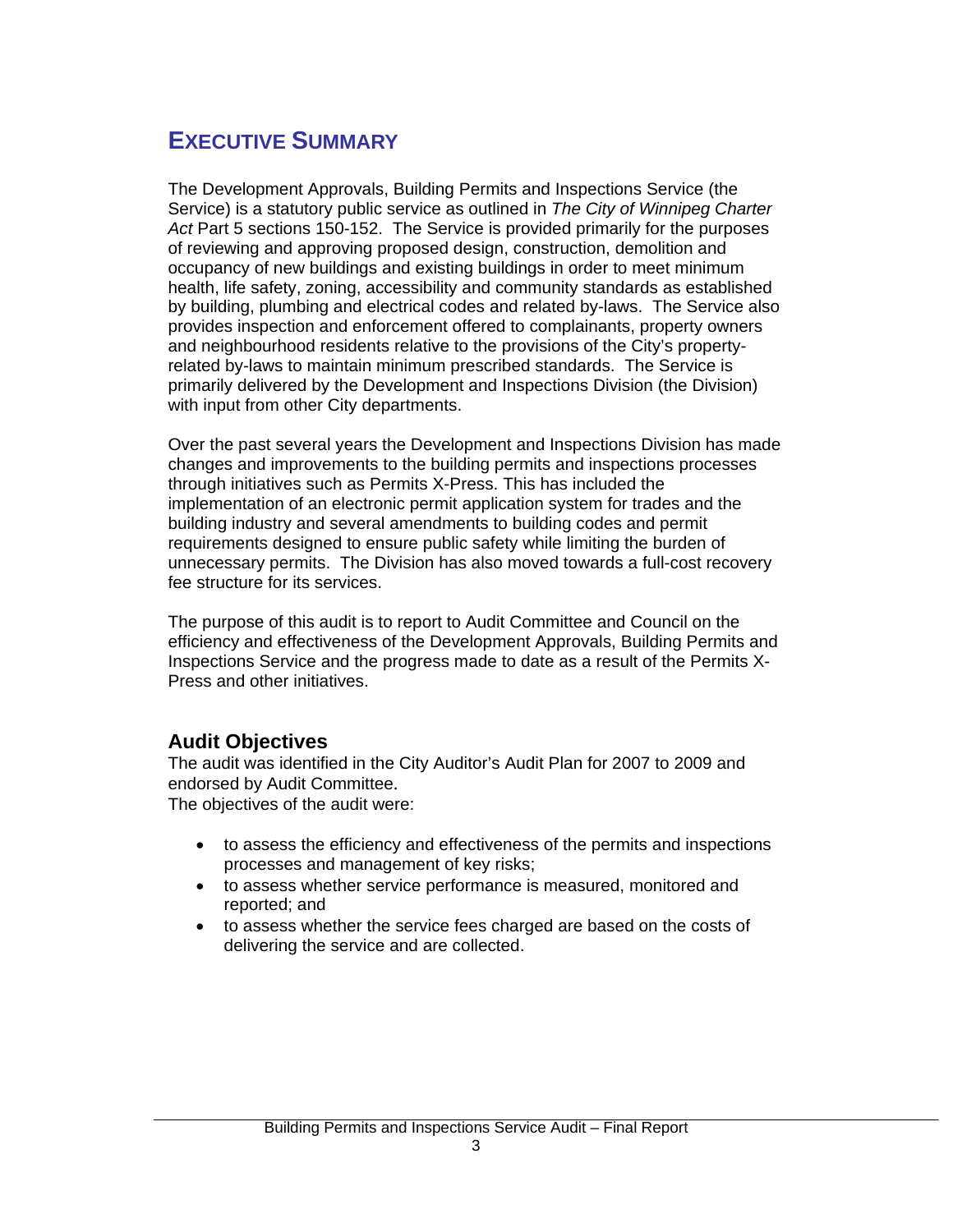## **Audit Conclusions**

The audit work performed led us to the following conclusions:

- The Division needs to adjust its service delivery strategies and business processes to more efficiently and effectively deliver its services and manage its key risks. While we acknowledge that the Division is moving more towards a risk-based service delivery strategy, the shift has not been sufficient to deliver the service effectively. The Division needs to increase its reliance on certified building professionals work and riskbased audits and focus its limited resources on the building activities that pose the most risk to the public and the property owner. The Division also needs to take additional steps to manage its key risks, including: the growing level of work started and/or completed without a permit, the significant backlog of open residential permits, the consistency and frequency of enforcement, ensuring there is sufficient staff to deliver the planned service strategy both in the short and long term. The key risks, if not properly managed, will serve to undermine the performance of the service.
- The Division does not have adequate processes in place to measure, monitor and report on service performance.
- The Division has established a fee structure that is approaching full-cost recovery of the cost of delivering the services. However, the Division has to ensure proper processes are in place to capture all of the costs of providing the service. The Division does ensure the majority of the fees are collected before a permit is issued. However, follow-up procedures are required to deal with accounts receivable and approved permits ready for pick up.

### **Key Observations and Recommendations**

The Development and Inspections Division (the Division) current strategy of full plan reviews and inspections for all permits is not achievable with the existing resources. In fact, it has led to the Division not being able to fully achieve its key goals. Currently, it is estimated that a significant portion of residential and nonresidential construction begins without a permit in place. There are also over 35,000 open residential permits. These are permits where the required inspections have not been completed. Of these permits, over 6,000 have known deficiencies.

We have made a number of recommendations to address these issues. The Division needs to continue to move towards a risk-based methodology. By this we mean the Division needs to ensure that permits are only required for higher risk building activities. The Division also has to rely more on the work of certified building professionals for both plan reviews and inspections. The Division needs to formalize many of the risk-based practices they currently employ on an informal basis. A move to a risk-based methodology will assist the Division in focusing its limited resources on the activities that pose the most risk to the public and the property owners.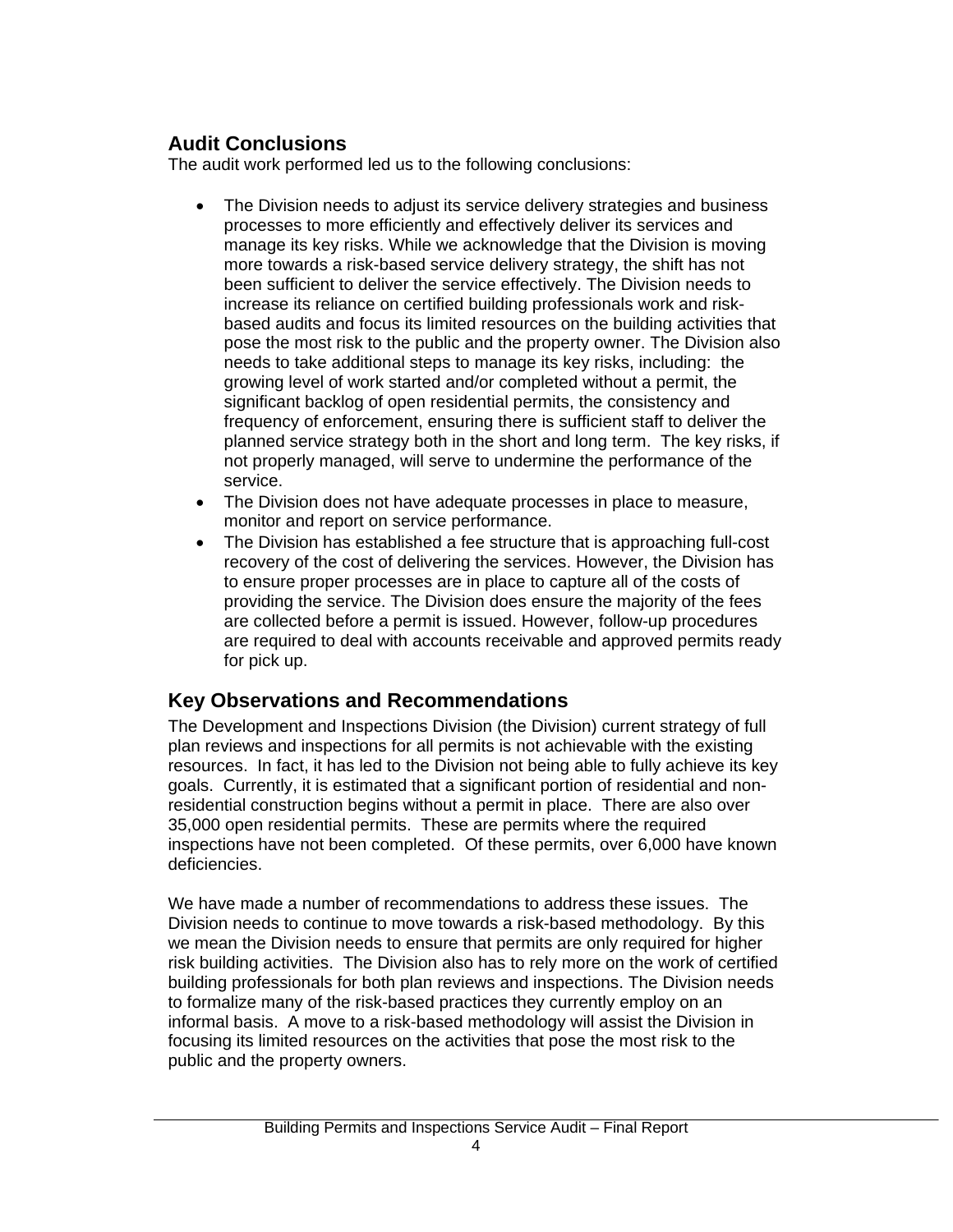The Division's enforcement regime needs to be revamped. The Division needs to utilize the enforcement mechanisms currently at its disposal more consistently and possibly more frequently. We believe this can be accomplished with the establishment of a more formalized process for enforcement. This should be supported with improved tracking and reporting of enforcement and compliance activities.

The Division is implementing a fee structure that is approaching the recovery of the full cost of delivering the Development Approvals, Building Permits and Inspections Service. It has been able to do so while still remaining competitive with other Canadian cities. The Division has not captured all costs incurred by other City departments involved in the delivery of the service. We also recommended that the Division take the necessary steps to allocate costs to each type of service offered. These efforts will help make the fees more transparent and will further aid any future policy decisions regarding the fee structure.

The Division does not have sufficient staff to successfully carry out its current service delivery strategy and desired level of service. The Division is going to have to decide on the optimal balance of service level and staff resources. The Division needs to improve its analysis of staff productivity and establish service standards before an optimal balance can be determined. In the near future the Division could be faced with a large number of retirements. We found that thirtynine percent of the staff are currently eligible to retire. Although the Division has identified the need to replace these staff, the Division lacks a formal succession plan to address this. This is particularly concerning because a significant percentage of staff are eligible to retire (or soon will be) and the Division lacks formal training documents and policies and procedures to guide new, less experienced, staff. This left unaddressed could result in a significant service gap in the near future. The Division needs to develop a formal succession plan and take measures in the short term to enhance its ability to retain and recruit staff.

The Division does not report on actual performance results or establish performance goals or targets to evaluate performance against except for the reporting done on the Permit X-press initiative. The Division should establish measurable and achievable performance goals and service standards. The Division needs to establish formal processes to collect performance information. Once appropriate performance information is available it should be used to better inform management decision-making and will also enable the Division to better manage its operations and determine what the appropriate balance between service level and resources is.

In the current environment of increased public scrutiny and fiscal restraint the Division needs to ensure it is positioned to clearly and transparently report to Council on its performance and demonstrate that its work adds value and the fees charged for these services are fair. We believe that the implementation of our recommendations will move the Division closer to achieving this.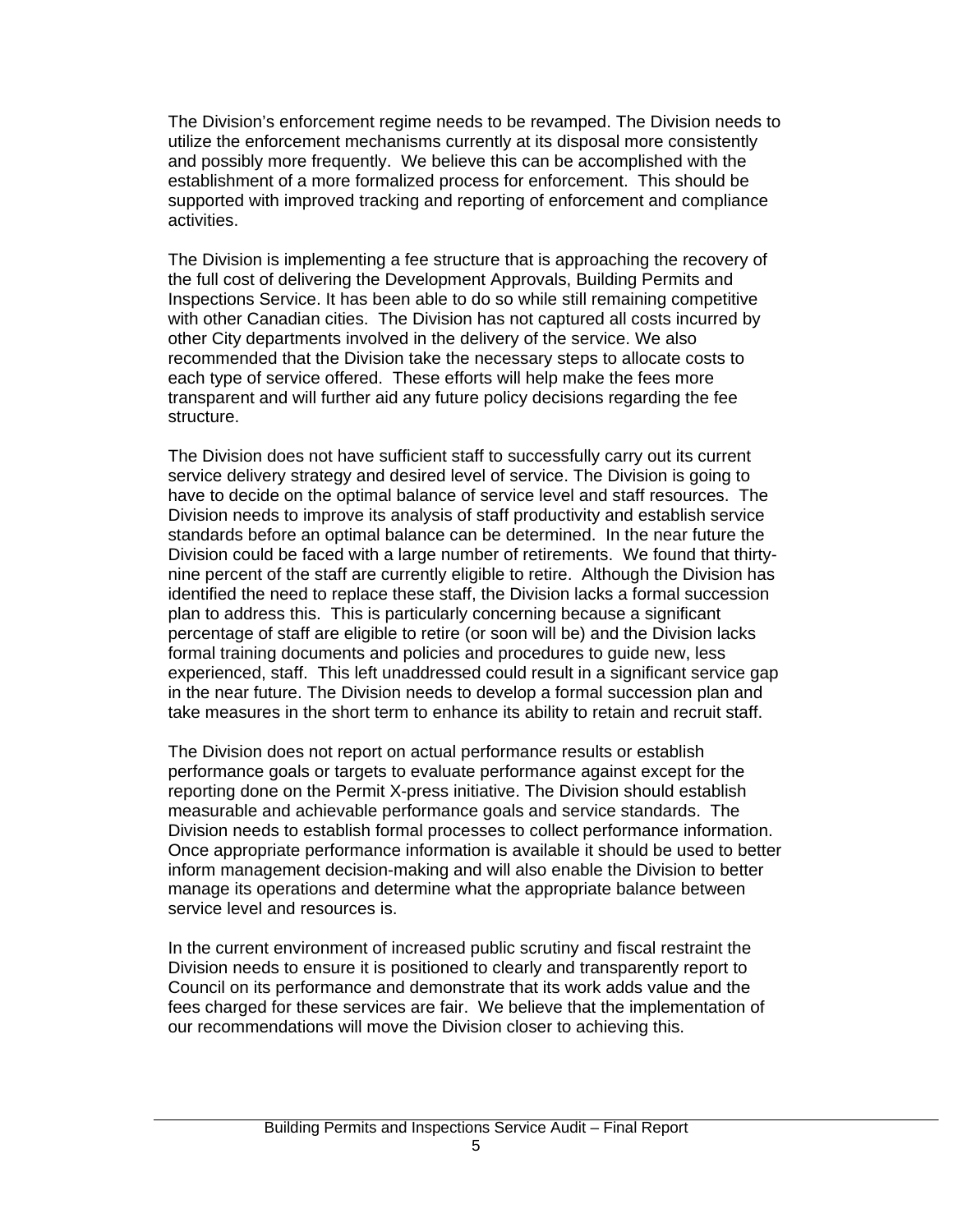# **MANDATE OF THE CITY AUDITOR**

The City Auditor is a statutory officer appointed by City Council under the *City of Winnipeg Charter Act*. The City Auditor reports to Council through the Audit Committee (Executive Policy Committee) and is independent of the City's Public Service. The City Auditor conducts examinations of the operations of the City and its affiliated bodies to assist Council in its governance role of ensuring the Public Service's accountability for the quality of stewardship over public funds and for the achievement of value for money in City operations. Once an audit report has been communicated to Council, it becomes a public document.

# **AUDIT BACKGROUND**

The audit was identified in the City Auditor's Audit Plan for 2007 to 2009 and endorsed by Audit Committee. Over the past several years the Planning, Property and Development Department has made significant changes and improvements to the building permits administration and inspections processes through initiatives such as the Permits X-Press initiative. This has included the implementation of an electronic permit application system for trades and the building industry and several amendments to permit requirements designed to ensure public safety while limiting the burden of unnecessary permits.

The purpose of this audit is to report to Audit Committee and Council on the efficiency and effectiveness of the Building Permits and Inspections Service and the progress made to date as a result of the Permits X-Press initiative.

# **AUDIT OBJECTIVES**

The objectives of the audit were:

- to assess the efficiency and effectiveness of the permits and inspections processes and management of key risks;
- to assess whether service performance is measured, monitored and reported; and
- to assess whether the service fees charged are based on the costs of delivering the service and are collected.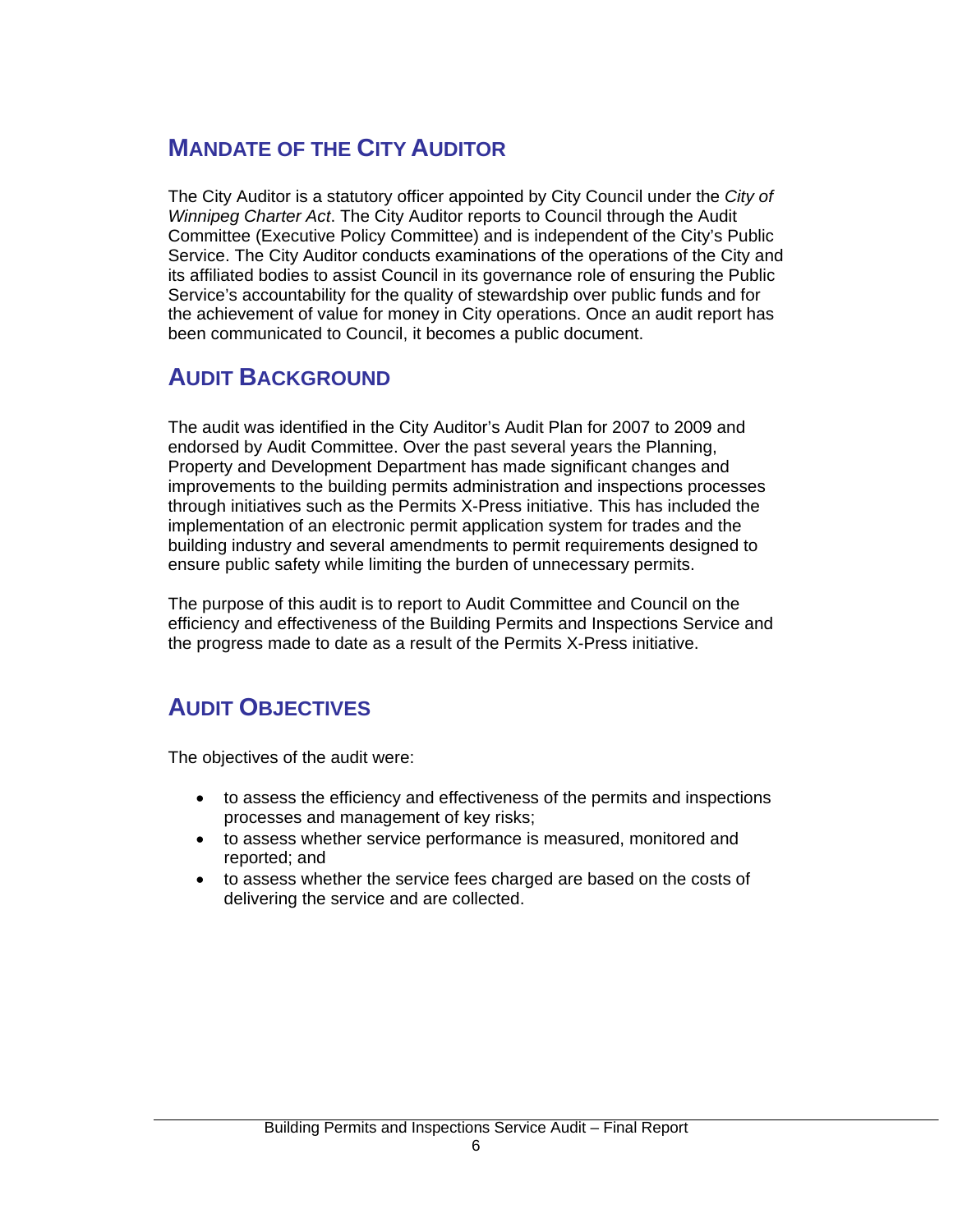# **AUDIT APPROACH**

We have conducted the audit in accordance with generally accepted auditing standards. **Appendix 1** provides a flowchart of the audit process.

- We conducted interviews with the Development and Inspections Division (the Division) staff to gain an understanding of the Service, the policies, procedures and practices in place relating to the building permits and inspections process.
- We interviewed four members of the building industry to gain an understanding of their assessment of the level of service provided by the Division
- We obtained and reviewed statistical information from the Division staff.
- We reviewed related industry reports, policies, standards, procedures and other relevant background documentation relating to the Development Approvals, Building Permits and Inspections Service in general.
- At the conclusion of the audit, we provided a report to the Director Planning, Property and Development, the Manager of Development and Inspections, the Chief Administrative Officer and Council.

The conclusions in our report are based upon information available at the time. In the event that significant information is brought to our attention after completion of the audit, we reserve the right to amend the conclusions reached.

# **AUDIT SCOPE**

The audit covered the period January 1, 2005 to December 31, 2008. The scope of our audit included the transactions, processes, policies and practices in place for the Building Permits and Inspections Service subsequent to implementation of the Permits X-press initiatives, with a focus on the processes and practices in place in 2007 and 2008 to take into account any process changes that were made as a result of the Permits X-press initiative and the Red Tape Report.

We noted, that effective in fiscal 2009, the Building Permits and Inspections Service was renamed to the Development Approvals, Building Permits and Inspections Service to more accurately reflect the scope of services provided. Our audit focused on the activities limited to the services provided under the former Building Permits and Inspections Service and was further limited to the four branches within the Development and Inspections Division that are primarily involved in the building permits and inspections process.

We have undertaken appropriate procedures in an attempt to verify the accuracy of the information we were provided. In some situations, we were unable to complete our review due to a lack of information stemming from information system limitations. These areas are noted in the report.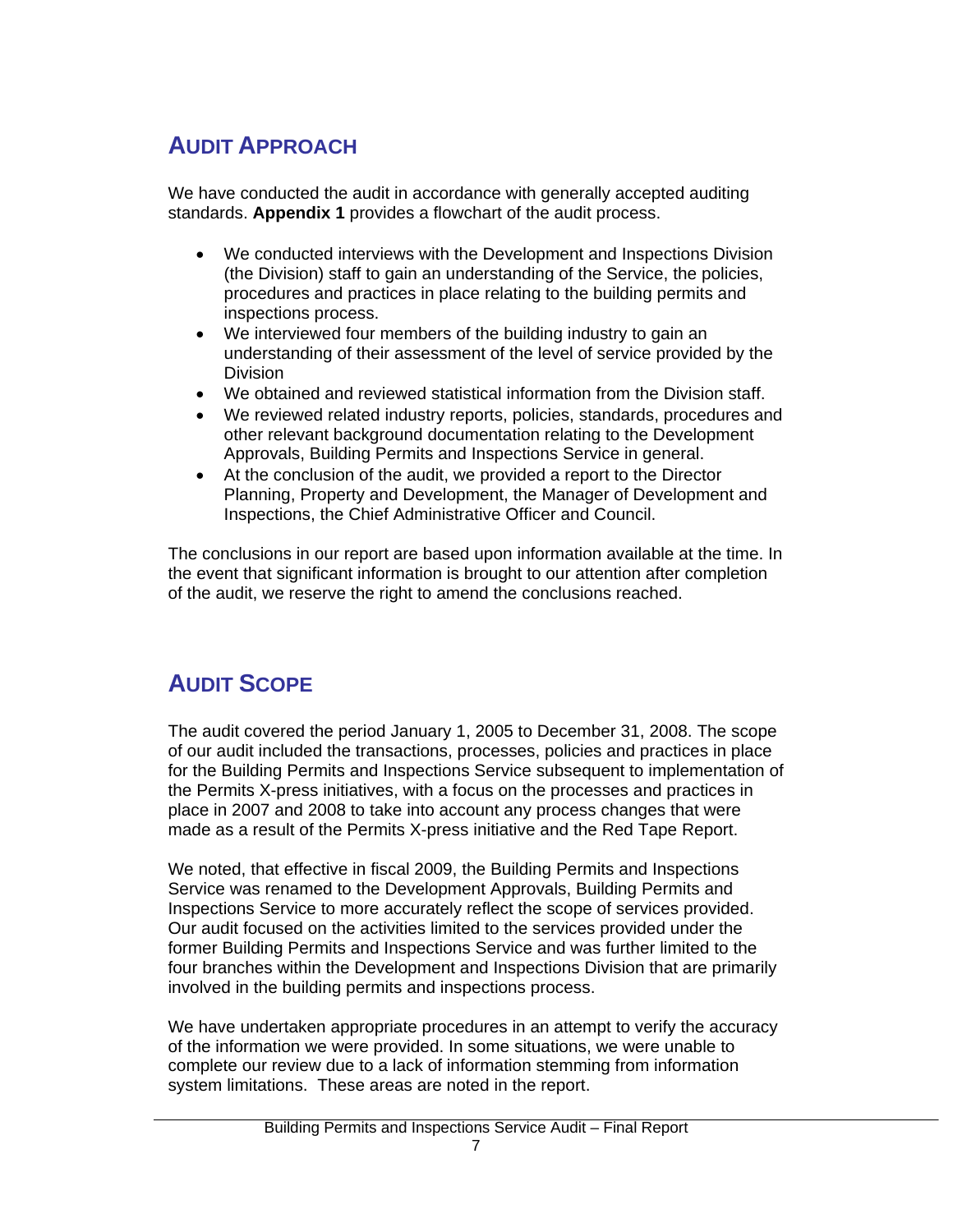# **AUDIT CONCLUSIONS**

The audit work performed led us to the following conclusions:

- The Division needs to adjust its service delivery strategies and business processes to more efficiently and effectively deliver its services and manage its key risks. While we acknowledge that the Division is moving more towards a risk-based service delivery strategy, the shift has not been sufficient to deliver the service effectively. The Division needs to increase its reliance on certified building professionals work and riskbased audits and focus its limited resources on the building activities that pose the most risk to the public and the property owner. The Division also needs to take additional steps to manage its key risks, including: the growing level of work started and/or completed without a permit, the significant backlog of open residential permits, the consistency and frequency of enforcement, ensuring there is sufficient staff to deliver the planned service strategy both in the short and long term. The key risks, if not properly managed, will serve to undermine the performance of the service.
- The Division does not have adequate processes in place to measure, monitor and report on service performance.
- The Division has established a fee structure that is approaching full-cost recovery of the cost of delivering the services. However, the Division has to ensure proper processes are in place to capture all of the costs of providing the service. The Division does ensure the majority of the fees are collected before a permit is issued. However, follow-up procedures are required to deal with accounts receivable and approved permits ready for pick up.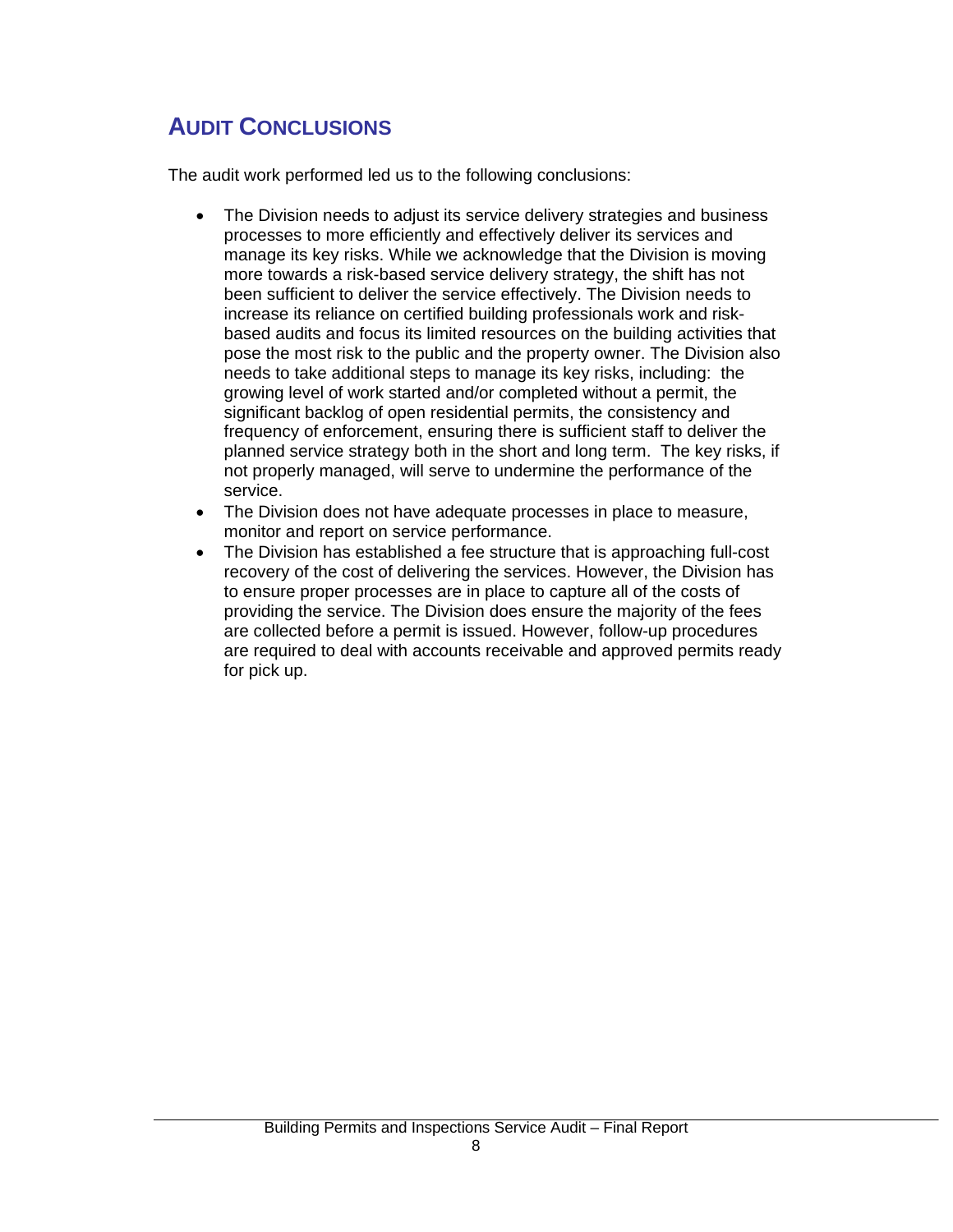## **ACKNOWLEDGEMENT**

The Audit Department wants to extend its appreciation to the management and staff of the Development and Inspections Division of the Planning, Property and Development Department and members of the industry for their cooperation.

# **Members of the Audit Team**

Jason Egert, CA•CIA Project Leader

Larissa Wladyka, CMA Auditor

Busi With

\_\_\_\_\_\_\_\_\_\_\_\_\_\_\_\_\_\_\_\_\_\_\_\_ *\_\_\_\_\_\_\_\_\_\_\_\_\_\_\_\_\_\_\_\_\_\_\_* Brian Whiteside, CA•CIA Date Acting City Auditor

September 2009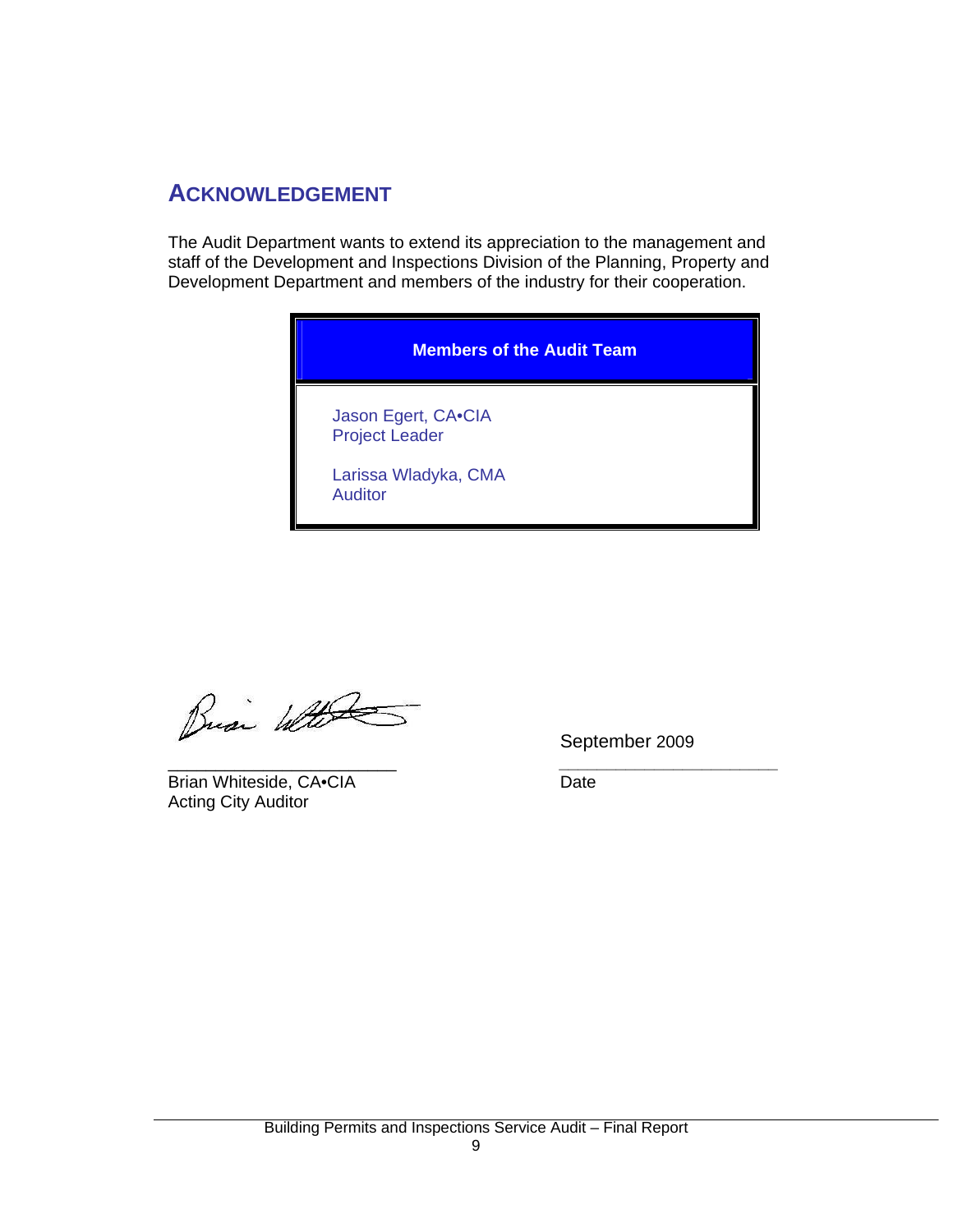# **INTRODUCTION**

The Development Approvals, Building Permits and Inspections Service is a statutory public service as outlined in *The City of Winnipeg Charter Act* Part 5 sections 150-152. The service is provided primarily for the purposes of reviewing and approving proposed design, construction, demolition and occupancy of new buildings and existing buildings in order to meet minimum health, life safety, zoning, accessibility and community standards as established by building, plumbing and electrical codes and related by-laws. The Service also provides inspection and enforcement offered to complainants, property owners and neighbourhood residents relative to the provisions of the City's property-related by-laws to maintain minimum prescribed standards.

Legislated authority for the Development Approvals, Building Permits and Inspections Service is derived from two provincial Acts, *The City of Winnipeg Charter Act and The Buildings and Mobile Homes Act*. The codes that are enforced are primarily the *Canadian Building Code*, *Manitoba Building Code, Canadian Electrical Code, and Manitoba Fire Code*. The primary City of Winnipeg by-laws that are enforced by the Service are *The City of Winnipeg Zoning - 200/06, Downtown Winnipeg Zoning - 100/2004, the Winnipeg Building 4555/1987, Winnipeg Electrical No. 133/2006 and Electrical By-law Supplement No. 1, and The Planning, Development and Building Fees - 166/2004.* A complete listing of the applicable legislation, codes and by-laws is attached in **Appendix 2**.

Development Approvals, Building Permits and Inspections Service's Business Plan clearly outlines the purpose of the Service which is to:

"Ensure compliance with by-laws and standards through consultation, education, administration, inspections and the regulatory enforcement of property standards, construction, renovation, and demolition of buildings."

The key goals in support of this purpose are to:

- 1. Ensure safe, healthy, accessible buildings through the administration and enforcement of building by-laws and property standards
- 2. Continue to streamline the building permit application and approval process for industry professionals and non-professional customers
- 3. Enhance our customers' awareness of necessary, safety-related building project requirements
- 4. Improve our ability to provide timely site inspection services and proactive by-law enforcement
- 5. Pursue financial self sufficiency

The Director of Planning, Property and Development reports to the Office of the Chief Administrative Officer. Politically, the Planning, Property and Development Department reports to the Standing Policy Committee on Property and Development.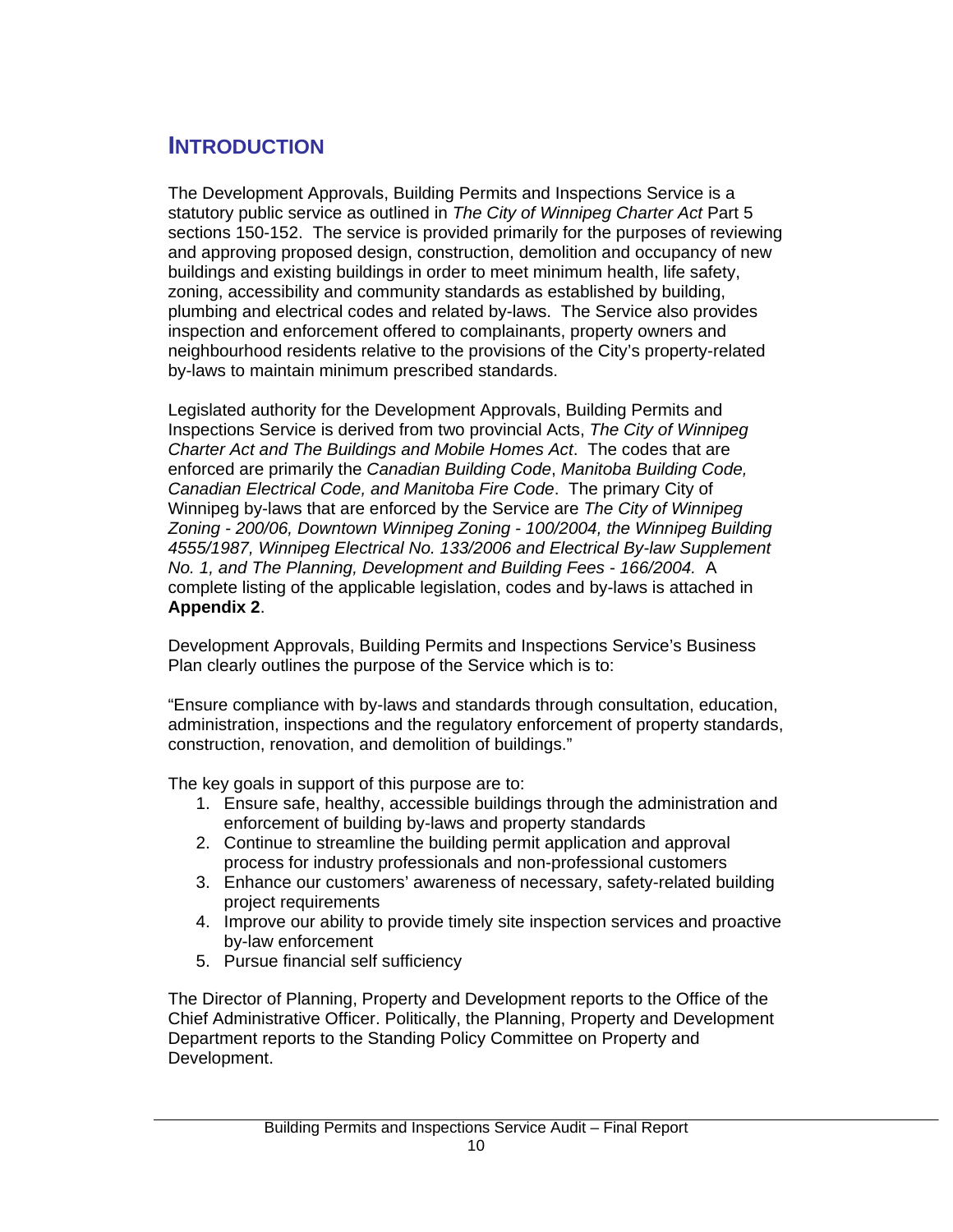In 2009 the Building Permits and Inspections Service was renamed to the Development Approvals, Building Permits and Inspections Service to better reflect the scope of services provided. In 2009 additional revenue and costs from other Planning, Property and Development divisions and branches and other City departments were attributed to the Service to more accurately account for the full costs of providing the services. The 2009 Operating Budget reflects additional revenue of \$144,000 and the additional expenses of approximately \$3.8 million. In addition, \$785,000 of the Development and Inspections Division's budgeted expenses have been attributed to other services. This resulted in a net effect of approximately \$2.9 million in additional expenses. We noted that the costs for Water and Waste's review of plans were not included in these service costs.

We also noted that only the revenue and expenses were included in the budget for the service and that the administrative control of these resources still remained in the other City departments. We understand that adjustments will be made from time to time to the service based budgets to include all the costs associated with the delivery of service. The practice of making a service accountable for budget resources that they have little or no control over administratively is not an optimal practice. We would encourage that as the City gets closer to arriving at a more firm definition of its services that, where possible, reporting relationships and control over revenue and expenses are aligned.

## *Organizational Structure*

Administratively, the Development and Inspections Division (the Division) is the Division with the primary responsibility for the Development Approvals, Building Permits and Inspections Service (the Service). The Development and Inspections Division within the Planning, Property and Development Department is made up of six branches: Commercial Inspections, Housing/Existing Buildings Inspection, Plan Examination, Zoning and Permits, Land Development and Geomatics. Our audit focused on the following four branches: Commercial Inspections, Housing/Existing Building Inspections, Plan Examination, and Zoning and Permits.

Within these four branches there are a total of 107 employees that possess the skills, experience and education required to complete the tasks within the Division. An organization chart of the Development and Inspections Division is included in **Appendix 3**.

## *Permits and Inspections Process*

A building permit is required for any new construction, addition, alteration, renovation, relocation, and repair or rehabilitation of a building or structure. To begin the process the property owner (or the contractor who has been hired to carry out any construction activity) is responsible for applying for the permit based on the type of work that is being carried out. Ultimately, it is the property owner who is responsible for obtaining the necessary permits and complying with the applicable building codes and zoning requirements.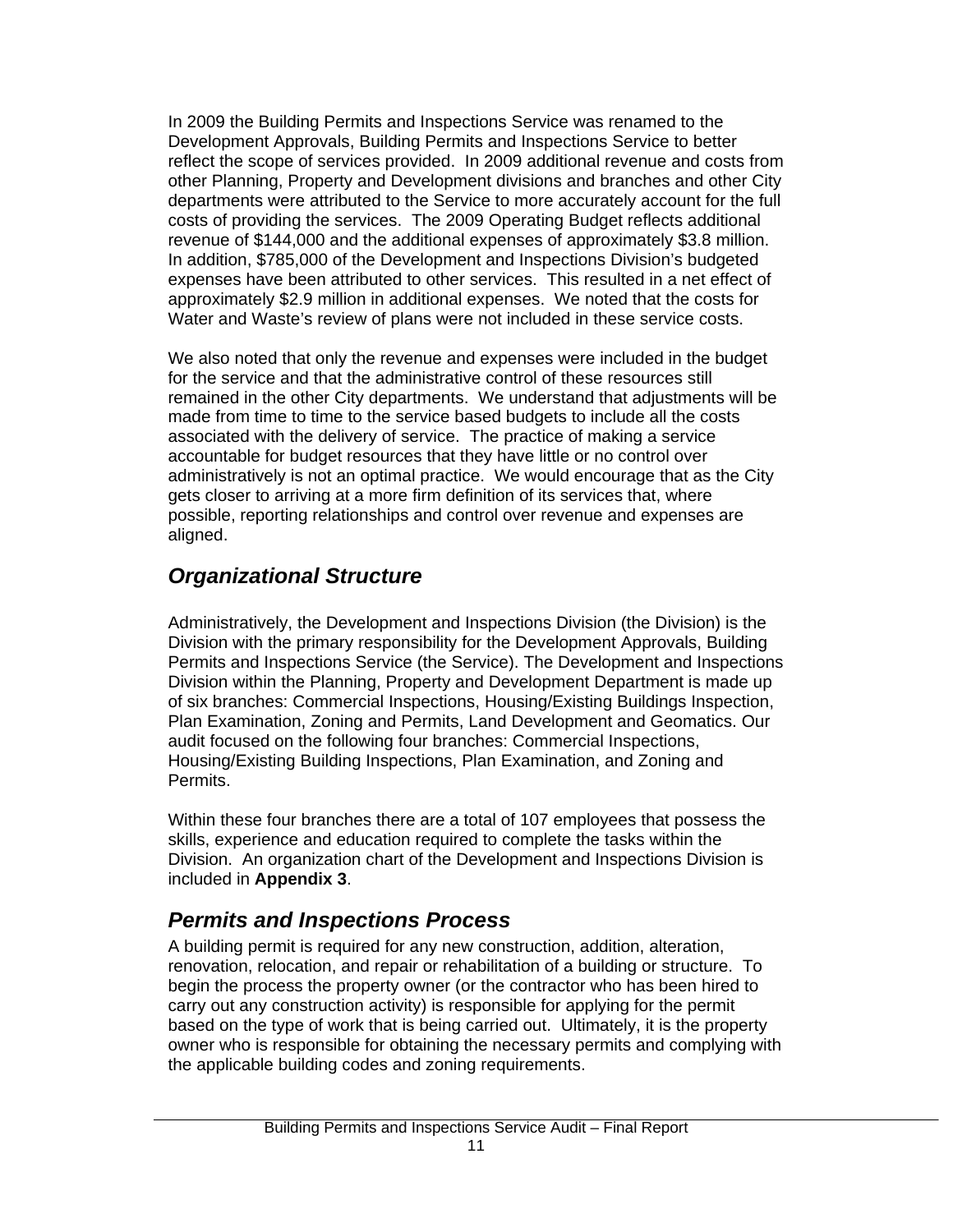Based on the type of construction, the applicant is required to submit the necessary information regarding the structure and the property as well as all the plans regarding construction. Once the applicant has all the necessary plans, documents and information requested in the application, the application is submitted to the Application Centre of the Zoning and Permits Branch. The Application Centre has two windows, Appointments Window, for preferred customers such as MHBA, WCA members, etc. and Non-appointment Window, for all others, including the general public and homeowners. The permit process throughout the service has been segregated by the two types of permits: Residential (Housing) and Non-Residential (Commercial).

In the Non-appointment window, the Application Centre clerks screen all applicants to ensure the applicants have enough documents before proceeding to a Permit Technician. The clerks also have the ability to approve certain types of electrical and plumbing permits for Housing. The application is forwarded on to the permit technicians to complete a review of the information and ensure all necessary documents and plans are complete for review by others. In the Appointment window a similar review is conducted by the permit technician. Once they have verified that the information is complete they will enter the application into Amanda and assign the permit a tracking number. Depending on the complexity of the project, the permit technicians have the ability to approve permits and issue permits after their review. The application is entered into Amanda and the application and the plans are forwarded on to the permit trackers (Non –residential and Residential). The permit trackers coordinate the distribution and approval of all permits which require review by the other areas. The plans are distributed to the Plan Examination Branch and the other applicable branches and departments such as Zoning, Water and Waste and Public Works. It is the responsibility of each area to review all plans submitted to ensure compliance with the applicable by-laws and codes. In Plan Examination, once a plan review is complete and is in compliance with the applicable codes and by-laws, each plan examiner is responsible for signing off on their review in Amanda (in Housing, a single signoff; in Commercial, a signoff for architectural, structural, mechanical and electrical) and sending the plans back to the permit tracker.

The permit tracker receives all the documents and plans back from the different departments and branches and contacts the applicant to advise them that their permit application has been approved and is ready to be picked up. The permit is forwarded to the cashier who issues the permit upon collecting the fee for the permit from the applicant.

Once the permit has been issued, the permit is sent to the appropriate inspections branch: Commercial Inspections or the Housing/Existing Building Inspections Branch. The applicant is responsible for contacting the appropriate inspections branch at the time they are ready for an inspection. The inspectors will visit the construction sites once an appointment has been made at the various stages of construction to ensure that all the appropriate steps are being followed and to ensure that the work conducted is in accordance with the approved plans, applicable codes and by-laws .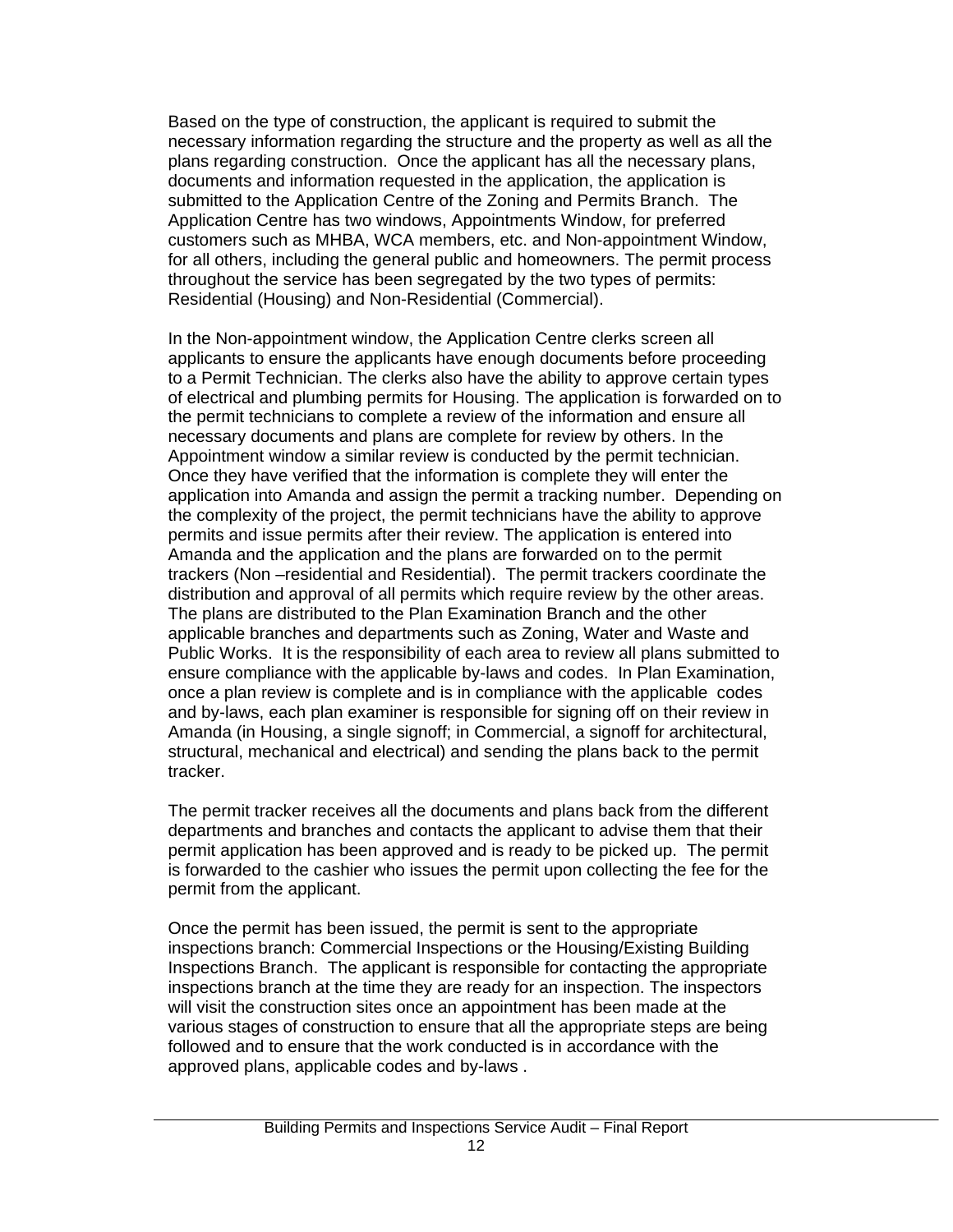A building permit is considered closed once a final inspection has been conducted. If deficiencies have been identified by either the Commercial Inspections or the Housing/Existing Buildings Branch, the permit is not closed until the deficiencies have been corrected and a final inspection has been performed.

A detailed explanation of the permit approval and inspection process is included in **Appendix 4**. A flow chart of the permit application process for a Single Family Dwelling is included in **Appendix 5**. A flow chart of the permit application and approval process for Non-Residential – New Construction and Additions is included in **Appendix 6**.

# **KEY RISKS**

The *potential* key risks associated with the Development Approvals, Building Permits and Inspections Service include:

- Construction without a permit
- Backlog in housing inspections
- Lack of timeliness in issuing permits
- Lack of timeliness in performing inspections
- Legal liability with respect to quality of inspections
- Inadequate staff resources to issue permits and complete inspection in a timely manner
- Inadequate level of supervision
- Inadequate financial resources to retain and attract appropriate level and quality of staff
- Fee structure not sufficient to cover full costs of delivering services
- Fee structure not competitive with other jurisdictions
- Volatility in demand for permits and therefore in revenue
- Lack of adequate performance information to effectively manage the building permits and inspections process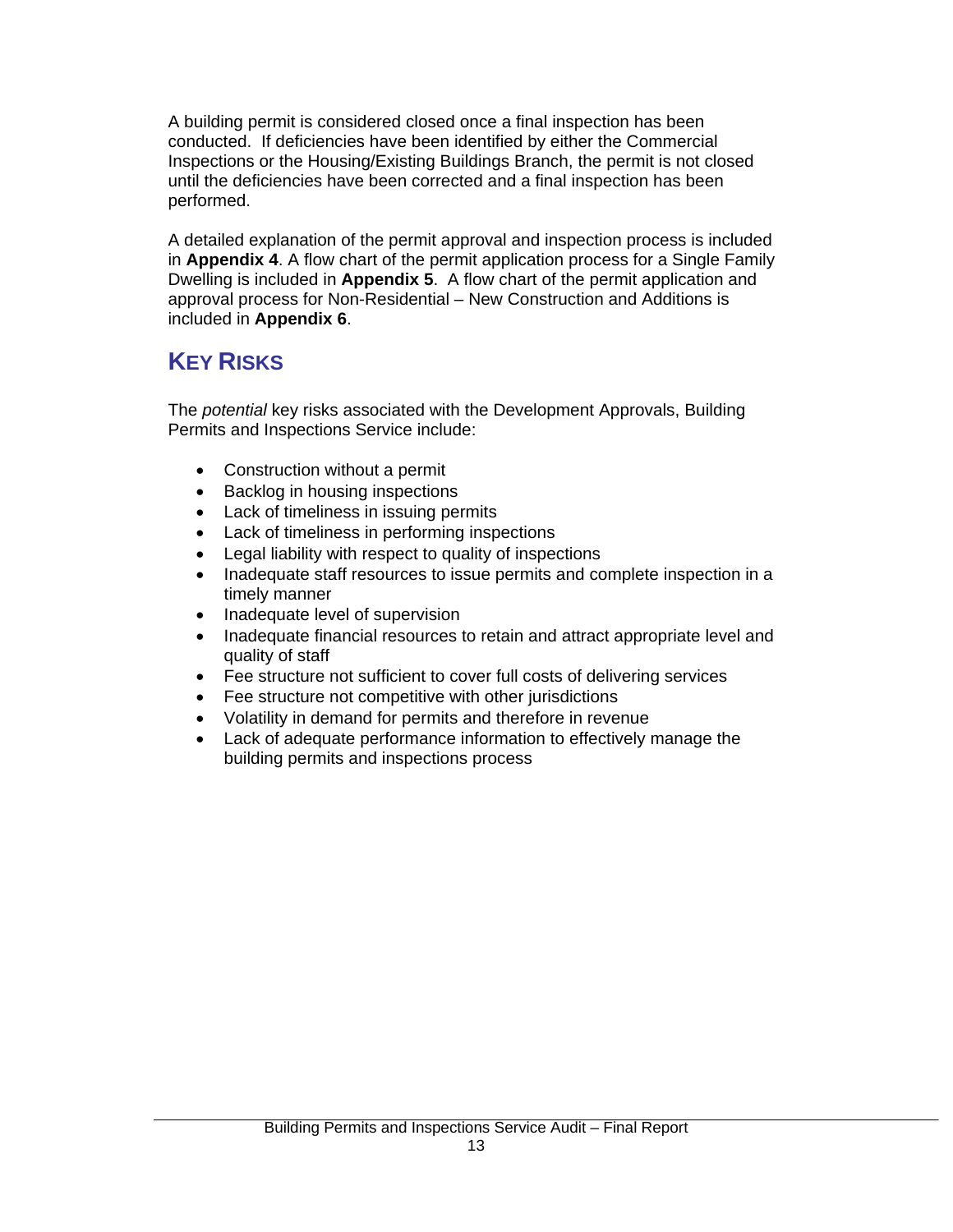# **PERFORMANCE ANALYSIS**

Municipal managers want the service they manage to be efficient and deliver value. Taxpayers need to know how their tax dollars are spent and how City services are performing both year-to-year and in relation to other cities. There are four main reasons why performance measurement is important:

- Enhances accountability In today's environment, it is important that taxpayers are informed about what the Public Service plans to achieve, what it is actually achieving and what it costs. Measuring and reporting on performance strengthens the understanding between the Public Service and Council of the expected results and actual results for each service. It helps focus Council's decision making and helps the Public Service understand the level and type of service delivery required. Performance measures demonstrate to taxpayers how they are being served and the value they are receiving for their tax dollars.
- Helps to improve performance The analysis of performance results identifies opportunities for municipalities to improve the quality, efficiency and effectiveness of the services.
- Stimulates productivity and creativity Performance measures can be used to create new incentives and rewards to stimulate staff creativity and productivity.
- Improves budget processes Performance measures can help the City develop budgets that are based on realistic costs and benefits, not just historical patterns. Performance measurement can also improve the monitoring of budgets by measuring whether the budget and expected service levels are being met.

We started our audit by reviewing the performance information that was already being produced by the Division and when necessary we supplemented it with our own analysis. All data analyzed in this section was retrieved from either the PeopleSoft system or the Amanda system. Amanda, is the system that captures most of the data related to the building permits and inspections processes. Amanda is a very powerful information system and is capable of capturing all the performance information required to aid in the efficient and effective operation of the Division. We analyzed the performance information available which helped to provide us with a more thorough understanding of the challenges faced by the Division in achieving its key goals. It also provides a basis for determining if the service is operating in an efficient and effective manner.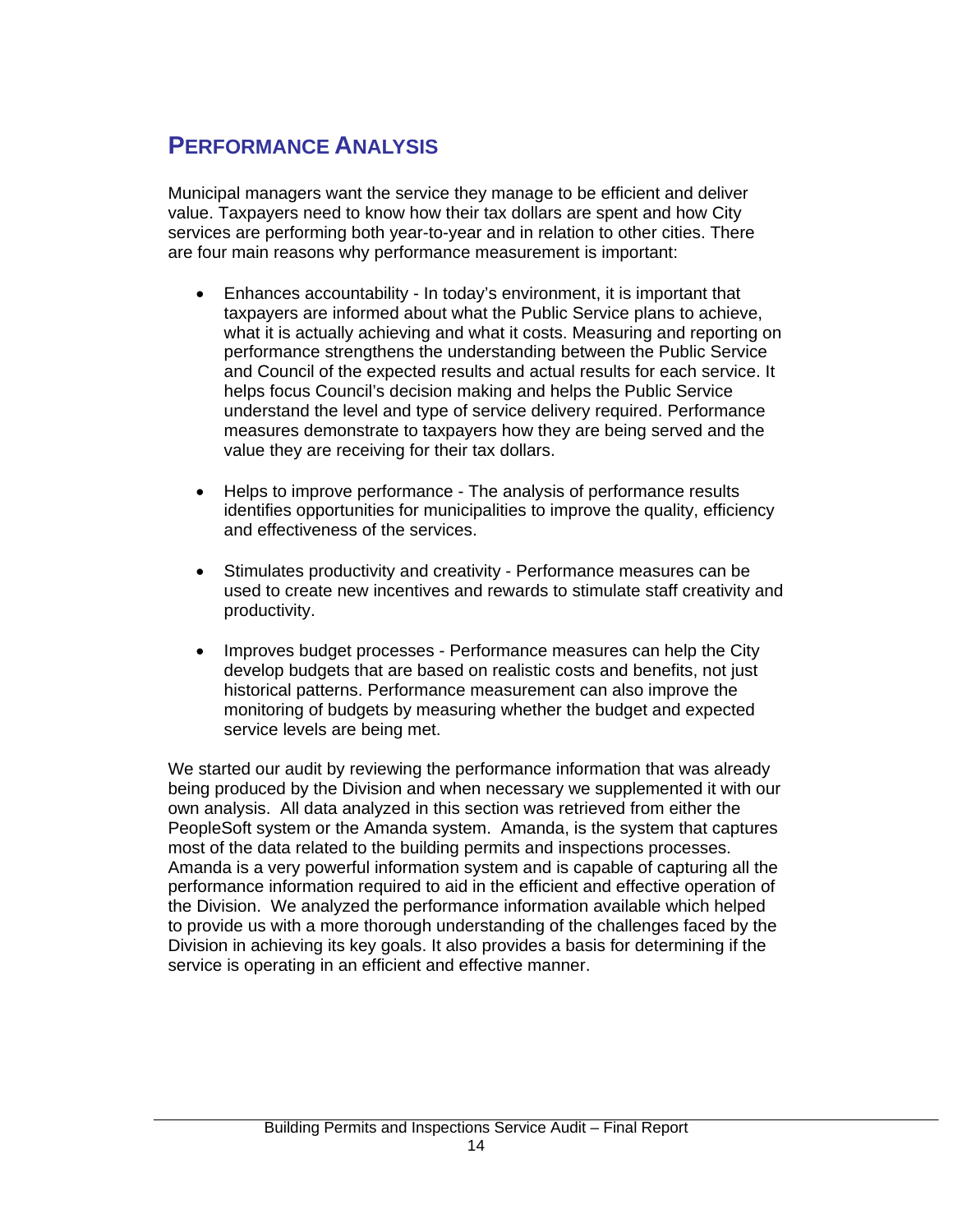We found that the City has experienced an increase in permit applications over the past four years. In 2008, there were approximately 2,000 more permit applications as compared to the 2004 level (see Exhibit 1). This increase in permit applications is attributed to the increase in development activities within the City.



The City of Winnipeg has experienced an increase in residential building activity during the period of 2004 to 2006 and has maintained a high level of permit activity through to 2008 (see Exhibit 2). This increase has put stress on the resources of the Division, in particular the Housing/ Existing Buildings Inspections Branch. Management has struggled to deal with the increase in the volume of permits.

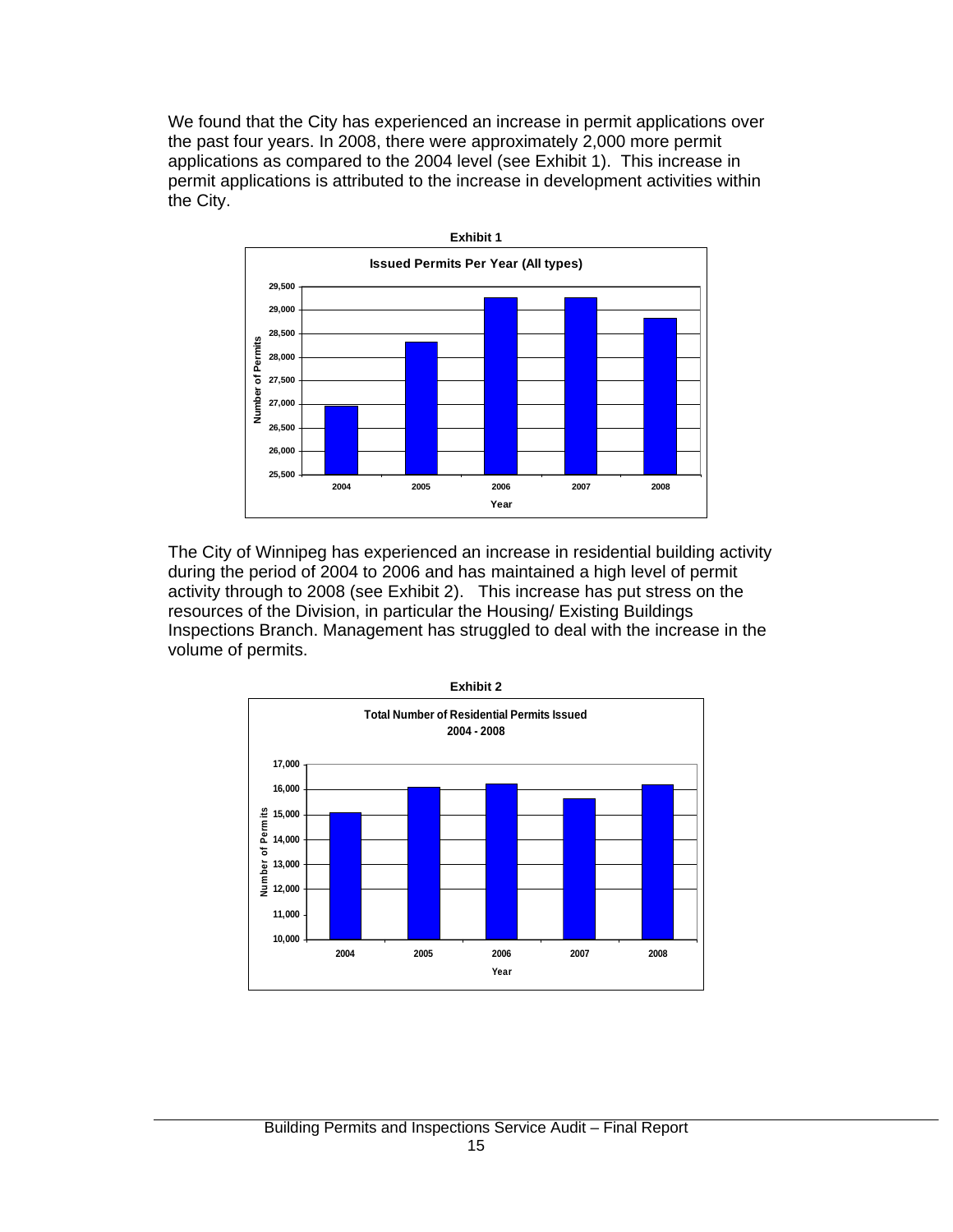The total number of non-residential permits has steadily increased since 2005 (see Exhibit 3). The decrease in non-residential permit activity from 2004 to 2005 was due to the reclassification of Mobile Signs. In 2005, the review of all mobile signs became the responsibility of Zoning.



**Exhibit 3** 

We also found that the number of staff in the period under review did not increase to deal with the increase in applications (see Exhibit 4). The Division has had to deal with a staff shortage in the Plan Examination Branch, due to the fact that the City has not been able to fill vacant positions due to the extremely competitive environment for that particular skill set. This is further explored in the Human Resources section of the report.

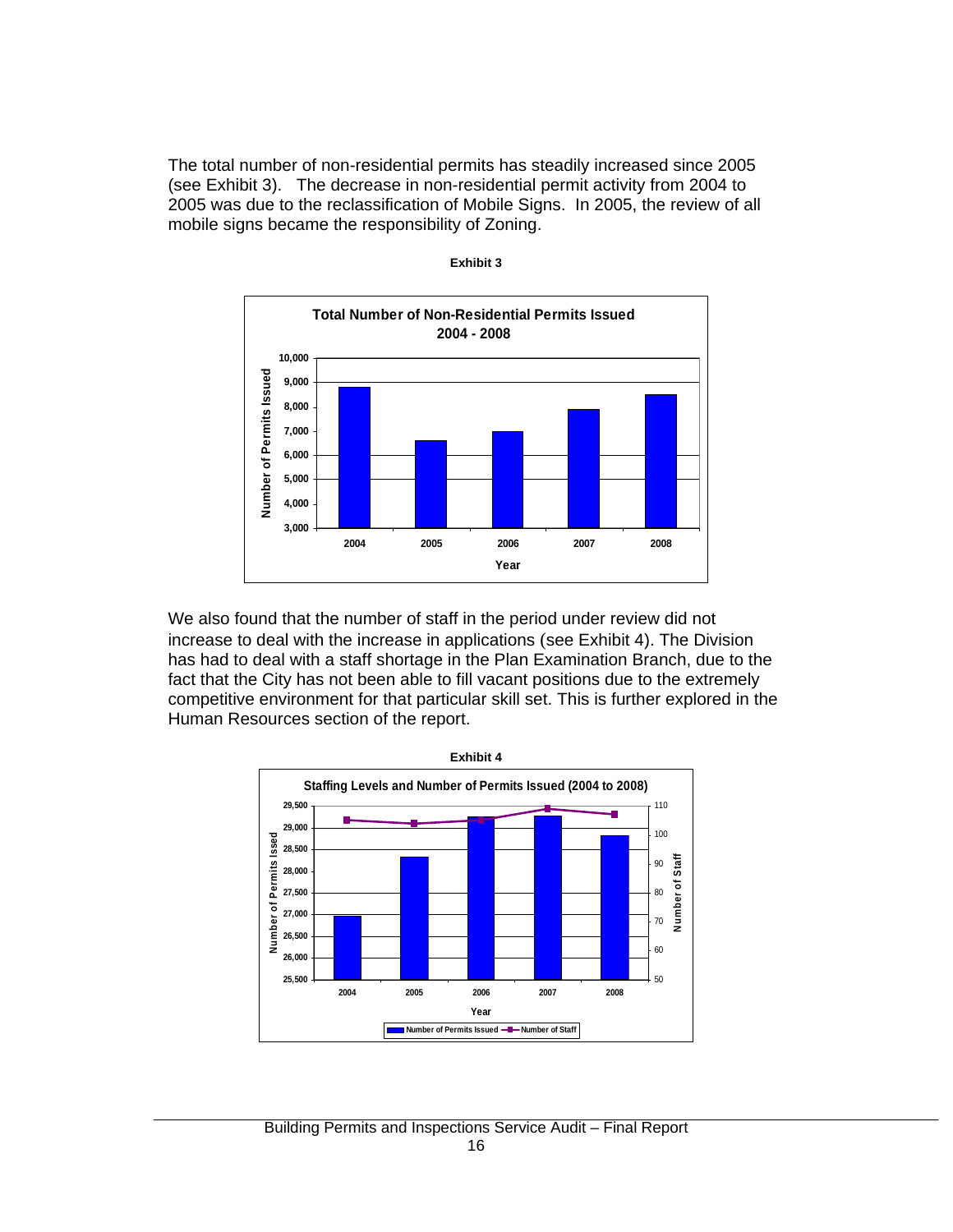Since 2005 there has been significant growth in the backlog of active residential permits (see Exhibit 5). The backlog of active residential permits has grown from 21,706 in 2005 to 35,718 by the end of 2008. If the number of permits issued is going to remain at about 16,000 per year, then this backlog is going to continue to grow at a rate of approximately 4,000 permits each year.



Exhibit 6 highlights this growing backlog in files is caused by an apparent lack of capacity to meet service demand in the Housing/ Existing Buildings Inspections Branch. With the current level of resources the branch only has the capacity to complete between 10,000 and 12,000 permits per year based on their historical averages. Each permit requires several inspections (at minimum three in most cases) to complete, yet the number of new permits issued has been consistent with 15,000 to 16,000 issued each year. This results in a service deficit of 3,000 to 5,000 each year. This is definitely a cause for concern because it highlights the fact that, if everything remains unchanged in terms of staff levels, demand for service and scope of inspections that the division will never be able to address the current backlog and in fact the current backlog will only continue to grow each year.

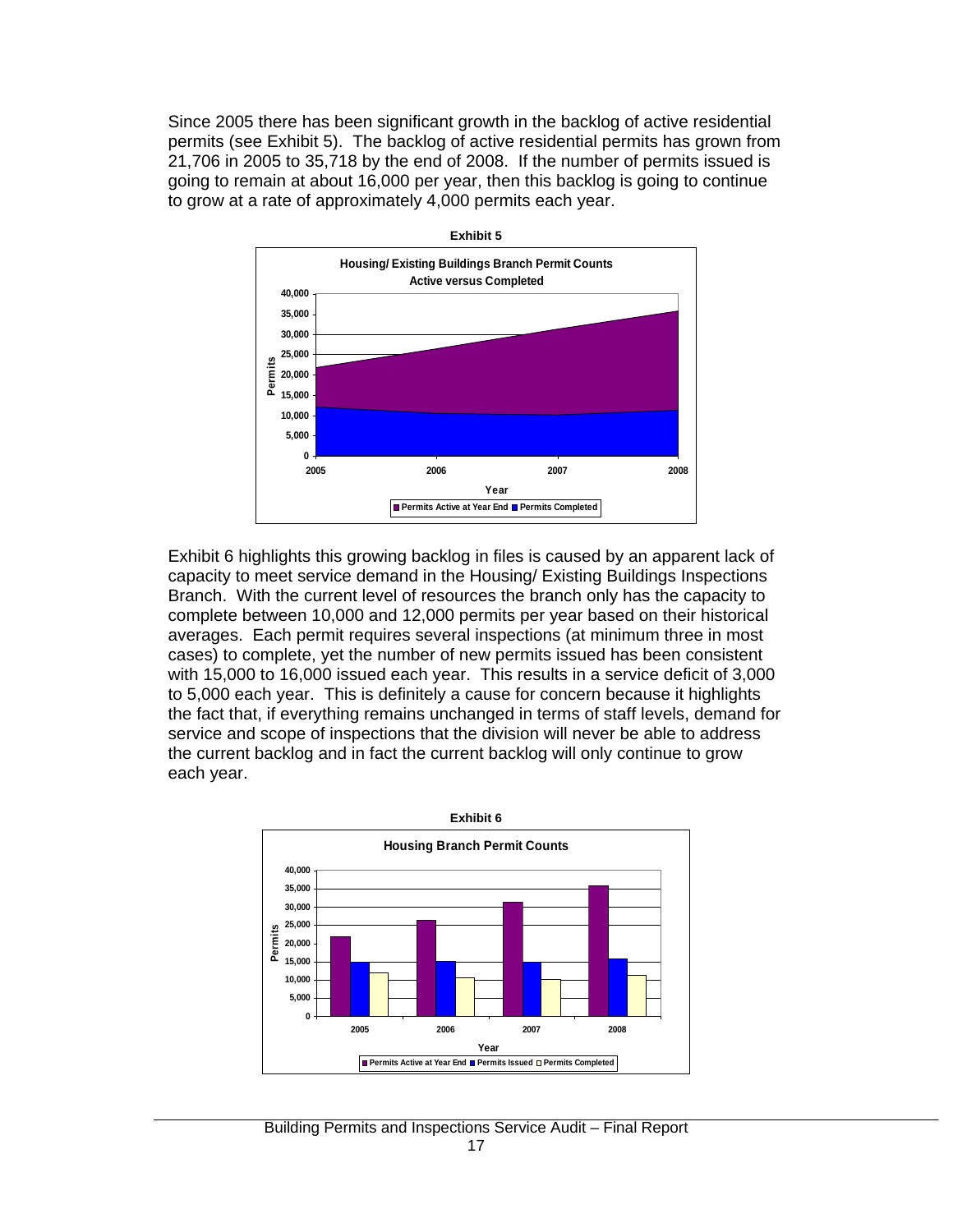We performed some additional analysis to try and determine what was causing the growth in the backlog. First, we looked at the productivity of the branch in terms of the trend in the numbers of folders completed per staff per year. Exhibit 7 illustrates that there has been a decrease in the productivity during the period of 2005 to 2007 and the productivity showed a considerable improvement in 2008 from the four year low exhibited in 2007. There is no doubt that this decrease in productivity has contributed, at least in part, to the growing backlog. But it is important to note that a measure of this kind does not take into account the complexity of the inspection work associated with the permits, and as such should not be looked at in isolation. Factors such as the experience of the permit holder and the complexity of the construction play a factor in the amount of inspection work required. This is further complicated by the fact that more contractors, some with a lot less experience, emerged as a result of the increase in building activity resulting in more time spent on inspections for some permits.



#### *Permit X-press Initiative*

One of the most visible service commitments of the Permits X-press initiative is the five day turnaround time commitment for master plans and engineered plans. It is important to note that in 2008 these plans only represented 373 of the 4,067 total housing permits. Even though there has only been a modest increase in the number of permits issued under the master and engineered plan program (see Exhibit 8), the industry representatives we interviewed valued this service and would like to see it expanded. The Division does report on the service performance in this area on a quarterly basis at a meeting of the Industry Advisory Group.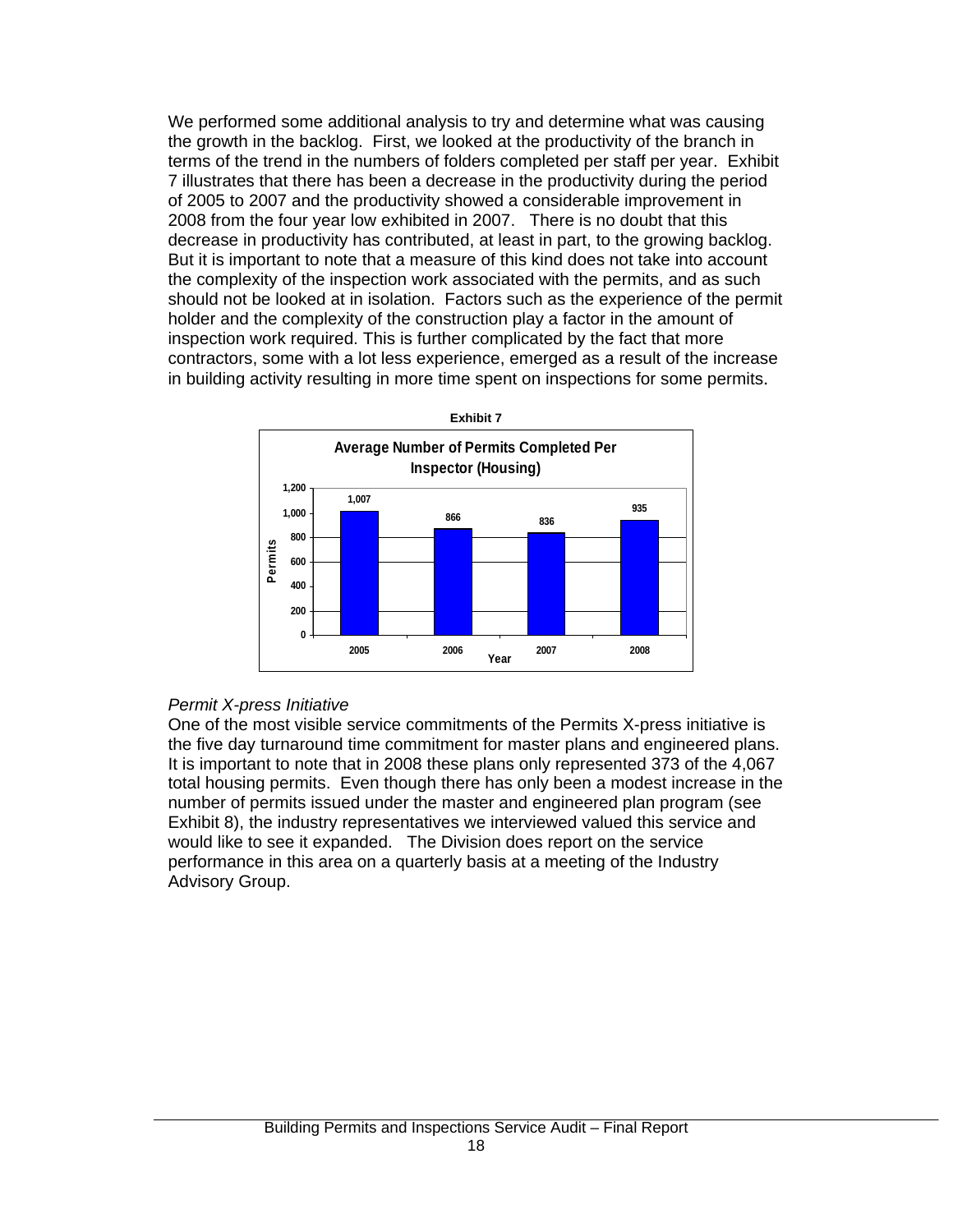

To assess the Division's ability to meet this service goal over the past four years we summarized the quarterly reports data in Exhibit 9.



The latest data for 2008 shows that Building Permits and Inspections service is meeting their commitment of a five day turnaround in 60.6% of the applications. Unfortunately, this represents a significant drop in service level as compared to 2007 which was at 71.3%. Further analysis of the 2008 data by Division management on process times show that most delays occurred with respect to work performed by other City departments. More frequent monitoring of process times is needed and more follow-up is needed with these outside departments to ensure the program is operating properly.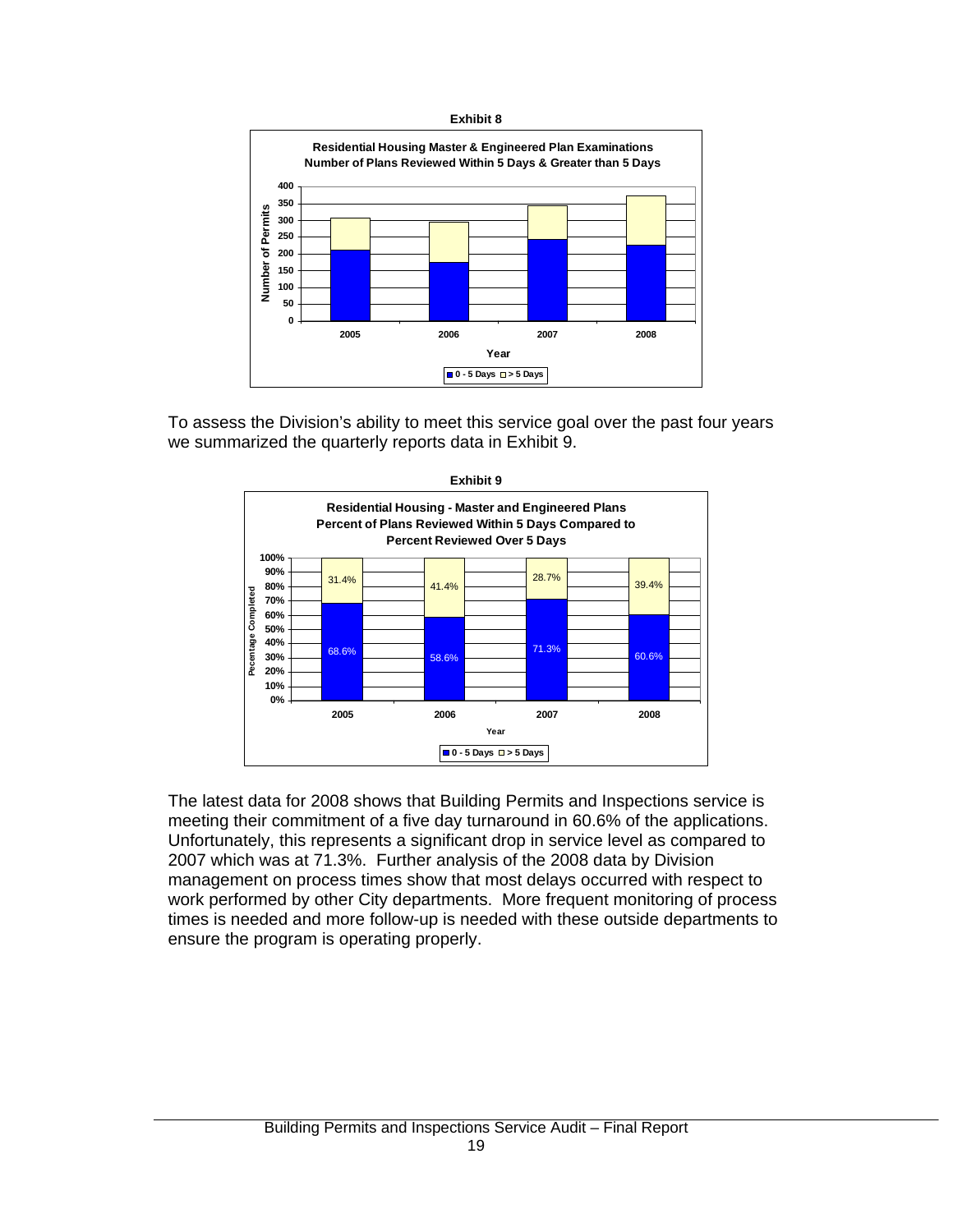# **OBSERVATIONS AND RECOMMENDATIONS**

The remainder of this report deals with our observations and recommendations. Our observations and recommendations are reported in four sections. The first section —The Permit and Inspection Process — deals with the purpose, objectives, goals and strategies for service delivery. The second section — Enforcement and Compliance — deals with the enforcement and compliance process that is primarily performed by the Housing/ Existing Buildings Inspections Branch and Commercial Inspections Branch. The third section — Resources — deals with the adequacy and management of the Division's financial, human and information resources. The fourth and final section — Performance Management — highlights the vital role performance management can play in assisting the Division achieve its key service goals effectively and efficiently.

We believe that the issues identified are important and implementing the recommendations will assist management in better managing the Division and the Service. A complete summary of our recommendations is attached as **Appendix 7**.

## *Permits and Inspections Process*

We have reviewed the Division's processes and practices to determine if they were adequate to ensure that the division can meet its key goals. The Development and Inspections Division (the Division) has expended considerable effort to move the Division closer to achieving these key goals with major initiatives such as Permits X-press and a major review of the fee methodology. The Division has also taken steps to eliminate the requirement for a permit for construction activities that pose little risk to the safety of the public. Finally, they are working closely with the building industry to establish a Certified Professional program in Manitoba. While the Division has taken these positive steps, it is evident both to us and the members of industry that we interviewed that while the intentions of the Division to perform plan reviews and inspections on 100% of permits taken out is admirable, it is not achievable given the current level of resources and the current fiscal environment. The Division needs to revisit its processes and practices and develop new ways of achieving its key goals. We also believe that the Division has flexibility within the legislation and by-laws to modify its current approach to a more risk-based audit approach by placing greater reliance on the professionals involved in the building construction industry (i.e. engineers, architects and skilled trades). In fact, we encourage the Division to continue and expand some of its recent efforts in moving closer to a risk-based approach to service delivery.

The Division's key goals are:

- 1. Ensure safe, healthy, accessible buildings through the administration and enforcement of building by-laws and property standards
- 2. Continue to streamline the building permit application and approval process for industry professionals and non-professional customers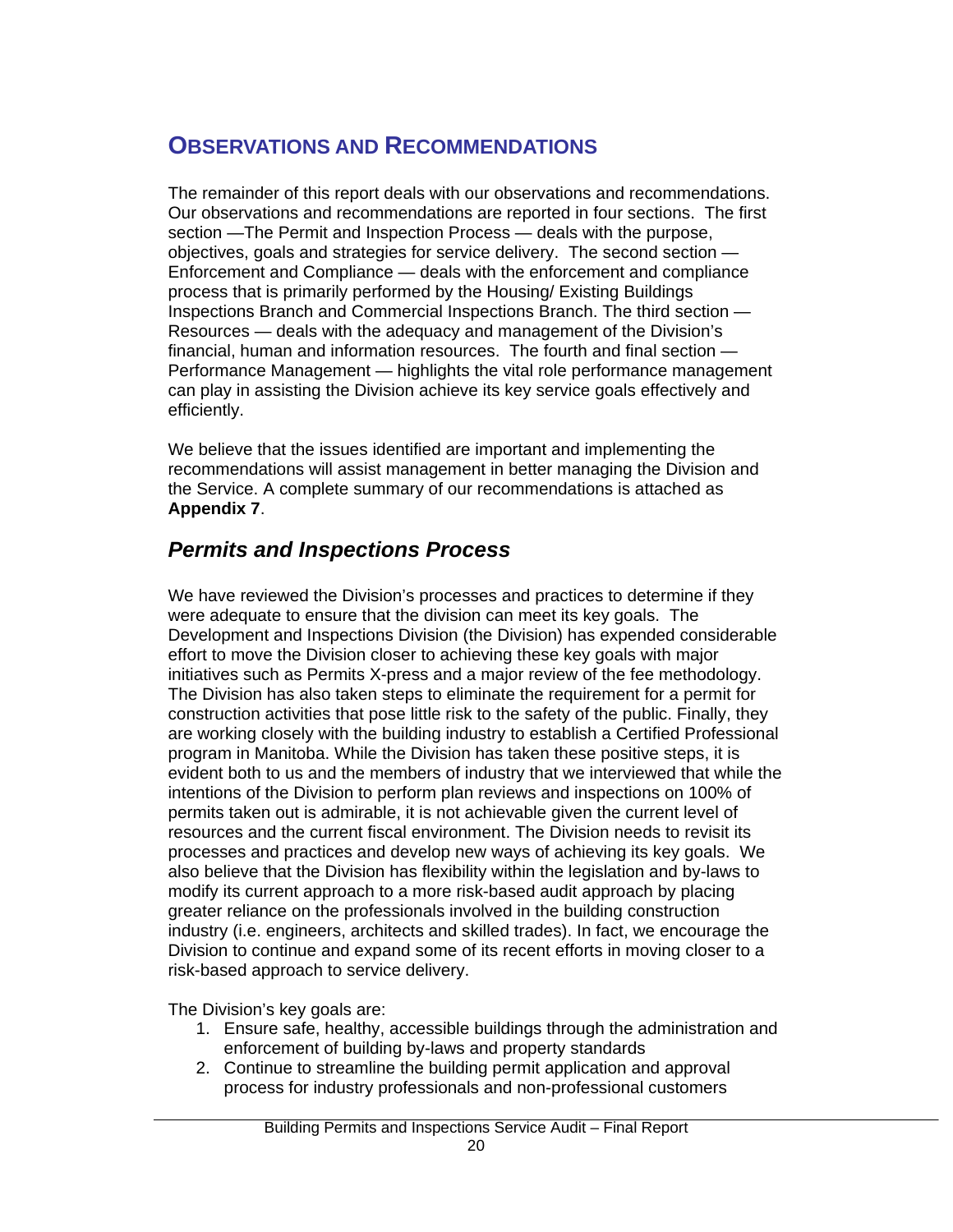- 3. Enhance our customers' awareness of necessary, safety-related building project requirements
- 4. Improve our ability to provide timely site inspection services and proactive by-law enforcement
- 5. Pursue financial self sufficiency

### *The Division is currently not achieving its goals of a streamlined permit issuance process and timely site inspection services*

The current service delivery strategy requires that a detailed review be completed of all plans that are submitted with all permit applications before a permit is issued and inspections be performed of all construction activity under a permit before a permit is closed. The application and approval process is performed by the Zoning and Permits Branch and the Plan Examination Branch. This may also include a review from other City departments such a Public Works or Water and Waste. A permit is issued after the plans have been examined and accepted and the permit is paid in full. The applicant is permitted to begin work in accordance to the applicable by-law and legislation. At the initiation of the permit holder, the inspectors perform inspections at key points during the permit work on all permits issued. Once the inspectors are satisfied all work is in accordance with building by-laws and codes the permit is closed. A lot of time can elapse between the issuance of a permit and the completion of work and the closure of a permit. The inherent uncertainty about the timing of activities in the construction processes has an impact on the management of the workload of the inspectors.

### *Customer satisfaction is deteriorating*

Despite all of the Division's efforts to improve the service delivery customer satisfaction ratings have decreased from 2004 to 2007. The City conducted a citizen survey in 2007 and one of the questions related to the level of satisfaction of respondents who had applied for a permit. The survey showed that the number of respondents that were somewhat or very satisfied with the Regulating Building and Property Development through Zoning Regulations and Building Permits (i.e. Development Approvals, Building Permits and Inspections Service) dropped to 46.2% in 2007 from 72.9% in 2004. This represents a drop of 26.7% which is significant, especially considering the considerable effort the Division has made to date to improve the service. We identified some reasons that have likely contributed to this decline in customer satisfaction which we will discuss further in the following sections.

### *Housing/ Existing Buildings inspections backlog continues to grow*

We found that there are 35,718 active permits in the Housing/ Existing Buildings Inspection Branch as at the end of 2008. Over 6,000 of these active permits have known deficiencies. Seventy-eight percent of the 6,000 permits with known deficiencies have been outstanding prior to 2007. This means that a significant portion of the residential construction activity is going on without the proper follow-up inspections as required by the current process. As illustrated in the following graph (see Exhibit 10) this backlog continues to grow each year.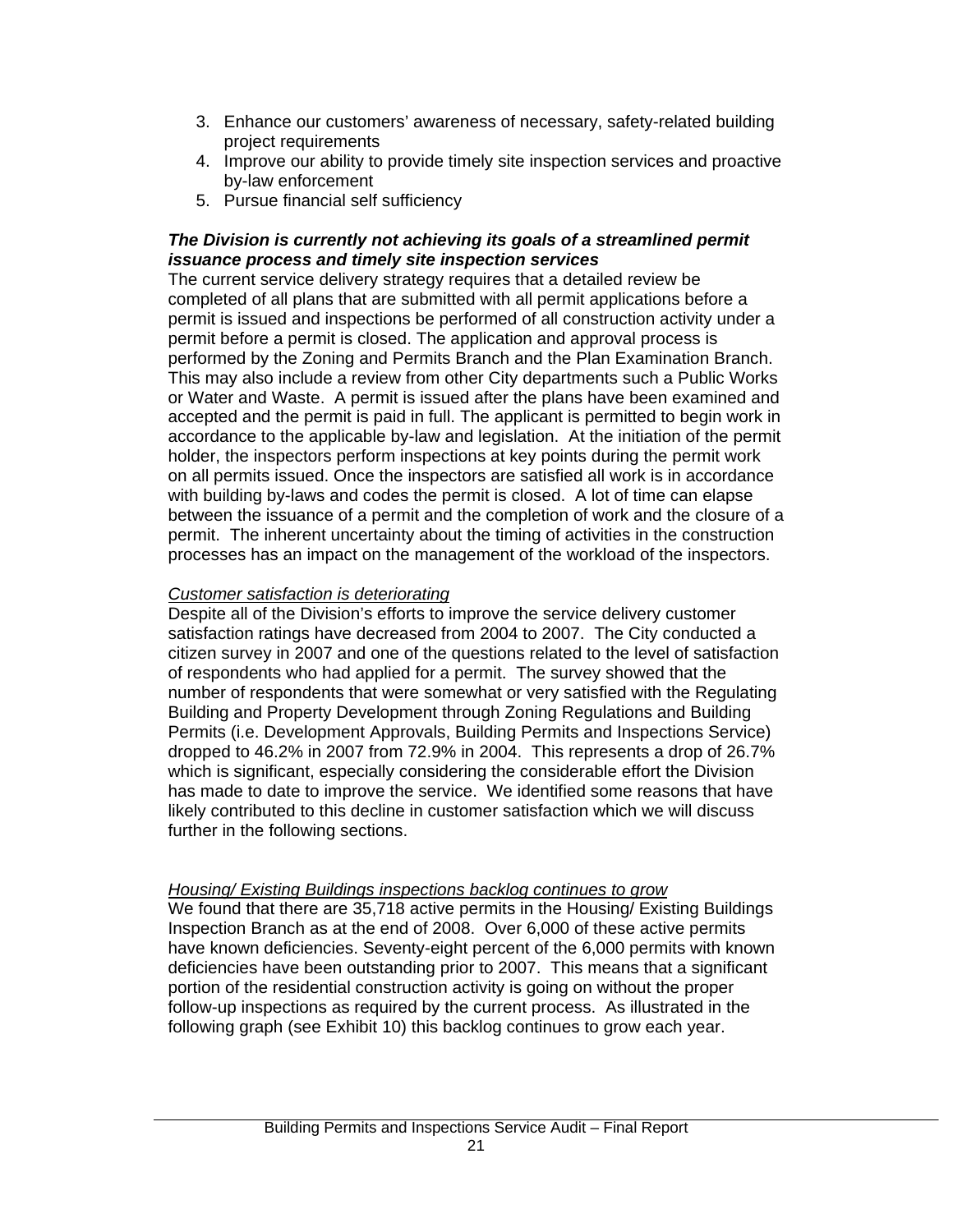

There are over 15,000 new permits requiring inspection work issued each year and the Housing/Existing Buildings Inspection Branch only has a capacity of completing approximately 10,000 to 12,000 permits at the current productivity level. This represents a structural capacity deficit of at least 3,000 permits per year. This means that a significant portion of residential building work is not being adequately inspected or inspected at all. For these permits the Division is not in a position to state that they have ensured safe, healthy, accessible buildings or enhanced customers' awareness of necessary, safety-related building project requirements. We found no formal procedures in place for addressing the timely closure of open permits. Permits open for periods longer than the expected time to complete the permitted work potentially poses a risk to the public and property owner. At a minimum the risks associated with these open permits should be formally assessed and the necessary measures should be taken to close these permits or properly enforce the permits, if necessary. To address this, the Division must first develop formal processes and procedures for the timely closure of permits. They must also continue to look at ways to reduce the number of new permits coming into the system, or the number and extent of inspections required for each permit or a combination of the two.

### *Plan examination wait and turnaround times are increasing*

The permit application process is working well in most cases for non-residential permits due in part to the Division having dedicated resources for non-residential permit applications. Building industry professionals are also able to make appointments with a permit technician, which allows them to plan their days work more effectively and efficiently and is certainly more of a convenience.

However, our review of the performance data indicates that for most types of non-residential permit applications clients are waiting longer to get their permit applications reviewed (see Exhibit 11a) and the actual review time is increasing (see Exhibit 11b). These delays are in part due to staff shortages in the Plan Examination Branch, incomplete information provided by permit applicants and delays caused by other City departments such as Water and Waste and Public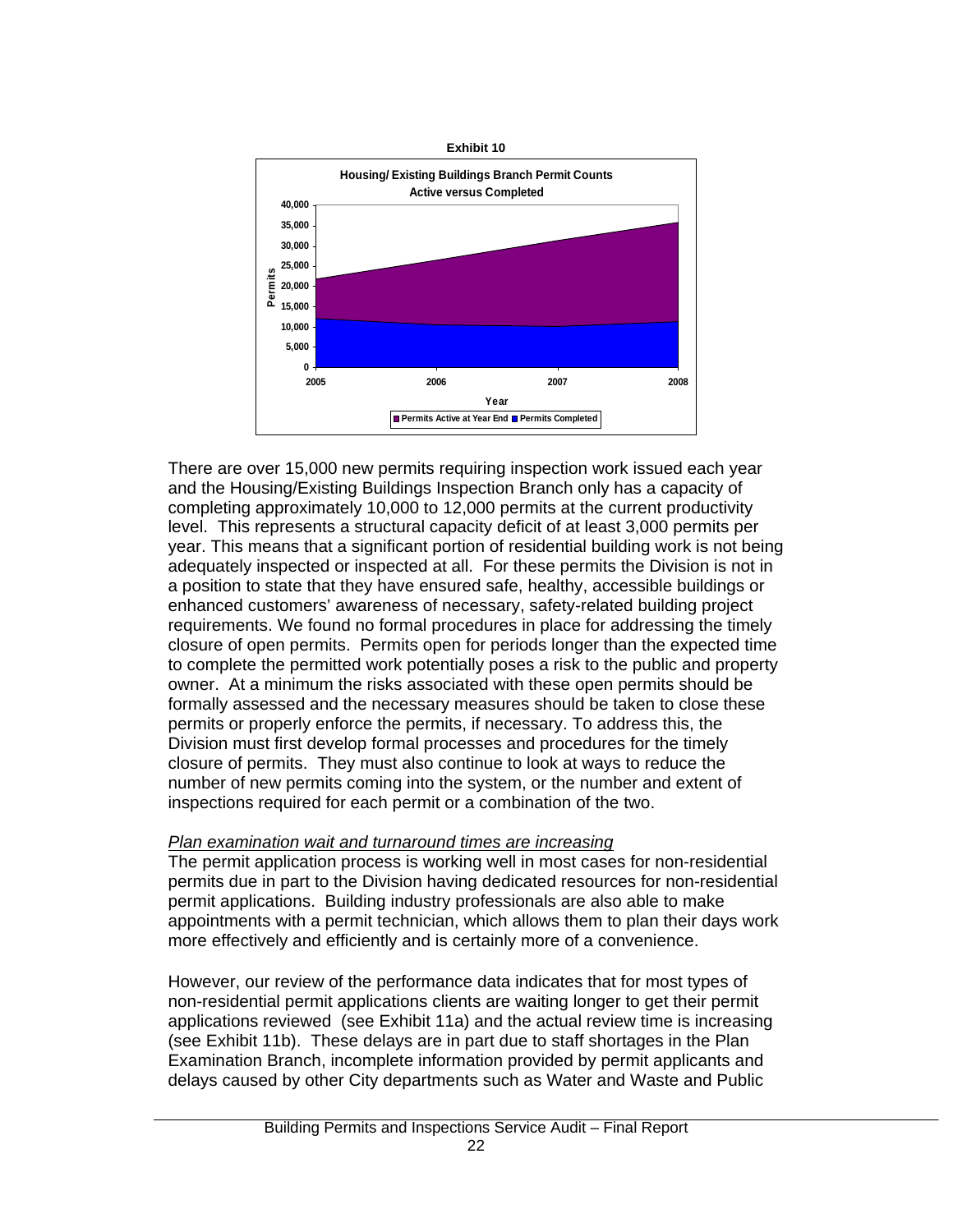Works. As a result of these delays the industry is not waiting until they have a permit approved before they begin construction which is in direct violation of the *Winnipeg Building By-law*. The fact that buildings are being constructed prior to the issuance of a permit undermines the very purpose of examining the plans, limiting any added value plan examination can provide to the property owner, public and the industry.

| Percent of plans in queue for greater than 2 weeks |      |      |  |
|----------------------------------------------------|------|------|--|
| <b>Type of Plan Reviewed</b>                       | 2004 | 2008 |  |
| Electrical                                         | 51%  | 71%  |  |
| <b>Fire Protection</b>                             | 18%  | 32%  |  |
| Mechanical                                         | 47%  | 76%  |  |
| Structural                                         | 75%  | 61%  |  |

#### **Exhibit 11a**

| Percent of Plan Reviews completed in 1 day |      |      |  |
|--------------------------------------------|------|------|--|
| <b>Type of Plan Reviewed</b>               | 2004 | 2008 |  |
| Electrical                                 | 91%  | 86%  |  |
| <b>Fire Protection</b>                     | 71%  | 68%  |  |
| Mechanical                                 | 89%  | 70%  |  |
| Structural                                 | 83%  | 58%  |  |

*Submission of incomplete or non-compliant plans at time of permit application* Two of the most common reasons cited by the Division for delays in plan examination are that either the plans submitted with the permit application were incomplete or they were non-compliant with the building codes and by-laws.

One common problem with respect to compliance is that the proposed structure is not in compliance with the zoning by-law. Depending on the nature of the difference this can delay the process up to several months.

One common problem with respect to submission of incomplete plans is the submission of a foundation only permit without a drawing of the structure that is being placed on that foundation. It is very difficult to determine if a foundation will be in compliance with the applicable codes related to loads if they are unable to determine what the expected load of the structure will be.

We were unable to quantify the extent of theses problems because this information is not tracked in Amanda in a manner that can be easily extracted. Notes are documented in the files that record instances of incomplete information and non-compliance. This enables detailed follow-up only on a file by file basis.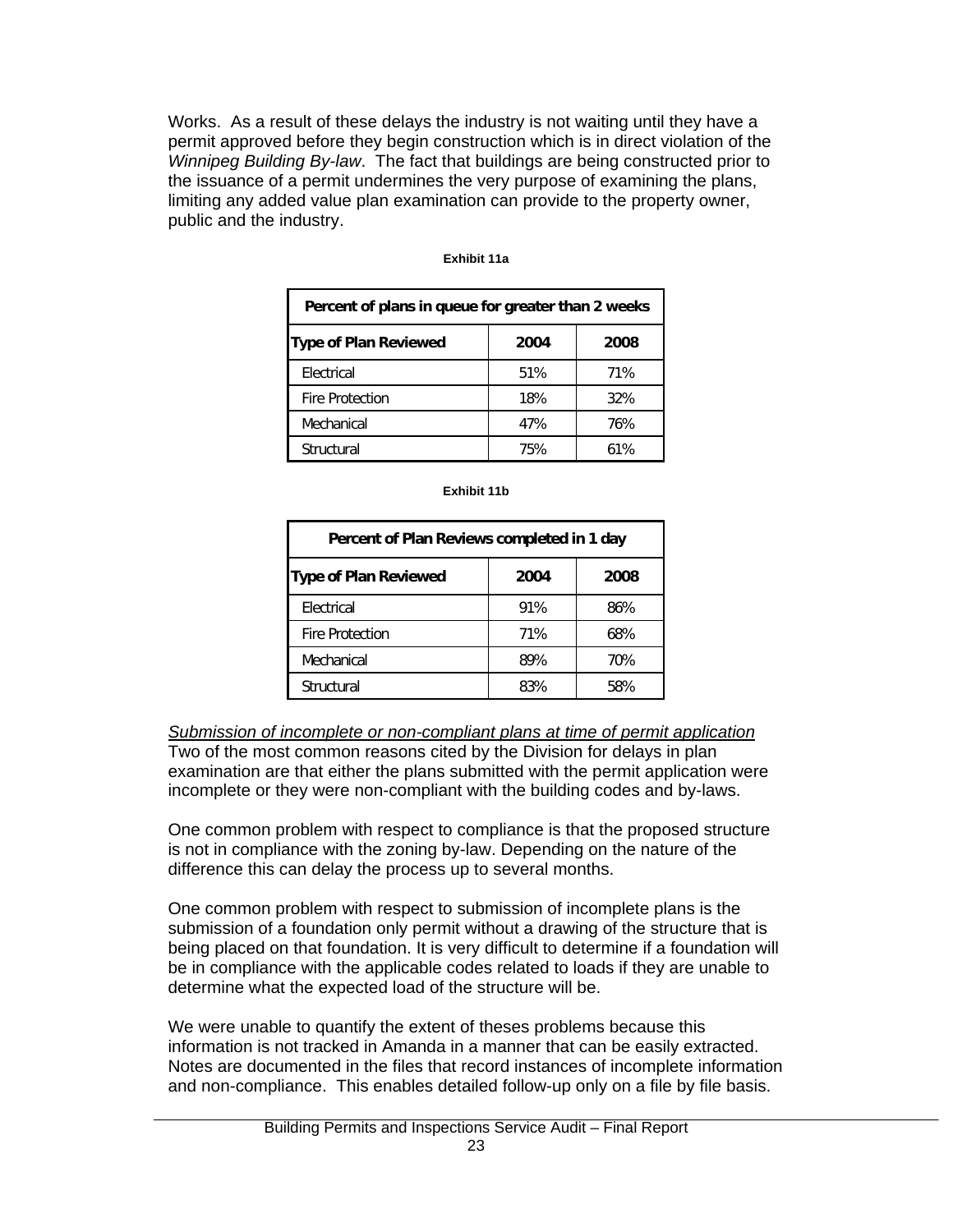### *Open permit applications are not being followed up on a timely basis*

An area of concern for both residential and non-residential permits is that Zoning and Permits staff are so busy attending to new applications they have little or no time to follow-up on "dormant' applications. As a result the number of dormant applications has been steadily increasing over the past several years. These "dormant" applications include applications that require information from the applicant before it can be approved, permits that have been approved but not picked up and paid for, and permits that have been picked up but not paid for. These "dormant" applications pose a potential problem to the City on at least two fronts. First, they may represent work that is being conducted without a permit and potentially in violation of applicable codes and by-laws. We found that as of January 31, 2009 there were 237 files identified where applications were on hold for more than four months awaiting more information from the applicant. Second, they may represent uncollected funds for City services that have already been rendered. Information on "dormant" applications was formally tracked by the Division for the first time in 2008. At the end of 2008, there was approximately \$91,000 in uncollected fees from 558 issued permits.

### *The City's role in the current permit approval and inspection process is more than the legislation requires*

It is clear from the issues cited in the previous three sections that the Division's current strategy of reviewing all plans and inspecting all work is not achievable and is in fact contributing to growing dissatisfaction with the Service by the permit applicants. Clearly something has to change in the way the service is being delivered. We first needed to determine if the current legislation provided enough flexibility for the Division to change.

From our review of the Division's goals and the City of Winnipeg Charter legislation there appears to be some ambiguity in the legislation as to what the City's role is with respect to permits and inspections. It appears that this ambiguity has led the Division to take a conservative approach and take full responsibility for ensuring buildings are compliant with code in the name of ensuring public safety. The Division's practice and procedures appear to place much more responsibility on the City of Winnipeg for ensuring compliance with code than the City's own building by-law requires. Section 5.8 of *The Winnipeg Building By-law* No. 4555/87 states: "The granting of a permit, the review and acceptance of the drawings and specifications or inspections made by the designated employee, shall not in any way relieve the person responsible of a structure from full responsibility for carrying out the work or having the work carried out and maintaining the building of a structure in accordance with the requirements of the code and this By-law…", making it very clear that the "person responsible" (i.e. engineer, contractor, etc.) is ultimately responsible for ensuring a building they construct complies with all applicable codes and legislation.

The members of the industry we interviewed from both residential and nonresidential construction and development sectors fully understand this responsibility and take it very seriously. The members of the industry we talked to understand the role of the City in ensuring compliance with building codes and by-laws and ensuring public safety is protected. However, they do not believe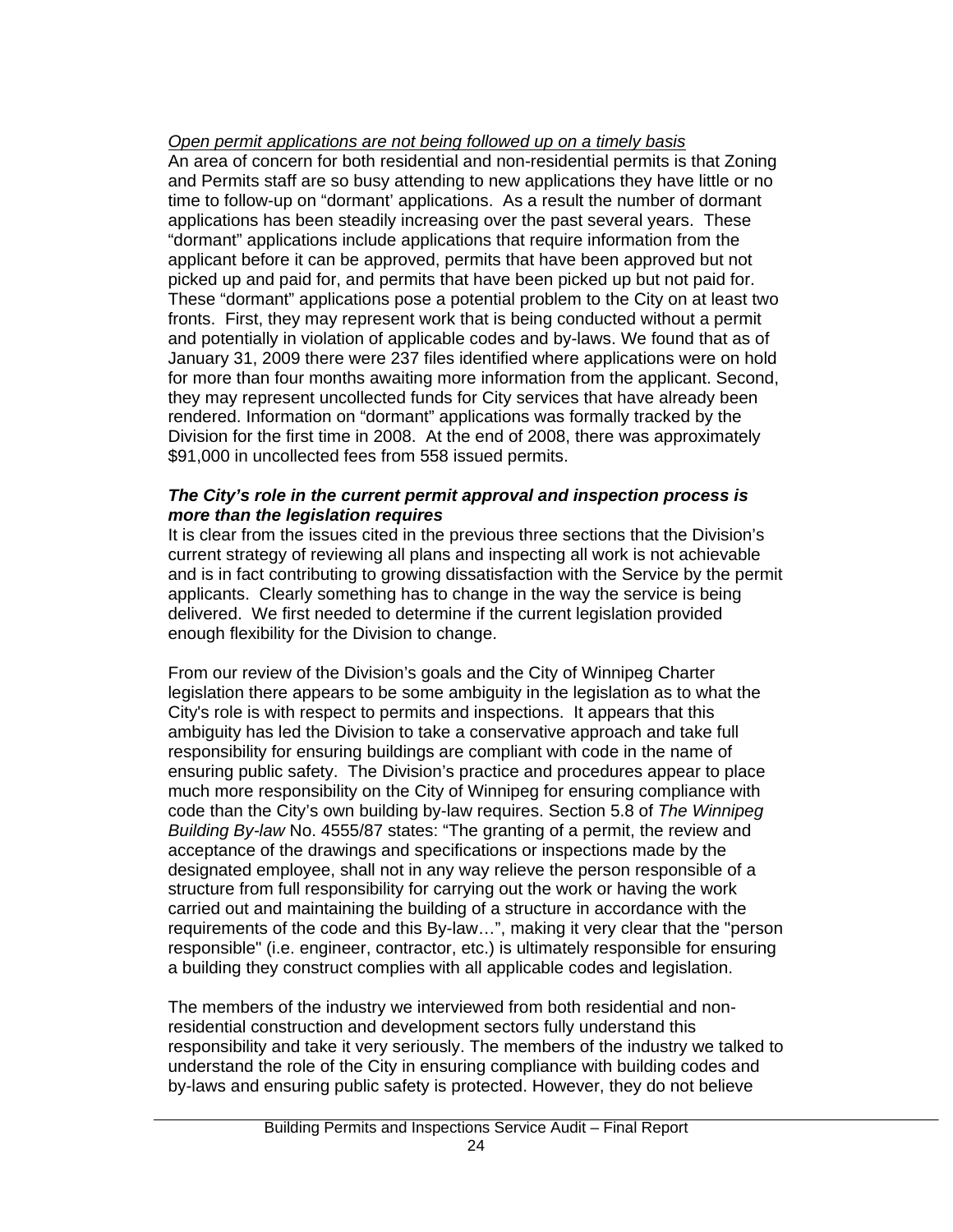that the Division's current process adds value to the experienced builder, developer or contractor as they already have taken the necessary measures to ensure the buildings they are responsible for are designed and constructed in accordance with building by-laws and codes. They only hire qualified engineers, architects, managers and sub-trades. However, they do see the value in ensuring less experienced builders or developers and do-it-yourselfers are building in accordance with the applicable codes and by-laws. They believe the City would add more value if they accepted the work of qualified building professionals and conducted more risk-based inspections and plan reviews. We believe that the current governing legislation and by-laws would permit such a risk-based approach.

#### *The Division needs to continue their efforts to move towards a more riskbased approach to service delivery*

The Division has undertaken several measures over the last five years to both streamline the processes and reduce the permit volumes. These initiatives were undertaken to help ensure the Division is efficient and effective in the delivery of its services and also continues to be responsive to their customers.

The Division, through the Permits X-Press initiative and in response to the Red Tape Commission Report has initiated several changes to their processes aimed at streamlining the processes for both residential and non-residential permit approvals and inspections. The Division created a separate process for the construction industry professionals and initiated a service standard of a five day turnaround for Master and Engineered Plans for residential construction. While this is a good start at improving the process, master and engineered plans represent 26% of new construction building permits, but, it only represents a very small portion (approximately 5%) of the total residential housing permits that are issued in a year.

The Division has also taken a risk-based approach to determining what building projects require a permit. They have set a minimum dollar limit for non-structural residential work that requires a permit, a move that has been undertaken in several other cities. Changes have been made to requirements for deck permits, where only decks over a certain height are required to have a permit. These changes have served to reduce the number of low-risk building activity building permits and have helped ease the strain on the Division's resources. These changes for both the residential and non-residential customers have been well received and are certainly a move in the right direction.

In response to the recommendations made by the Red Tape Commission the Division developed a Certified Professional Program which is aimed at providing the architects and engineers responsible for preparing the building plans with additional training in building code and by-law related issues. Once trained, the professional would then write an exam to certify themselves as a Certified Professional. In turn for projects that use Certified Professionals, the Division has committed to issue a permit based on the plans submitted and stamped by a Certified Professional within four weeks. As part of the program the Certified Professional would post a bond that the City could use to rectify any code violations in a timely manner if necessary. Unfortunately, the Division has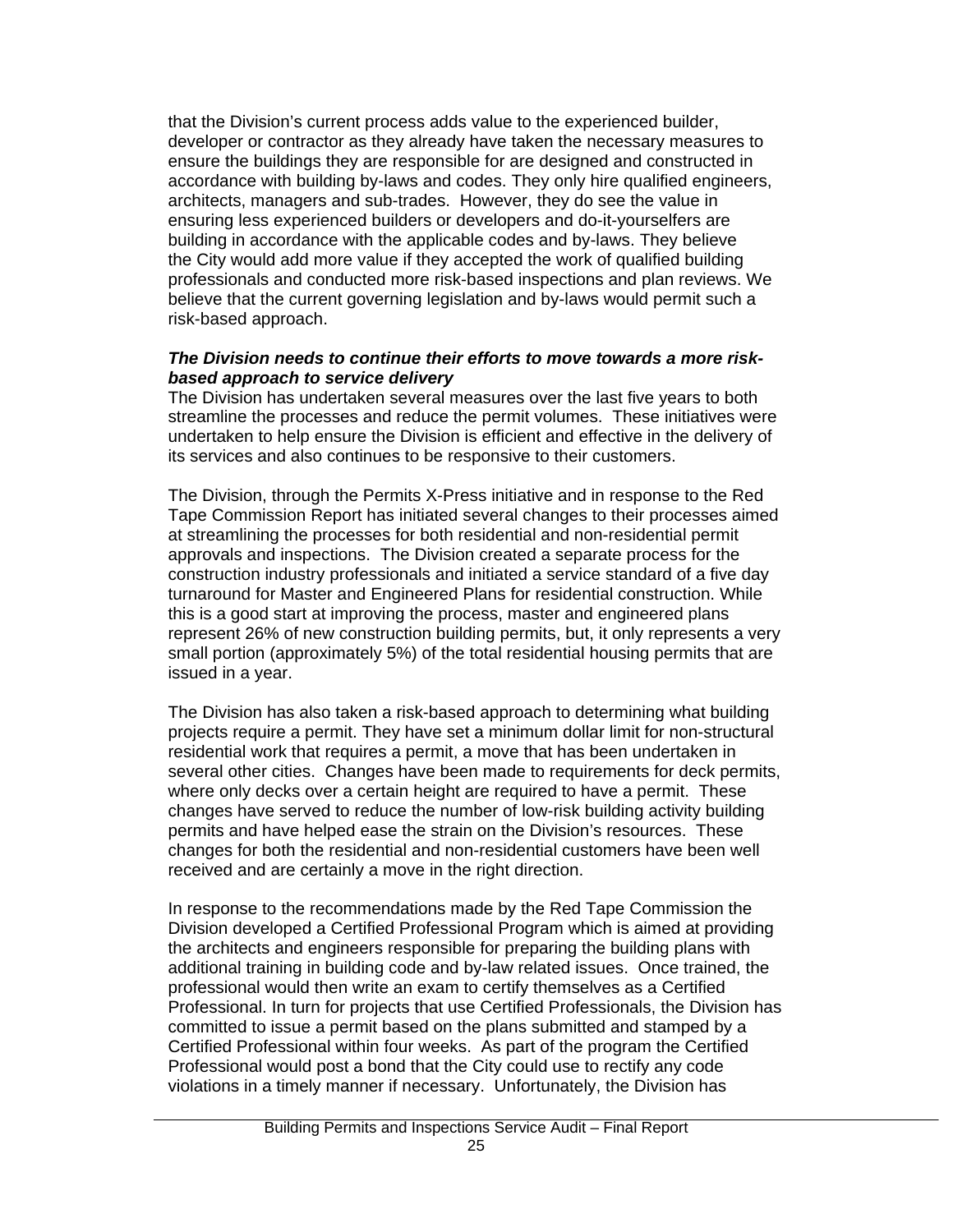indicated that the architectural and engineering communities have not embraced this program. A pilot program in November of 2008 was not well received, with no one from either profession willing to participate. The Division still plans on pursuing the implementation of this program over the longer term but the timeline is ultimately dependent on the architectural and engineering professions willingness to participate.

The Division is developing a Certified Builder Program where members of the building industry receive additional training in building code and by-law related issues. Once trained, the building professional would then write an exam to certify themselves as a Certified Builder. In turn for projects that use Certified Builders, the Division would be able to rely on the inspections of the Certified Builder during the construction stage and would only perform inspections of the Certified Builder's work on an audit basis. This process would speed up the construction process for the construction industry and would reduce the inspection workload in the inspection branches of the Division. The Division feels that this program will be far better received as the building community and trades community are much more receptive to taking on more responsibility in order to streamline there construction processes.

The move to a risk-based approach for reviewing and inspecting all permit related work as well as increased reliance on the work of all Certified Builders is the next logical step in this evolution and is already supported by the applicable legislation and by-laws. Section 483(3) of *The City of Winnipeg Charter Act*  states "For the purpose of an inspection, the city may rely on a certificate of or representation by an engineer, architect, surveyor or other person with expertise respecting the thing being certified or represented, and where the city relies on such a certificate or representation, it is not liable for any loss or damage arising from the negligence of the person giving the certificate or making the representation." This is further supported in section 6.3 of the *Winnipeg Building By-law No. 4555/87* which states "Prior to the issuance of a Building Occupancy Permit, the responsible architect and/or professional engineer shall, where required by the designated employee, submit a certificate stating: "The construction has been reviewed under my supervision in accordance with recognized professional inspection standards, and that to the best of my /our knowledge the structure was constructed in accordance with accepted drawings and specifications and requirements of the applicable By-laws".

The fact is that these certificates and reports are regularly required for residential and non-residential work already. These signed statements clearly place the responsibility for ensuring the plans and the structure itself are in compliance with all applicable codes and by-laws with the building professional managing the project. We are suggesting that the Division's processes and practices and level of work performed in ensuring code and by-law compliance better align to these realities by placing more reliance on the work of certified building professionals, whether it is engineers, architects who are graduates of the Certified Professional Program over the longer term, or skilled trades and construction managers who are graduates from a newly created Certified Builder Program. By this we mean the acceptance of drawings that are appropriately stamped by a professional in good standing with their professional body and are a graduate of the Certified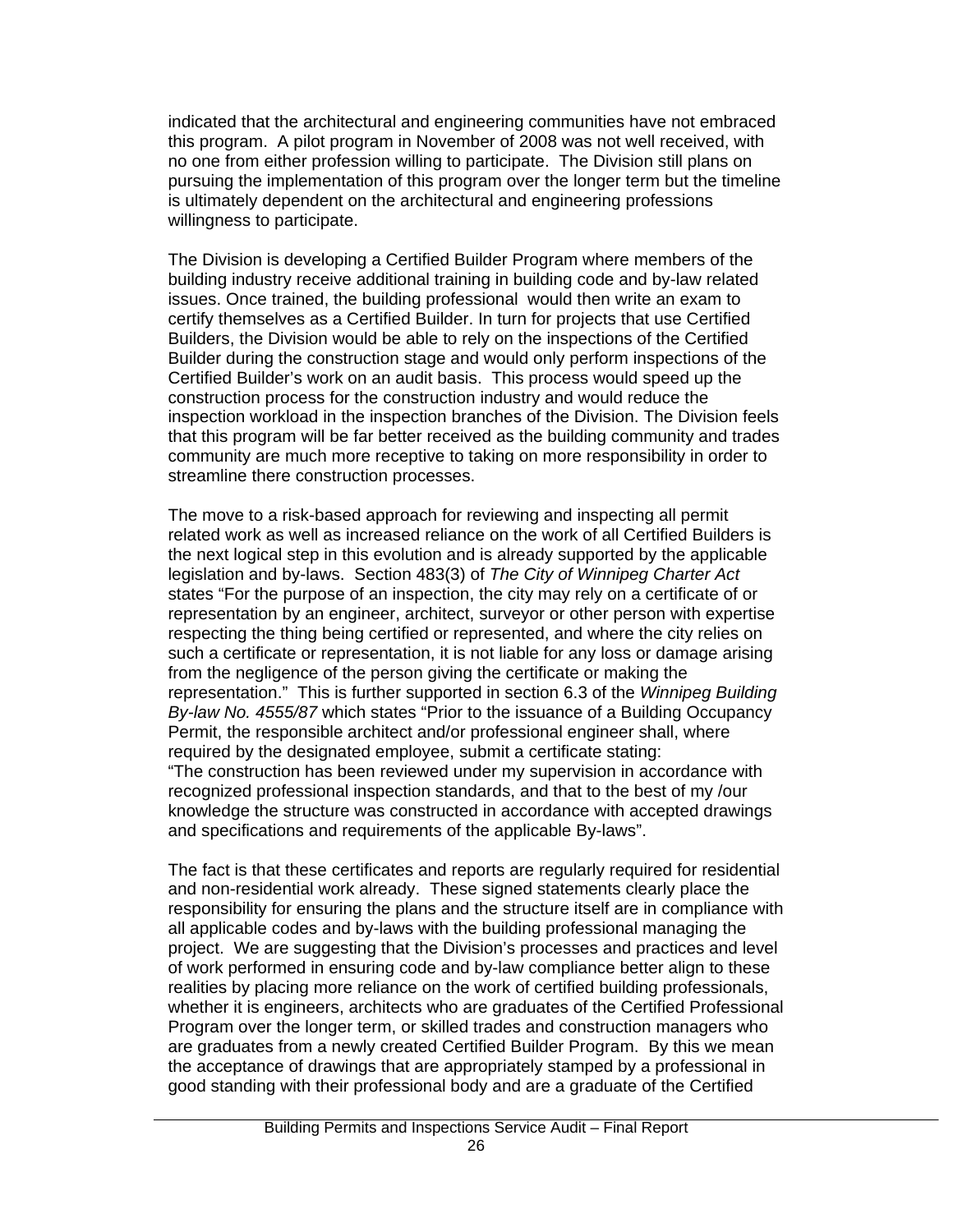Professional program with further review only on an audit basis. We also mean that certain projects overseen by professional project managers who are graduates of the Certified Builder program should not require full inspections, instead copies of their inspection reports may be required to be submitted to the City and may be reviewed by City inspectors and inspections on an audit basis may be conducted. This we believe will help address the current shortfall in human resources that has been experienced at every stage of the process and will ultimately allow the Division to focus its limited resources on development and building projects that pose the most risk to the safety of the public. That is, the focus of detailed plan reviews and inspections should be on higher risk projects such as office towers or on work performed by unskilled workers, nonprofessionals, and contractors and developers with a history of non-compliance. We believe there still should continue to be an audit component where a certain number of permit applications and permits, in addition to the higher risk projects, are subjected to the full review and inspection. Information gathered from these full reviews should be used to create a database that can ultimately be used to further enhance the risk-based model. The random audit approach also helps ensure that the risked-based methodology is working as intended and serves an effective deterrent against work being performed that is not in compliance with applicable codes and by-laws.

The bottom line is that the Division is going to have to adjust their current practices to help reduce the workload and focus their limited resources on the building activities that pose the highest risk to public safety. These changes will become even more critical as the Division will face an increase in the demand for their services when the Residential Certificate is introduced. This initiative will likely increase the demand for resources to complete the certificates and will likely result in an increase in the number of permits being taken out as more homeowners want to ensure that their homes will be portrayed favorably on the new Residential Certificate.

#### **Recommendation 1:**

The Division should re-evaluate its current practices and procedures and move to a more risk-based plan examination and inspection methodology. In the short term, a methodology similar to that proposed for the Certified Builder Program in that the Division will be able to rely on the inspection work of Certified Builders but will still maintain a risk-based audit function of the work that is relied on. In the longer term, the Division should continue to work towards fully implementing the Certified Professional Program.

#### **Management Response**

*We agree with the recommendation. The Department is committed to work with Industry to develop programs that place more reliance on the building professional and will have a program in place for Industry use by the second quarter of 2010. The Department will continue to work on other strategies to develop further enhancements for Industry use.*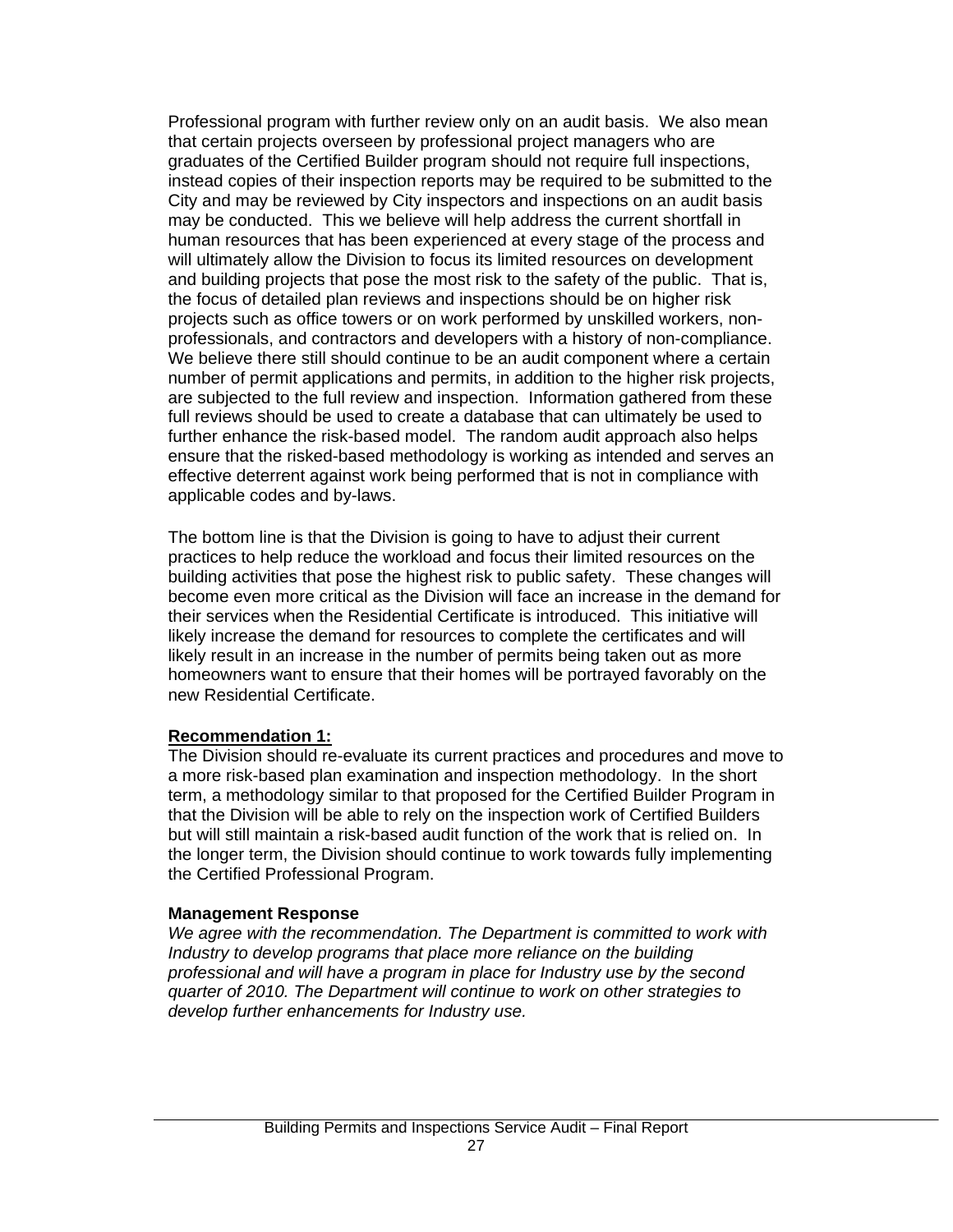### **Recommendation 1a:**

The Division should continue to reevaluate the building activities that require permits with a mind in reducing and eliminating the requirements for building activities that are considered to be low risk.

### **Management Response**

*We agree with the recommendation. The Department is committed to continuing yearly reviews with an attempt to streamline the requirements for permits with an emphasis on permitting only that work that is deemed to pose higher risk.* 

### **Recommendation 1b:**

The Division should analyze the backlog of residential permits to better assess the risk posed by leaving these permits open. Steps should be taken to implement formal processes for closing of permits that pose a minimal or low safety risk or where the permit is open beyond the term of the permit (i.e. six months unless original term has been extended by the Division).

### **Management Response**

*We agree with the recommendation. The Department has started a process of analysis of open permits and closing off inspection processes for permits with minimum safety risks or where new houses have been occupied for more than one year. The Department has also started a review of permits with no activity and is developing a process for notification that the permits will be closed by the fourth quarter of 2010.* 

## *Enforcement and Compliance*

The Development and Inspections Division (the Division) has been given the authority to enforce building codes and by-laws under both the *City of Winnipeg Charter Act* and the *Winnipeg Building By-law*. Within the Division the enforcement duties are primarily carried out by the Commercial Inspections Branch and the Housing/ Existing Buildings Inspections Branch. Inspectors within these two branches are responsible and are given the appropriate authority to enforce the building codes and by-laws. The inspectors' main responsibility is to ensure the construction is taking place in accordance with approved plans and in compliance with building codes and by-laws.

The Division is performing enforcement activities on both residential and nonresidential permits. Over the past five years there has been an increase in the number of inspections, an increase in the number of defects found and corrected and the increase in the number of successful prosecutions. However, we believe that the enforcement activities to date have not been sufficient to substantially reduce the amount of non-residential construction work beginning without an approved permit in place or residential work being completed without a permit.

We found that the Division has the appropriate enforcement mechanisms at its disposal. However, we also found that these mechanisms are not used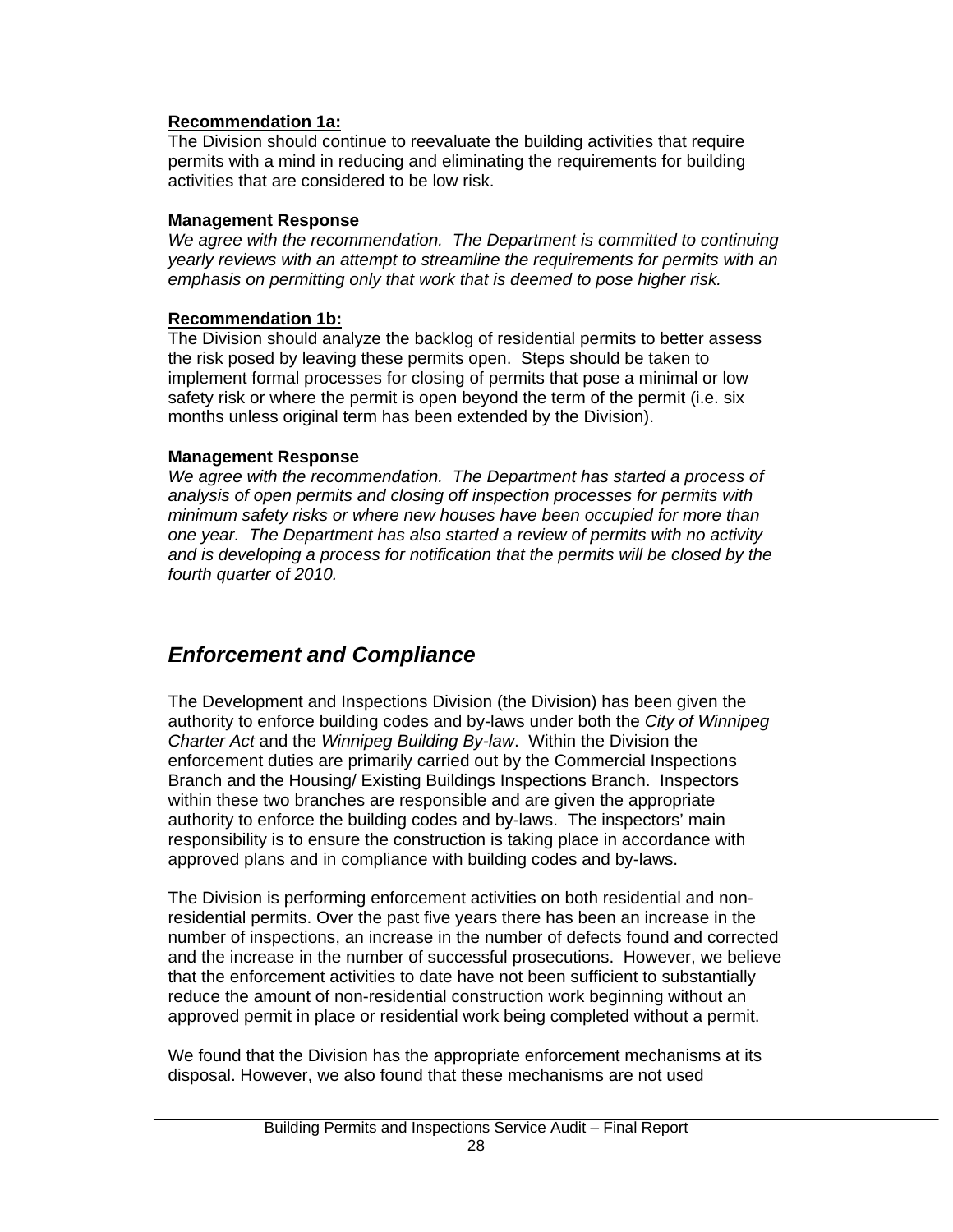consistently or as frequently as we believe is warranted. This lack of consistency in applying these mechanisms coupled with a lack of formal tracking and management of the enforcement issues has led to an opinion held by some members of industry and public that it is acceptable to not take out a permit as long as they are building to code. This view is regrettable, since it serves to undermine the value of the building permits and inspections process.

The key objective for the Division is to ensure compliance with the following:

- The *Winnipeg Building By-law 4555/87* which states "*No person shall work or authorize or allow work to proceed on a project for which a permit is required unless a valid permit exists for the work to be done*"; and
- The applicable building codes and standards related to the permit obtained (electrical, plumbing & building)

The City of Winnipeg enforces compliance with all building by-laws, codes and safety standards through processes established in the Commercial Inspections Branch and the Housing/ Existing Buildings Inspections Branch. Building permits issued by the City regulate the types of construction allowed in the community and protects each homeowner's interests, as well as those of the community at large. Permits help ensure that any structural change is safe, legal and sound. An ineffective enforcement process could result in construction which does not meet the minimum standards and therefore could pose significant risk to the public or property owner. It could lead to unsafe construction and costly repairs in the future to correct the problem or even a complete failure of the construction.

### *Sufficient enforcement mechanisms are available to the Division to effectively enforce compliance*

The Division has several enforcement mechanisms. These include powers that have been given to inspectors within the Division through the *Winnipeg Building By-law.* The mechanisms to enforce compliance include the following:

- *Verbal Warnings* are issued by the inspector to advise the builder of any deficiencies identified at the time of the inspection.
- *Violation Notices & Written Orders* are issued in the cases where the builder or applicant fails to comply with the by-laws and codes.
- *Monetary Penalties* are issued by the inspector when they identify construction without a permit, or if defects fail to be corrected.
- *Stop Work Orders* are issued to force the builder or contractor to stop construction immediately.
- *Prosecutions* In the instances when an applicant or builder consistently fails to comply with the orders that have been issued by the City, the case can be sent to the enforcement coordinators who present the case in the Provincial By-law Court.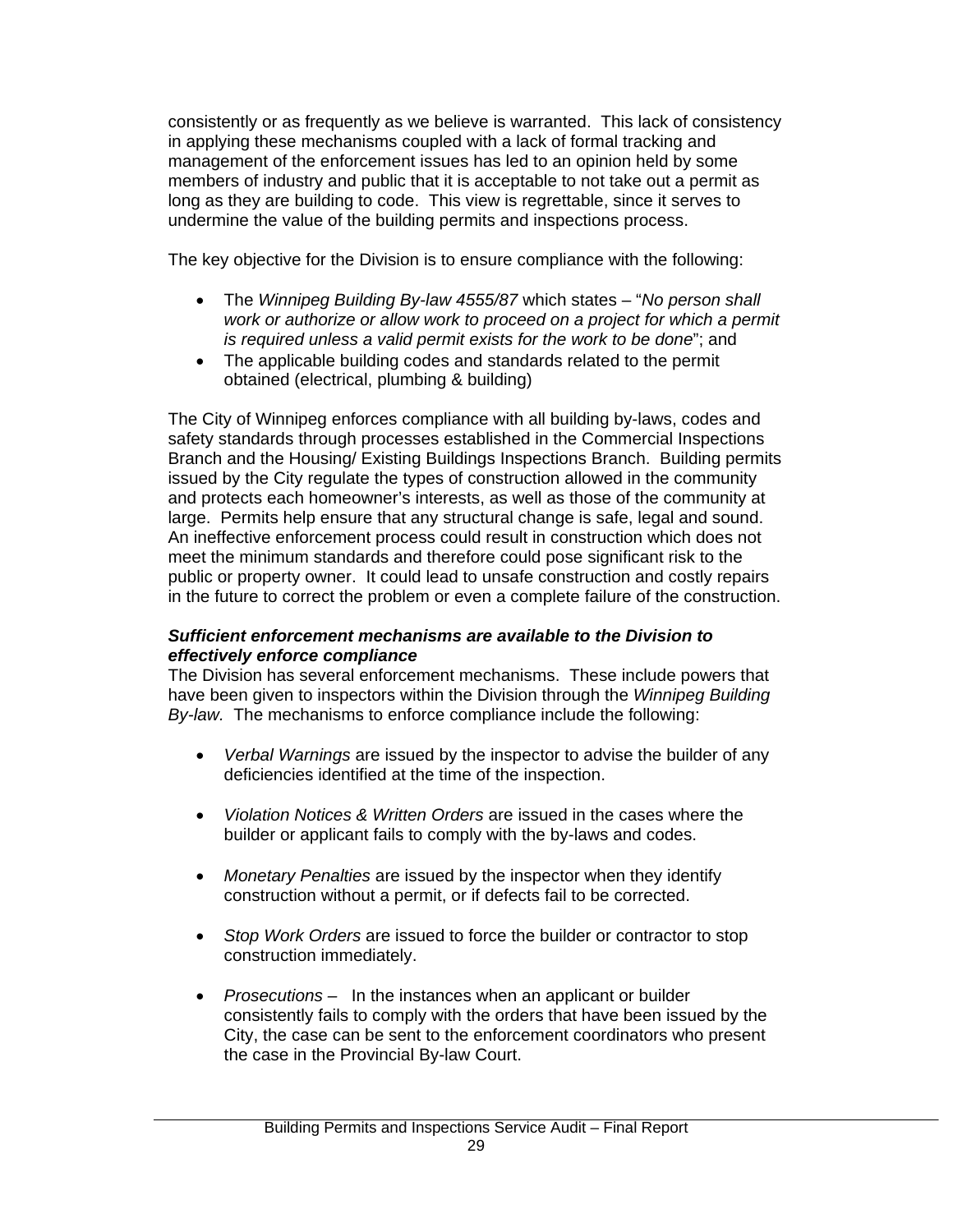Despite these mechanisms, both Division staff and members of industry we interviewed have indicated that the level of non-compliance with the by-laws and codes has been increasing over the years.

#### *Increasing levels of non-compliance are undermining the purpose and the value of the Service*

With the increasing pressures placed on builders to start and complete construction as soon as possible coupled with the increasing backlogs and processing times within the permits and inspections services, the Division has found an increasing number of construction projects which do not comply with the building by-laws and/or the building codes.

Through our review of the various processes, discussions with management and various industry representatives and a review of a sample of forty permit files and inspection records, we determined that there are a significant number of residential and non-residential construction projects that have been completed or are in the process of being completed which do not comply with the *Winnipeg Building By-law*.

We analyzed compliance in the following two areas:

- Construction started and/or completed without a permit
- Construction with a permit, however construction is not in compliance with the building codes

#### Construction without a permit

Currently, Division staff estimate that three quarters of commercial construction begins before a permit application has been approved and issued. This estimate was supported by members of the industry and Division management. In the majority of these cases the contractor or permit applicant has applied for a permit, but has started construction before the permit has been adequately reviewed and approved. This is a clear violation of the *Winnipeg Building By-law*.

Commercial construction projects which have been completed before the building and trade permits have been issued are usually identified when a building occupancy permit inspection is requested. Building occupancy permits are required for non-residential buildings or any alterations or changes in use of a non-residential building or part of a building. The occupancy permit is only approved and issued when a building has been inspected and it is confirmed all permits have been obtained and closed meaning the structure is in compliance with the building codes and by-laws. However, the Division believes, and the members of industry we interviewed have confirmed, that a number of construction projects continue to proceed and the premises are occupied without applying or receiving the proper permits. The members of industry indicated that some of the reasons for this lack of compliance are that they can not afford to wait for permit applications to be approved, or inspections to be conducted. These waits cause delays in construction and delays cost them money and potentially business.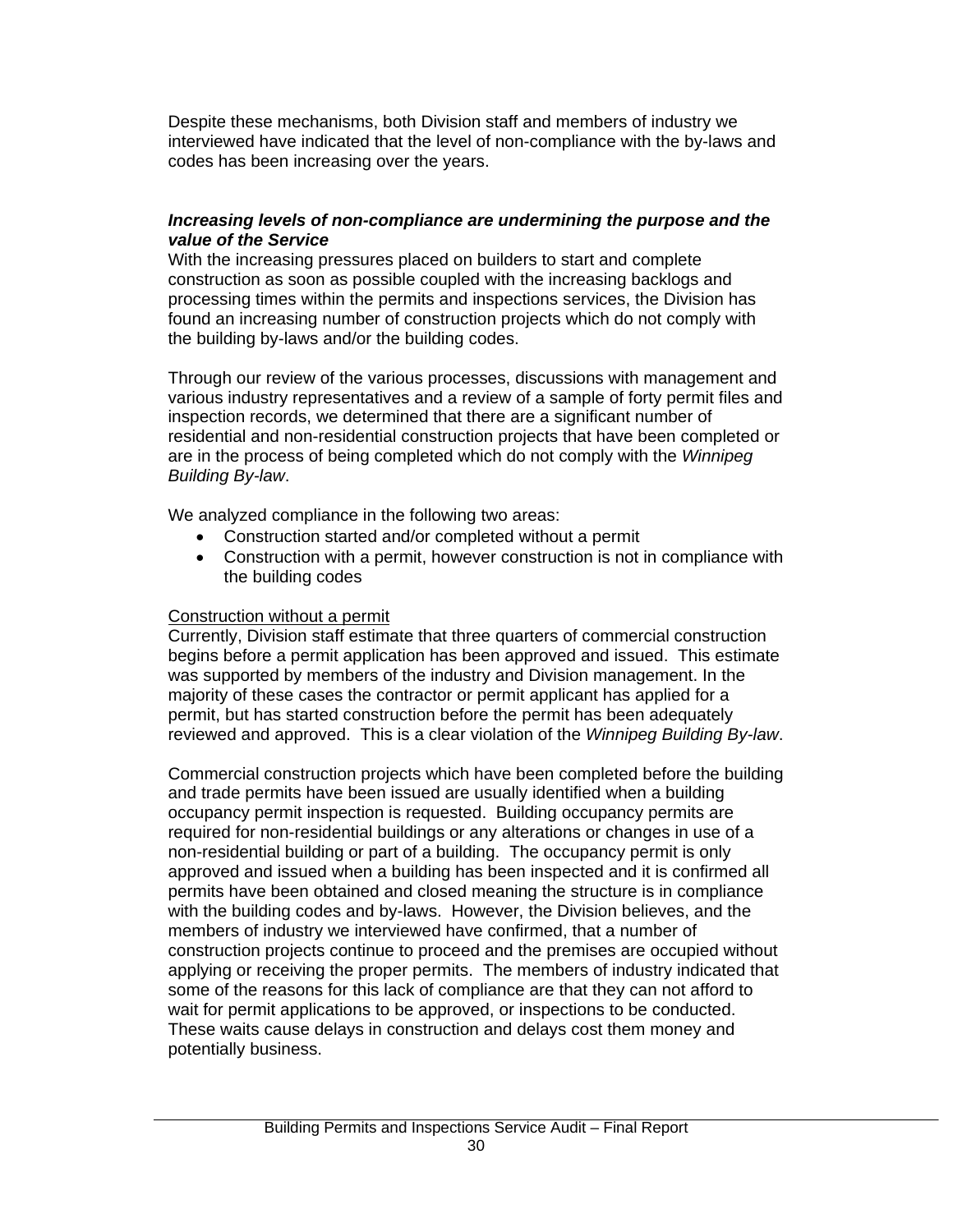With the residential construction projects, the Division estimates that a significant number of residential construction projects, especially interior home renovations, occur without applying for a permit. The Division does not specifically measure the level of non-compliance, in part, because it would be very difficult to measure due to the fact that most of the work is interior work and is hard to detect. However, we were able to analyze 2,500 complaints that have been received related to the permits and inspections processes. We identified 16% are related to complaints regarding construction that is taking place without permits.

We noted that in order to partially address the issue of construction occurring in residential homes without permits, the Division is proposing the implementation of a Residential Compliance Certificate Program. This program when implemented would require purchasers of any single or two-family residential property to obtain a Residential Compliance Certificate for the property being purchased. This certificate would outline what permits have been taken out to date on a specific property. With this information potential home buyers can then assess the level of reliance they will place on the development work performed on the property, certainly gaining more comfort for work carried out under a building permit. This should provide an incentive for home owners to ensure they have the necessary permits for any work conducted in their home. This program is currently in the preliminary stages. The Division will need to be prepared to deal with an increase in the number of new permit applications anticipated to result from this process.

While this is a good start, we believe that a more rigorous effort on enforcement is warranted to ensure that the trend of construction without a permit is reversed. Potentially unsafe construction activity left unchecked places the public and property owners at increased risk. Allowing construction without a permit to continue will diminish the value the Development Approvals, Building Permits and Inspections Service adds to the development and building process.

#### Approved permit but construction is not in compliance with codes

Through a review of reports maintained by the Housing/Existing Buildings Branch as well as through discussions with Division staff, we determined that a significant number of defects have been identified by City inspectors where the work completed was not in compliance with the building codes and by-laws. We had expected to find that inspections would identify defects. However, we did not expect to find the number of known defects that have not been re-inspected to determine if they have been corrected. We did a high level review of the residential permits outstanding between 2001 and 2007, we determined that as of June 13, 2008, a total of 6,366 permits were open where defects were identified by the inspector and a final inspection had not been conducted. These represent buildings with construction activity with known defects that have not been followed up by inspectors to ensure these deficiencies have been corrected. Out of the total number of permits identified with defects, 1,038 defects have been given a high severity rating. The highest percentages of defects were identified in new housing construction (See Exhibit 12).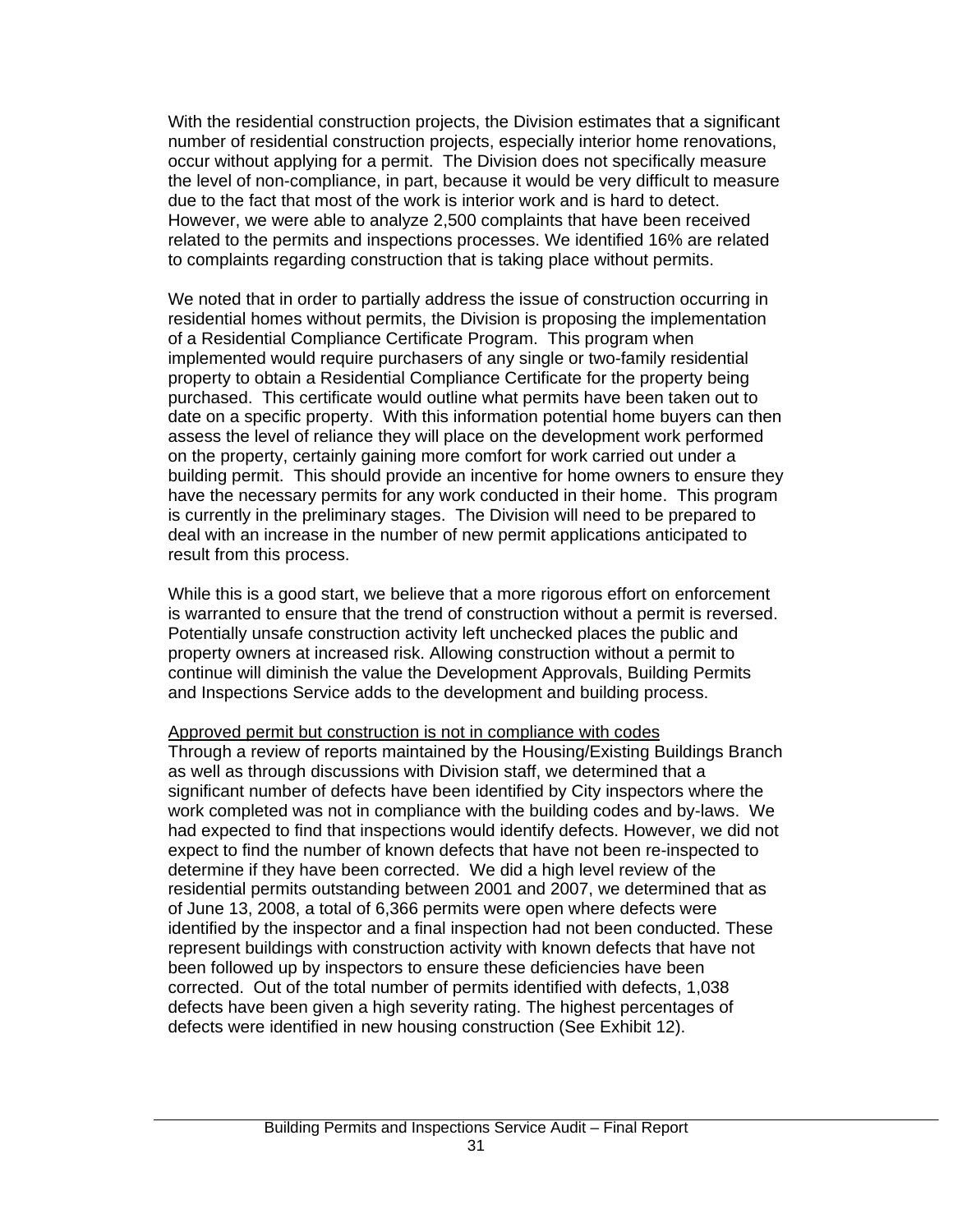

Some of these permits have not been followed up by inspectors for several years. As of June 13, 2008 some permits were still open from 2002. (See Exhibit 13).



The Division's inability to follow-up on known defects on a timely basis and the growing backlog of open permits where no inspections have been made to date are potentially placing the public and property owners at risk and are causing the Division to fail to meet a key goal of ensuring public safety through the enforcement of building by-laws and codes. The lack of timely follow-up is due in part to the fact that the permit holder has not initiated the inspection of the work completed, which is required by the *Winnipeg Building By-law*. We will explore this issue in more detail later in this section of the report. The lack of timely follow-up is also due in part to not enough staff available to perform all the required inspections which will be further discussed in the *Human Resources* section of the report.

We found that over the past three years there has been an increase in the number of defects identified with non-residential permits by the Commercial Inspections Branch, particularly in plumbing and mechanical (see Exhibit 14). We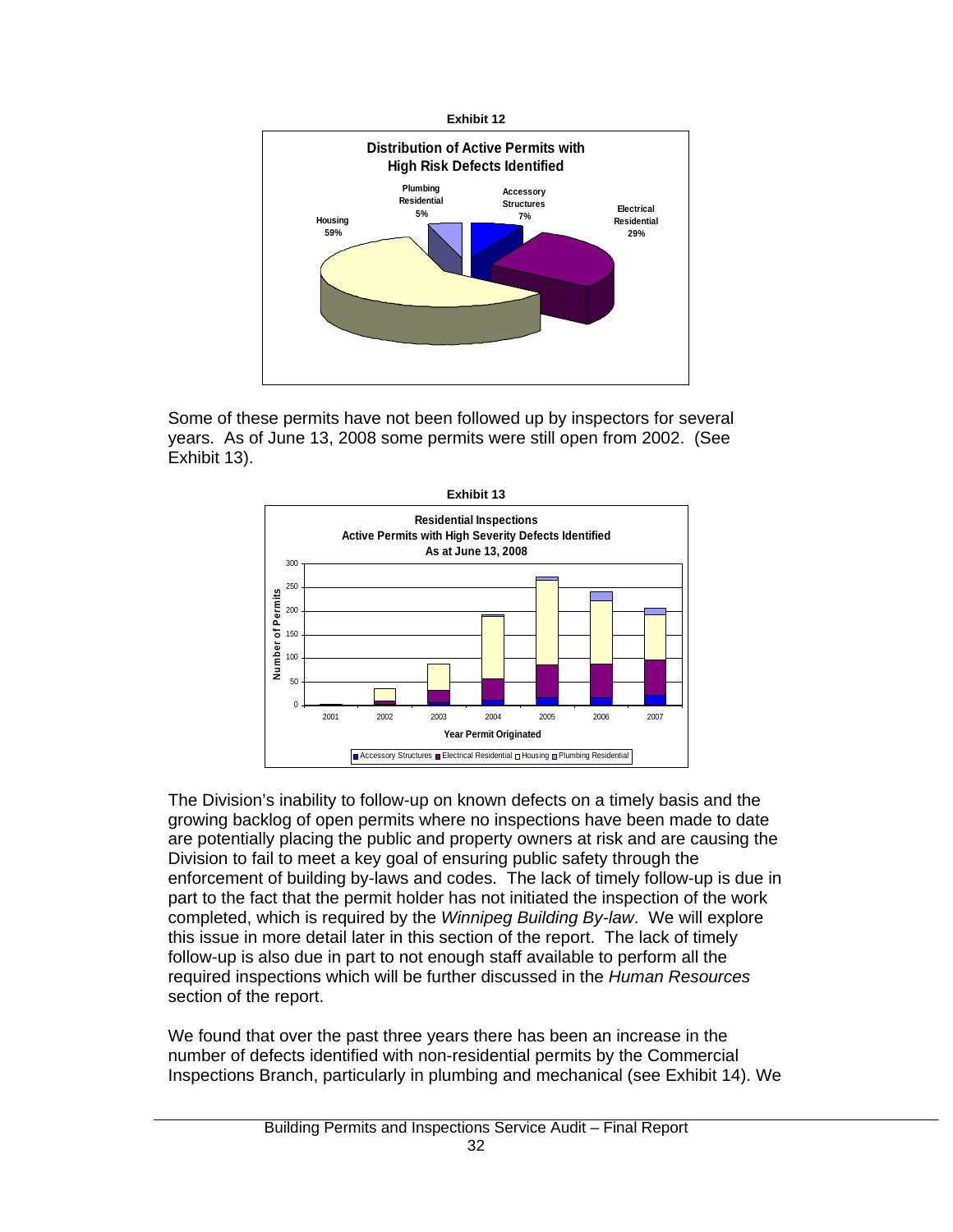found that inspectors are doing their jobs in detecting deficiencies, we also found that the Division may need to do a better job at educating and informing the public and the industry of by-law and code changes. For example, in the case of the significant increase in mechanical defects identified from 2006 and 2007, the Branch was unable to determine the reason for the increase in defects.



The Division must take measures to ensure all work performed under a permit receives the appropriate inspections in a timely manner. Proper enforcement, through education, issuing formal notices, issuing monetary penalties and prosecution must occur to ensure the Division will achieve its key goals efficiently and effectively. While we acknowledge that some of these issues are due, in part, to insufficient staff and permit holders not initiating inspections. The growing level of non-compliance is at least partially due to the fact that the Division is not consistently enforcing the building by-laws and codes.

### *Enforcement needs to be better managed*

Although the Division has identified that risks related to the lack of enforcement exist and they have sufficient enforcement mechanisms in place, they have not been able to manage the process and increase the consistency and effectiveness of enforcing compliance with the building by-laws and codes.

The three main issues we identified regarding enforcement include:

- 1. Inconsistent enforcement by inspectors
- 2. An ineffective process to initiate enforcement
- 3. No formal tracking and monitoring of all enforcement activities

### Inconsistency with issuance of penalties and enforcement of the code

Through discussions with Division staff and members of the industry we discovered that inspectors are not consistently enforcing the by-laws and codes. Members of industry we interviewed indicated that the level of inspection and area of focus (i.e. plumbing, electrical or structural) can be different depending on the inspector. This translates into some inspectors finding different or more defects than others. This is especially the case with Housing/ Existing Buildings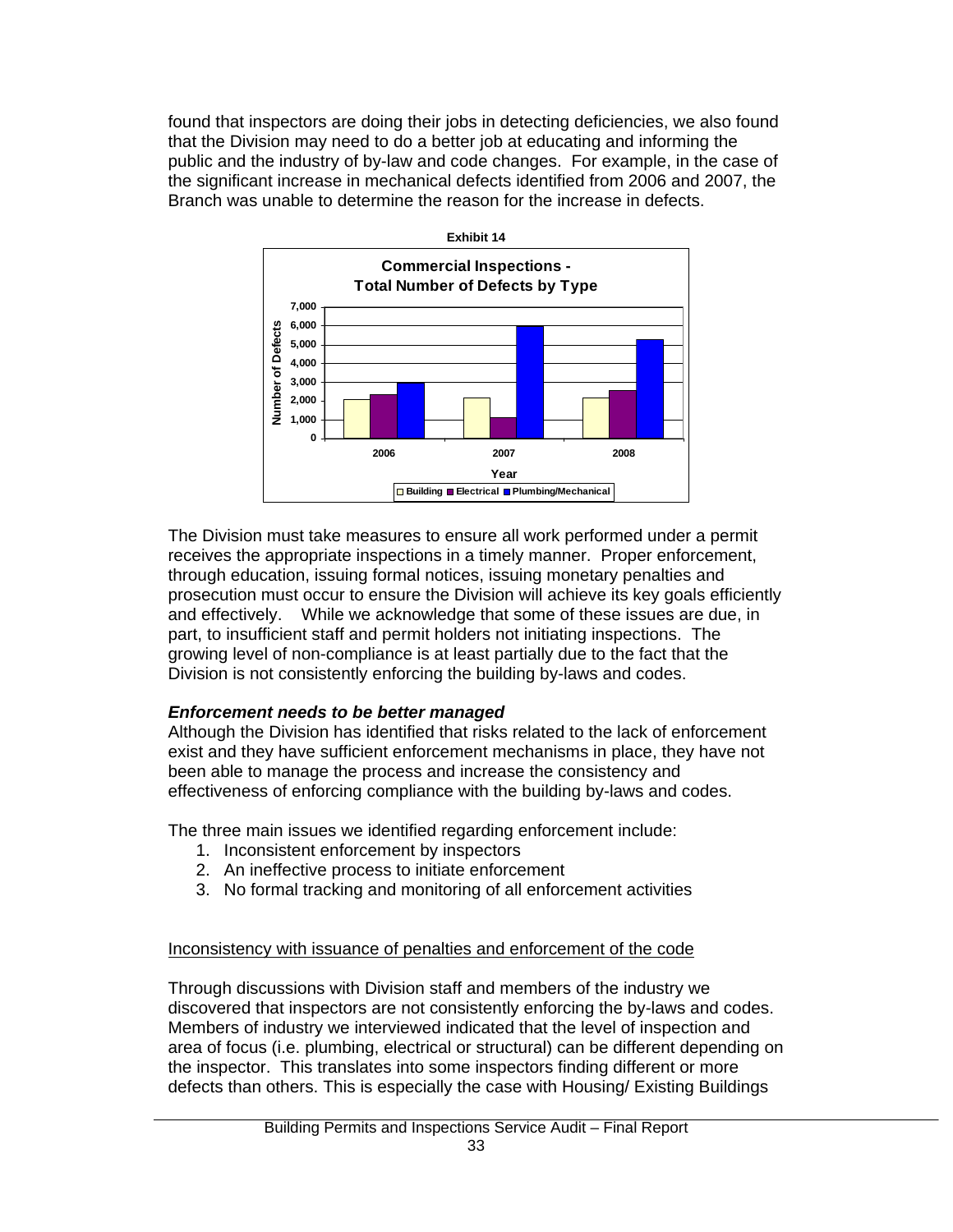inspectors because they are multi-disciplinary versus the Commercial inspectors which are specialized in each area. You would normally expect an inspector to focus more on an area where they have specific expertise in. However, from the permit holder's perspective, it is also reasonable to expect that the building codes and by-laws will be enforced consistently, regardless of the inspector's primary expertise. This type of inconsistency serves to undermine the value of the inspection process to the permit holder and property owner and ultimately may dissuade potential permit applicants from applying for a permit at all.

We found that the rate that formal by-law violation notices and monetary penalties are issued when defects or work without permits are identified varies by inspector. Overall, we also found that the number of notices and penalties issued is not as high as we expected given the estimated level of noncompliance estimated by both Division staff and members of industry. The inspector's experience on the job and the past experience the inspector has had with the builder can affect the type and frequency of enforcement mechanisms applied. In addition, we noted inspectors are reluctant to assess penalties if a permit application is in place and they determine the permit is being held up at least in part due to delays in the plan examination process.

*Lack of formal guidance contributing to inconsistencies in enforcement* Currently, guidance regarding when and how to enforce the building by-laws and codes is primarily provided through on the job training. The building by-laws and codes are also used as guidance when determining when to enforce the building by-laws and codes. We identified a lack of documented formal policies and procedures outlining guidelines that inspectors should follow when enforcing the by-laws and codes and when assessing penalties. Ultimately we determined that the lack of documented guidelines and policies have contributed to the inconsistencies in enforcement between inspectors.

Primary responsibility for enforcement has been delegated to inspectors. Inspectors are required to use their judgment when deciding when and how they will enforce building by-laws and codes. The issuance of the violation notice or a monetary penalty becomes a judgment call made by the inspector rather than guided by Departmental or City policy. Branch management only becomes involved with decisions on enforcement if the inspectors bring the issues to their attention or complaints are received by permit holders or property owners.

We acknowledge that inspectors are typically very experienced in the application of building codes and by-laws. Based on this experience, delegating a certain level of judgment with respect to enforcement is both warranted and desirable. However, without proper formal guidance on when penalties should be given and formal notices issued there is a real risk that there will be inconsistencies in the application of mechanisms of enforcement. Formal guidance on the application of the mechanisms of enforcement will help ensure that enforcement is transparent and consistent throughout the Division.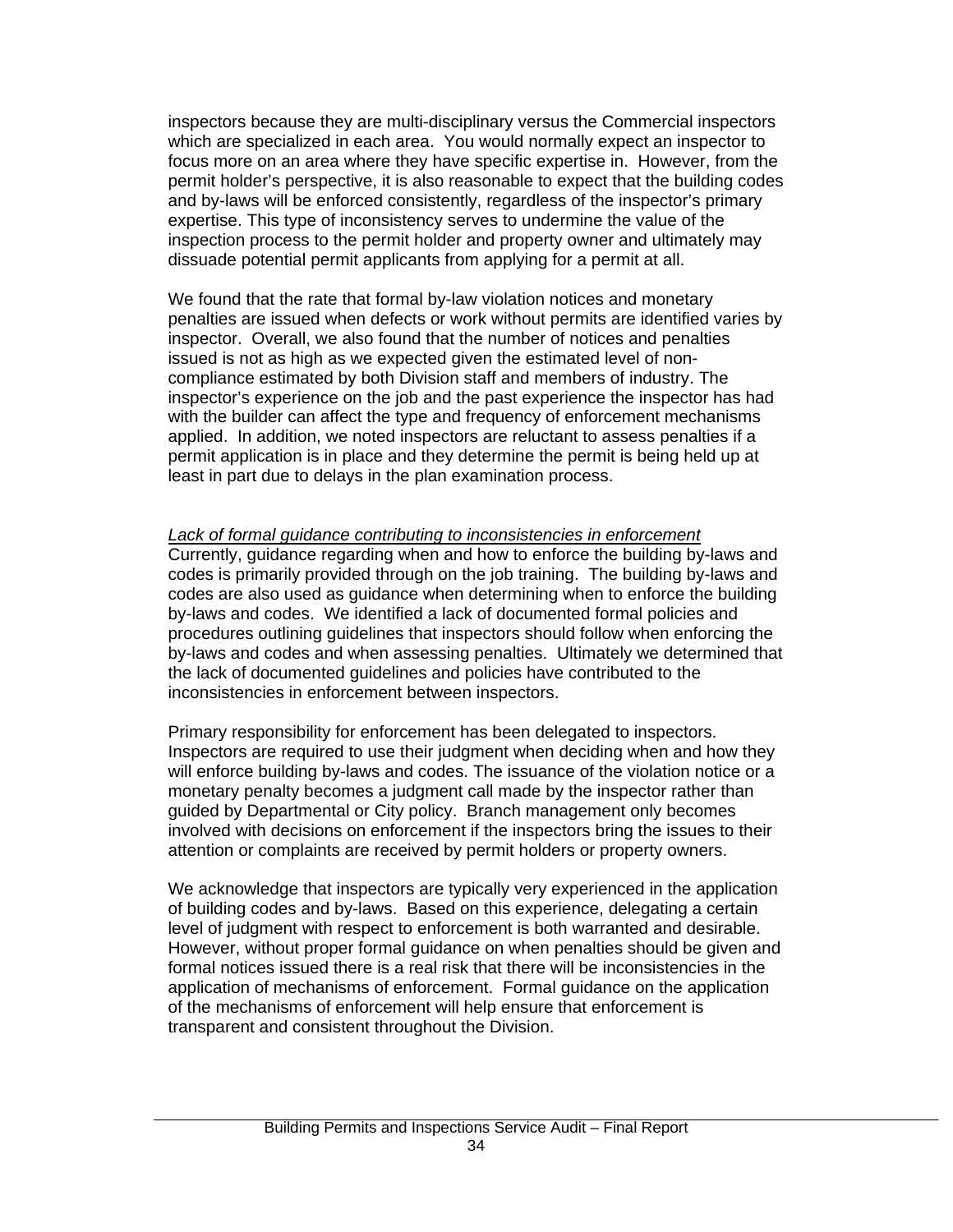### **Recommendation 2:**

We recommend that the Division develop enforcement guidelines that provide decision criteria with respect to the utilization of various enforcement mechanisms. The enforcement guidelines should also clearly outline the parameters where the inspectors have authority to use judgment.

#### **Management Response**

*We agree with the recommendation. The Department is committed and has started a process for the creation of material for training and developing enforcement procedures for more consistency in the area of enforcement by the second quarter of 2011.* 

#### Process to initiate Residential inspections is not effective

As of December 31, 2008 there were 35,718 residential permits open and awaiting at least one inspection. It could be either a first inspection, re-inspection if defects were identified, or a final inspection. This indicates that a significant portion of residential building construction is not being inspected on a timely basis or inspected at all.

Furthermore, we reviewed a total of forty permits issued in 2008, twenty of which were residential permits. Out of the twenty permits reviewed thirteen permits where for new home construction. We identified that as of May 2009, eleven of the new home permits had not had the final inspection conducted. In four of the cases, the inspector identified the home as being occupied and therefore no final inspection was conducted.

This backlog has been created in part due to the process which relies on the applicant contacting the inspectors once construction is ready for an inspection and once defects have been corrected. A permit is not closed until all the required inspections have been conducted and any deficiencies identified are corrected.

We did not identify any processes or guidelines in place suggesting timeframes for when issues of non-compliance should be followed-up. These decisions are up to the inspector to make and there are no procedures or guidelines which require the inspector to contact the applicant to ensure they are correcting the deficiencies.

Given the increasing backlog, we believe processes need to be established in order to address the backlog and to keep up to date with the inspections. We acknowledge that there is a need to hold the permit holders responsible for contacting the Division when their work is ready to be inspected and we support this in general. However, there are two situations in which we feel the Division has an obligation to contact the permit holder to assess the progress of the work required under the permit. The first is when a serious deficiency is noted. If the Division has not been contacted by the permit holder within a reasonable timeframe after the deficiency was noted we believe that in the interest of ensuring safe, healthy and accessible buildings, the Division is obligated to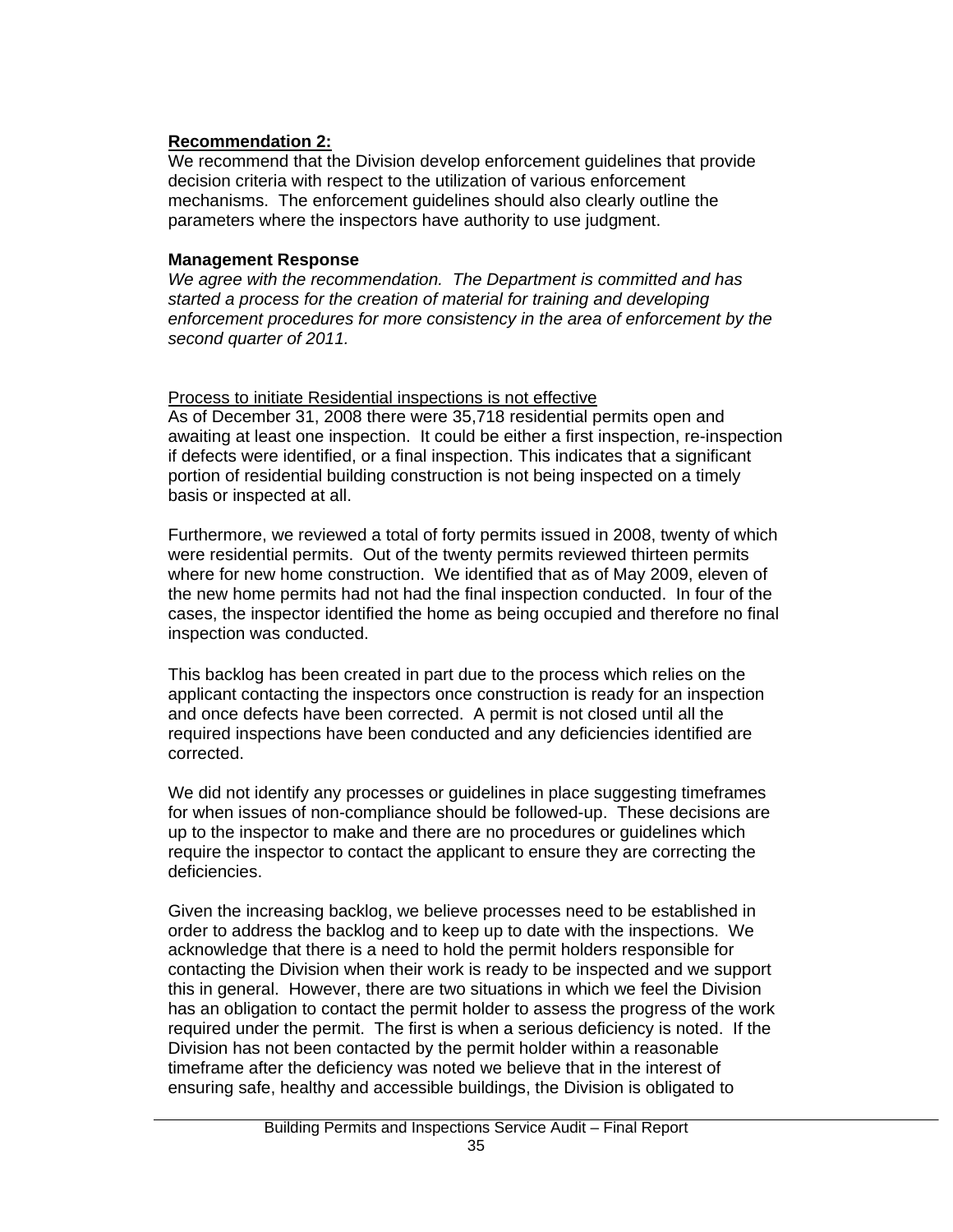perform some follow-up action. Secondly, if a permit holder has not contacted the Division within six months of the permit approval date to arrange for an inspection. At this point it is reasonable to expect that the work has been performed without the required inspections and it should be followed up by the Division. If work has not been started within the six month period, this would cause the permit to expire in accordance with Section 14.1.3 of the *Winnipeg Building By-law*. The Division should issue a warning to the permit holder that their permit will expire if they have not commenced work, or if they have commenced work that they need to schedule an inspection.

We identified that the current practice of holding the permit holders responsible for initiating the inspections is consistent in all the jurisdictions we reviewed. However, we believe that since it is the City's obligation to ensure safe, healthy and accessible buildings that are in compliance with the applicable codes and bylaws that the Division has a responsibility to follow-up on situations where there are known violations or suspected violations.

### **Recommendation 2a:**

We recommend that the Division establish formal procedures for follow-up in situations where there are known violations or where permits are approaching the end of their term (i.e. six months unless original term has been extended by the Division). Priority should be given to developing these procedures in the Housing/Existing Buildings Branch.

#### **Management Response**

*We agree with the recommendation. The Department, in conjunction with actions taken for recommendation 1b is in the process of developing a process to address permits with no activity by the fourth quarter of 2010.* 

Tracking of non-compliance and enforcement information needs to be improved We were unable to definitively determine the extent of the issues surrounding compliance because of a lack of information on enforcement maintained by the Division. Except for the number of defects found and the information maintained by the Enforcement Coordinators, the Division does not track or review information regarding the levels of non-compliance or use of the enforcement mechanisms. We were unable to determine the number of times a violation notice, verbal or written, had been issued, as well as the number of times a monetary penalty was issued. The Division does not track the number of violation notices issued as well the Division does not record the amount of monetary penalties assessed and collected separately from the total fees that are collected from applicants in either the Amanda system or the PeopleSoft system.

With the lack of processes to record, track or review this information, it is impossible for the Division to review and monitor the level of non-compliance with the building by-laws and codes as well as track their Division's effectiveness in enforcing these building by-laws and codes. Without adequate information the Division can not identify where possible inconsistencies in enforcement exist within the Division and what trends in the areas of non-compliance issues are occurring.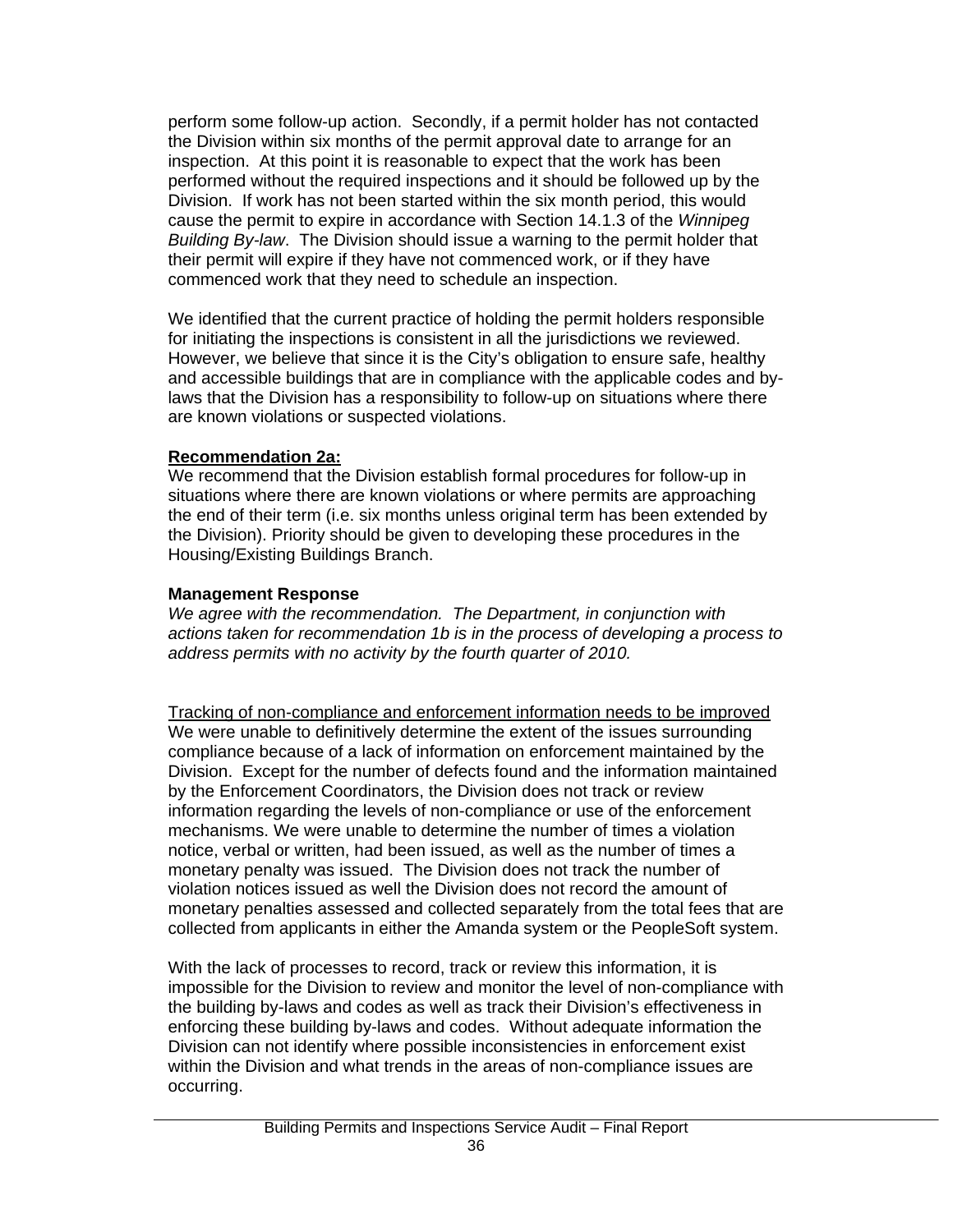### **Recommendation 2b:**

We recommend that the Division formally track and report on its enforcement activities, which include the number of violation notices verbal and written, stop work orders, and the number of monetary penalties assessed.

#### **Management Response**

*We agree with the recommendation. Through the Permits X-Press process the Department will continue to work with industry to develop formal reports on the enforcement activities agreed on though our discussions with the Industry Advisory Committee by the first quarter of 2011. The Department will also continue to improve recording of enforcement activities.* 

### *Resources*

In order to be able to accomplish its goals the Division must have adequate resources at its disposal and processes in place to ensure they are well managed. We reviewed the adequacy of the financial, human and information resources in the context of ensuring they were adequate to meet the Division's goals using the current strategy. The current strategy is to provide a full review and inspection of all permit related work. We found, in general, that the Division is moving towards full-cost recovery, thus ensuring adequate resources exist to meet current service levels. However, the current service levels are not meeting expectation and the desired service levels can not be achieved with the current staff complement unless significant changes to the processes and/or strategy are made. We also found that the Division does have a very powerful information system at its disposal that can satisfy most if not all of the Division's information needs but it needs to be fully utilized for the management of non-residential permits and should be better used for performance management related activities.

### **Financial resources**

### *Fee structure to allow for the full cost recovery of the Service*

In 2000, Council instructed PP&D to move from recovering only fifty percent of the costs associated with delivering the Development Approvals, Building Permits and Inspections Service to full cost recovery. This meant the Service would no longer be tax supported. PP&D has undertaken several measures to help ensure that service fees are fair, transparent and sufficient to support the desired level of service over both the short and long term. Over the past nine years, PP&D has performed a comprehensive review of the City's fee structure that resulted in the wider use of the service index method in 2004. The adoption of the service index method makes the fee structure fairer and more consistent with other cities. PP&D also has reviewed the fees structure three times with corresponding recommended increases in 2008 of 21% and in 2009 of 11% to ensure the service is sustainable. The Department recommended the creation of a Permit Reserve Fund to address potential fluctuations in fee revenue due to changes in the mix and level of permit activity.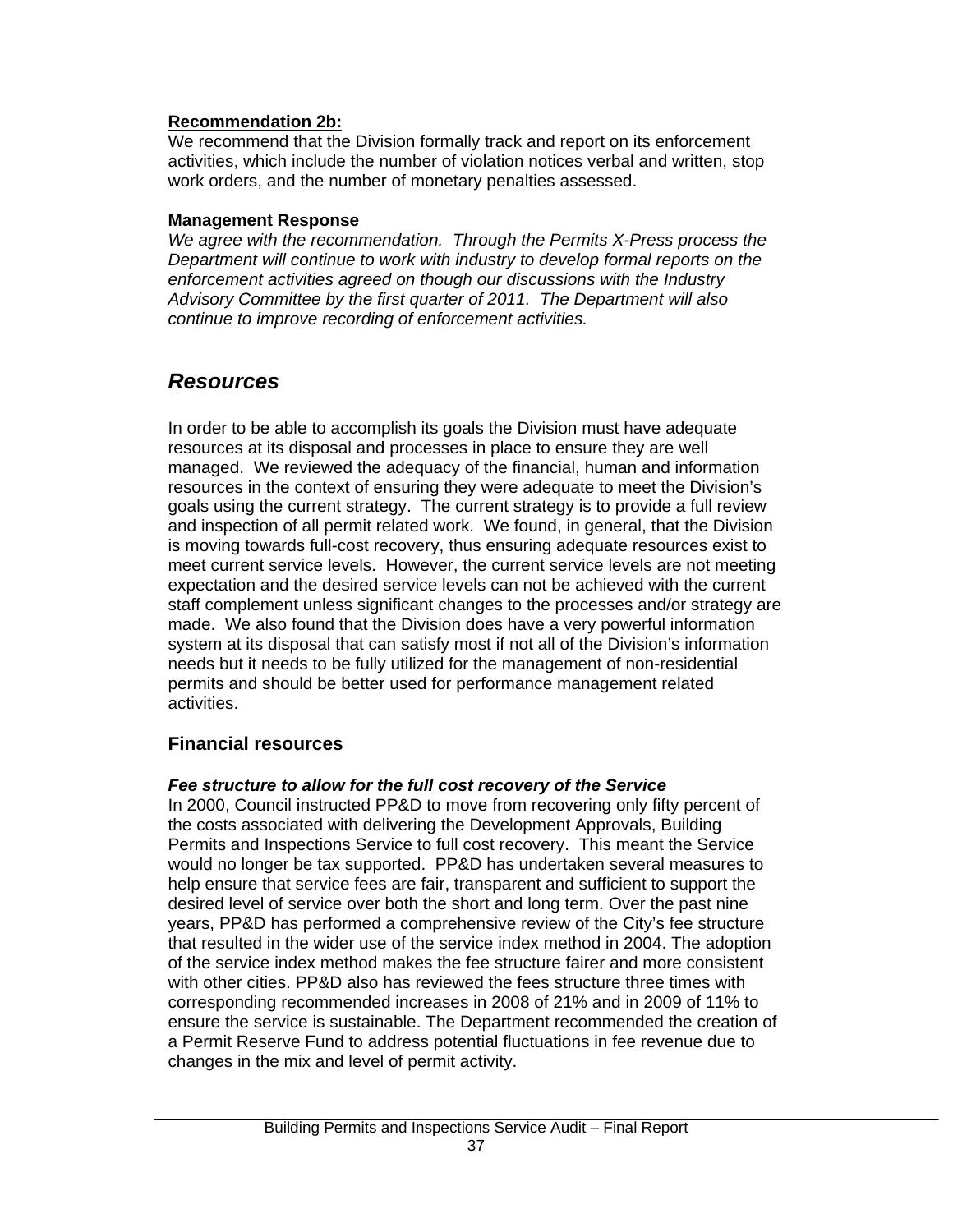The Division has been adjusting fees to reflect the full cost of the service Planning, Property and Development (PP&D) has the authority to make recommendations about the building fee structure. When determining a fee structure that is full cost recovery PP&D must first ensure that the fee revenue will cover the costs to deliver the service. They must also ensure that the fees remain comparable with other jurisdictions to prevent any barriers to development activity in the City. Finally, they have to ensure the stability of the fees as the industry would not support frequent significant changes to fees.

We found that at the Service level the Division is moving towards full-cost recovery. However, we had to limit our analysis to the Service level as there has been no detailed cost analysis performed for each fee charged to date. We also had to limit our analysis to costs associated with the Development and Inspections Division. We reviewed the adjusted net income, defined as the Total Division revenue net of transfers to and from the Permit Reserve Fund. The table below indicates that up until 2008 the fees were not sufficient to cover the costs of delivering the service (see Exhibit 15). Adjusted building fee revenue exceeded adjusted expenses by \$1.06 million for the first time in 2008. Our analysis only included the costs associated with the Development and Inspections Division within the Planning, Property and Development Department and did not include the costs associated with providing the service incurred by Water and Waste and Public Works and other branches within PP&D. Prior to 2009 these costs have not been allocated to the Development Approvals, Building Permits and Inspections Service to allow us to quantify and include in our analysis. If these costs were included the City still may not be recovering its full costs of delivering the service.

The City also has experienced a significant increase in the level of permit activity over the period of 2004 to 2008 (10% increase), which is likely not sustainable, especially given the current state of the economy. Should the level of permit activity decrease it would result in a decrease in development and building fee revenue, unless the fees increase.

| LAIINIL IJ                    |               |               |               |              |              |
|-------------------------------|---------------|---------------|---------------|--------------|--------------|
|                               | 2004          | 2005          | 2006          | 2007         | 2008         |
| <b>REVENUE</b>                |               |               |               |              |              |
| <b>Adjusted Total Revenue</b> | \$8,569,770   | \$8,801,135   | \$9,943,033   | \$11,036,588 | \$12,110,492 |
| <b>EXPENSE</b>                |               |               |               |              |              |
| <b>Adjusted Expenses</b>      | 10,503,087    | 10,542,165    | 11,195,011    | 11,292,460   | 11,055,287   |
| <b>Adjusted Net Income</b>    |               |               |               |              |              |
| <i>(Expense)</i>              | \$(1,933,317) | \$(1,741,030) | \$(1,251,978) | (255, 872)   | 1,055,205    |
| ________________              |               |               |               |              |              |

**Exhibit 15** 

**Source: PeopleSoft GLBT Reports (DeptIDs 631401 to 631407)** 

PP&D has conducted a similar analysis to ours in their most recent Building Fees By-law Review report dated February 9, 2009. The analysis showed that, without the 11% increase for 2009 they were forecasting a deficit of between \$1 million to \$1.98 million for each of the years 2009 to 2011 would occur for the Development Approvals, Building Permits and Inspections Service. We noted that their financial analysis of the reorganized Development Approvals, Building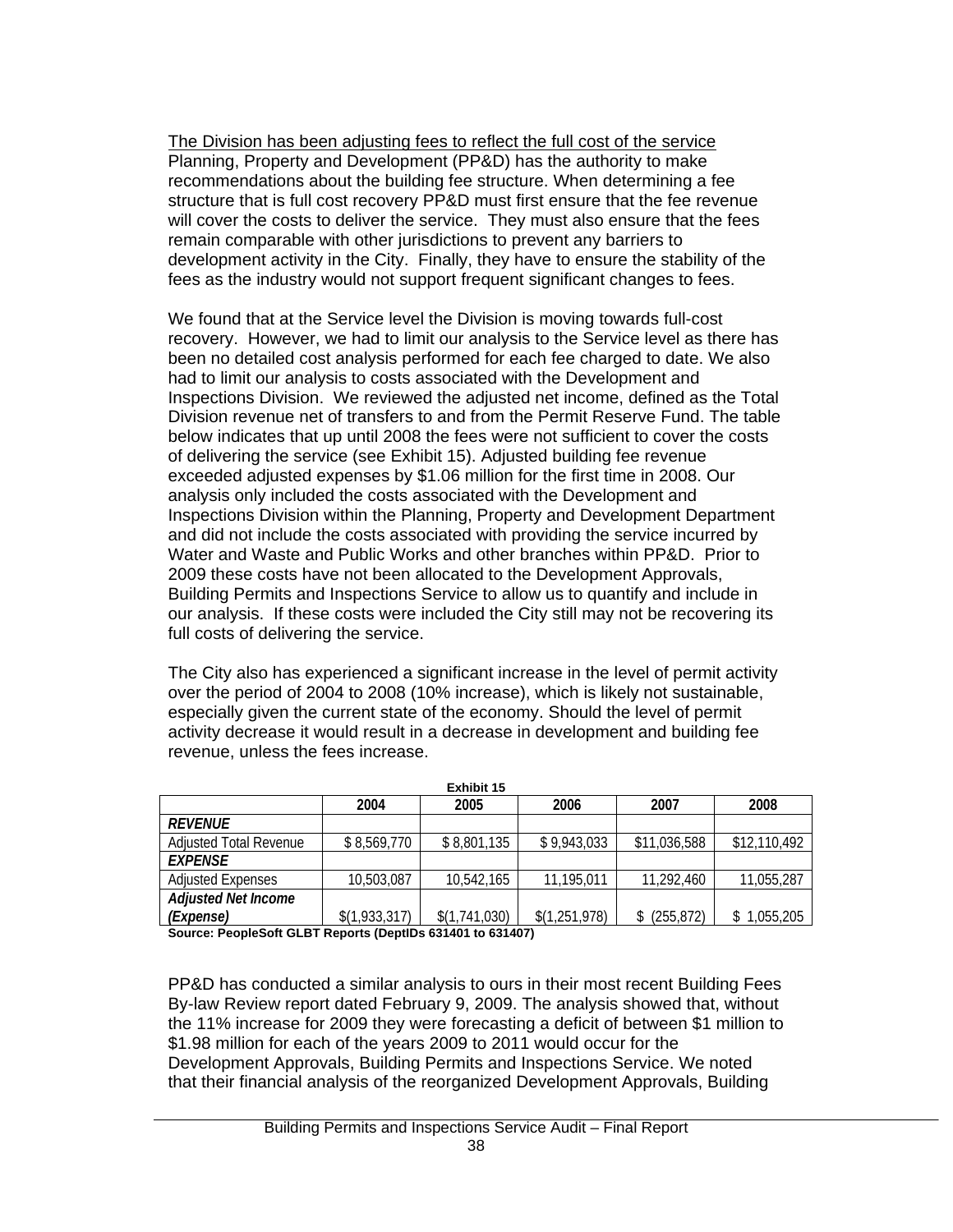Permits and Inspections Service included approximately \$2.9 million in additional net costs for 2009. These costs are from other PP&D divisions (primarily Planning and Land Use and Property and Information Systems) and Public Works staff responsible for development and permit work. These cost allocations were made to more accurately reflect the costs of delivering the service for 2009 and beyond. We noted that it still does not include costs from Water and Waste that are a part of the development approvals, building permits and inspections process.

Planning, Property and Development is taking some positive steps to ensure that the service is sustainable. They have performed a high level analysis of their revenues and expenses and have asked for fee increases in each of the past two years. This is to ensure that their costs of providing the services are fully recovered and at the same time keeping the fees comparable with other jurisdictions. We do note that for the 2009 operating budget, PP&D did include costs from other branches within PP&D and other City departments. However, PP&D has not sufficiently analyzed the specific costs of providing each deliverable they offer to their customers. This analysis was supposed to be completed by December 2008 but has not been competed to date due to shift in priorities and a lack of staff resources. Once a full costing of each product and service is performed then and only then can PP&D make informed recommendations to Council about the future fee structure. This analysis should be completed and include the costs incurred by all the other City departments that play a part in the delivery of the Development Approvals, Building Permits and Inspections Service. PP&D will likely find that some services are subsidizing other services and that may be acceptable from a policy perspective. We noted that from the information contained in the 2009 – 2011 Service Based Operating Budget that this appears to be the case. The Non-Residential revenues appear to be contributing more to cover the costs of delivering the service than Residential revenues. In fact, there is a surplus for Non-Residential permits and inspections in those three years ranging from \$793,000 in 2009 to \$213,000 in 2011 while there is a shortfall for Residential permits and inspections ranging from \$1.8 million in 2009 to \$2.2 million in 2011 indicating that the Non-residential building fees subsidize the Residential services.

### **Recommendation 3:**

PP&D should complete a full costing of services (i.e. residential permits, nonresidential permits, occupancy permits, etc.), which includes the costs incurred by Public Works and Water and Waste in delivering the service.

### **Management Response**

*We agree with the recommendation. The Department has initiated a full costing of services related to permit activity as part of the Service Based Budget process. The Department will evaluate to what extent it is feasible to include the full costs incurred by other departments in the provision of building permits and inspections services within the Service Based Budgeting model. We will complete this review by the third quarter of 2010.*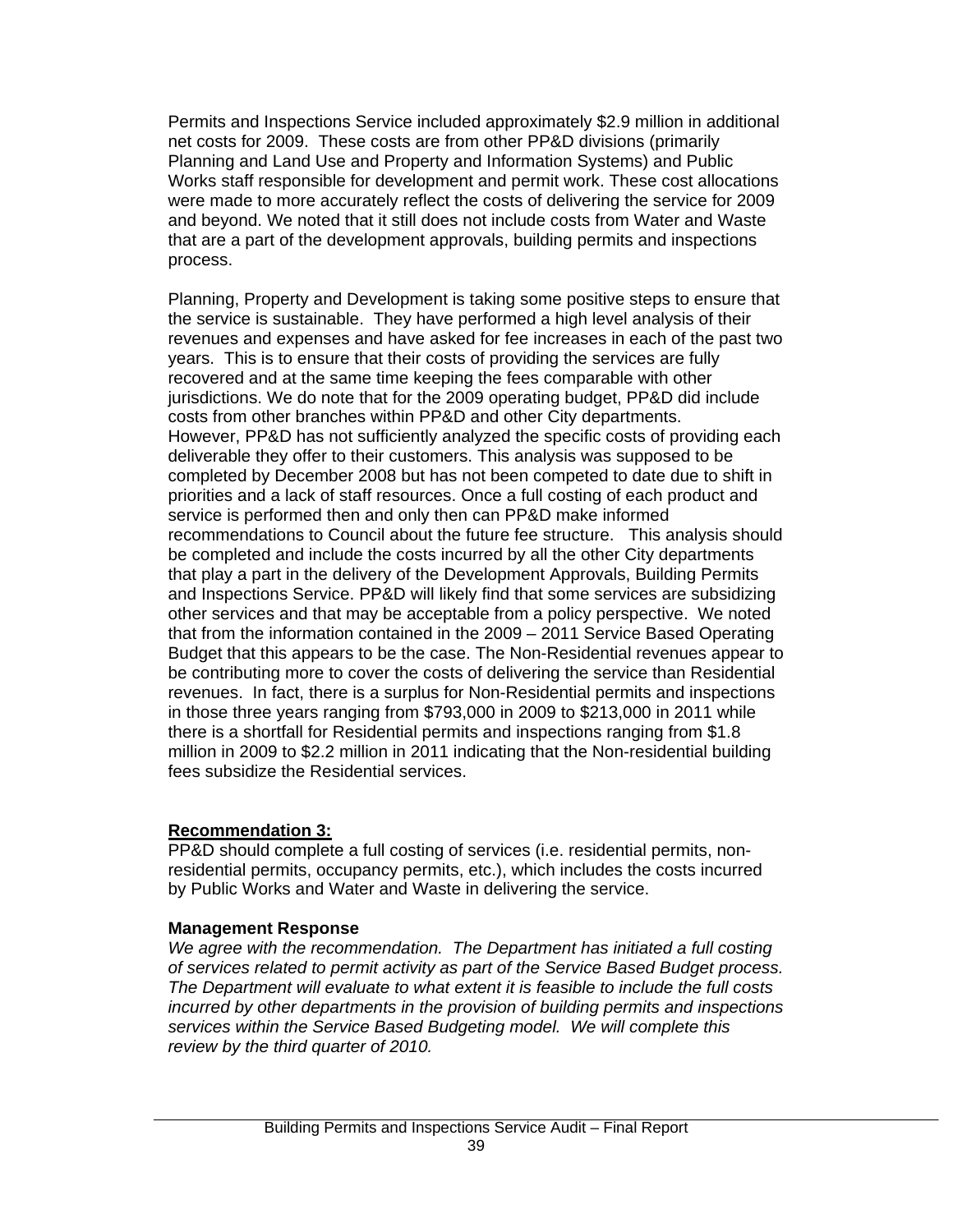#### **Recommendation 3a:**

Once the full costs of providing these services are known, PP&D should review the fee structure and recommend to Council any policy changes that may be required regarding the setting of Building Fees.

#### **Management Response**

*We agree with the recommendation. The Department has yearly reviews of the fees on the Service Based budget and has adjusted fees in the last two consecutive years. The Department will continue to review and update fees as part of this process.* 

#### *Fees are comparable with other Canadian cities*

We found based on the review of a report issued by Planning, Property and Development's in March 2008, that the City's development and building fees are amongst the lowest of eleven Canadian included in a survey of Canadian cities that use the service index to set fees. The City of Winnipeg also primarily uses the Service Index method in determining the fees.

The review conducted by PP&D compared charges for similar services for Building Permits and Land Development Approvals in the following eleven Canadian cities:

| Regina    | <b>Brampton</b> |
|-----------|-----------------|
| Edmonton  | Markham         |
| Vancouver | Calgary         |
| Saskatoon |                 |
|           |                 |

The Service Index method provides greater equality, simplicity and consistency concerning the application of fees for both private and public sectors. Under this model, the fee charged is based on three factors:

- 1. the type of building being constructed (based on a National Building Code classification);
- 2. the size of the building; and
- 3. whether the construction will leave the building finished or merely a shell.

Three specific areas were reviewed, in order to determine if Winnipeg's charges for services provided were comparable. The three areas covered were as follows:

- 1. Planning and Development Fee Comparison
- 2. One and Two Family Building Permit Fee Comparison
- 3. Commercial Building "Service Index" Comparison

The review showed that fees in Winnipeg for building permits, land development approvals and planning services are considerably lower than other cities in many instances. The Planning and Development and the One and Two Family Building Permit Fees in particular were notably lower in Winnipeg as compared to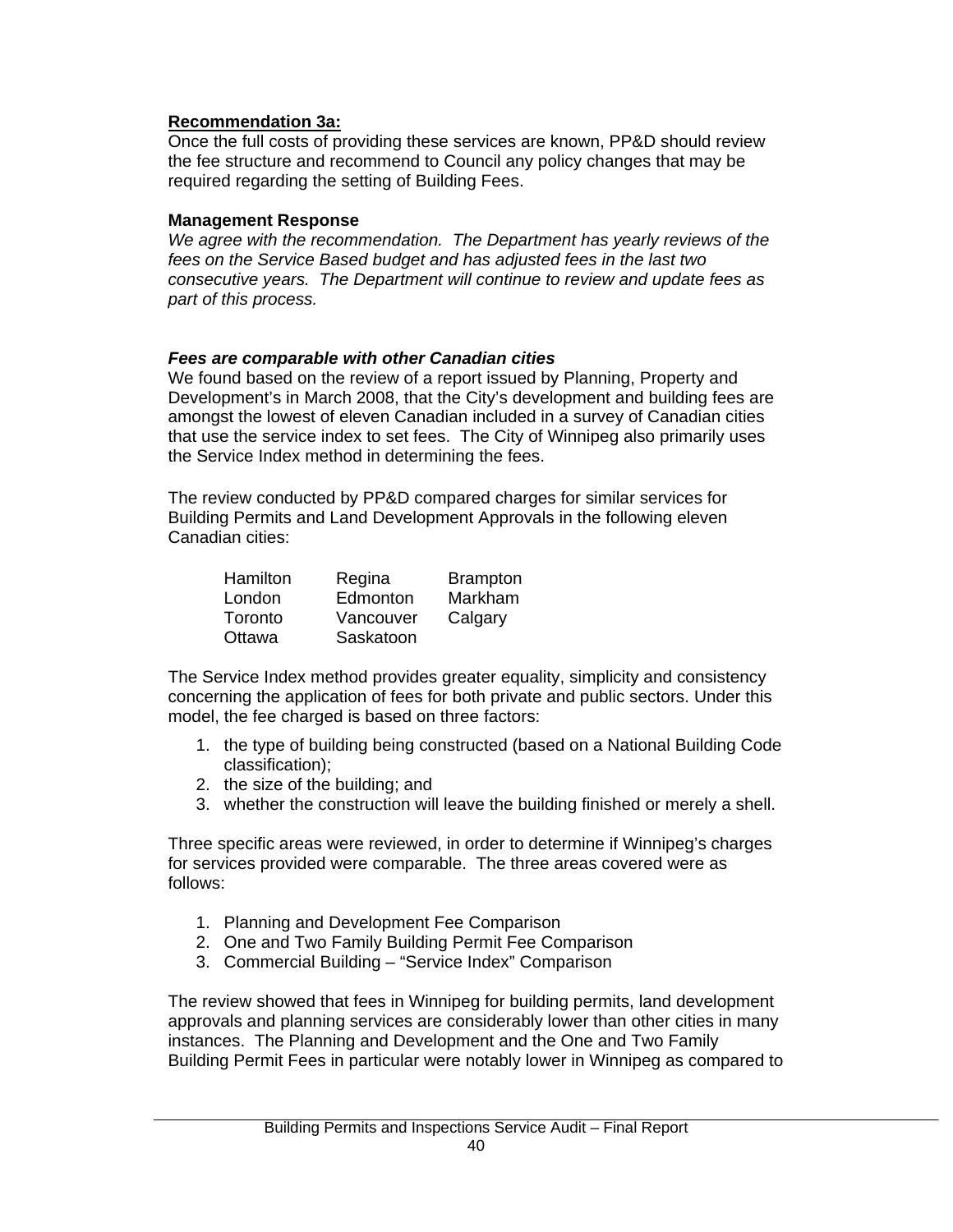other cities across Canada. The Commercial Building Fees were at about the median.

#### *Process for determining the cost of services needs to improve*

We found that PP&D does have a process in place to ensure that fees charged for services cover the department's costs at the Division level. However, we noted that currently PP&D does not have a process in place to determine the cost of each deliverable in the *Building Fees By-Law*. PeopleSoft is a very powerful accounting information system and can be set up to capture these costs at a cost-centre level. To date, PP&D has lacked the resources to undertake such an allocation of costs to specific services offered.

PP&D also does not have a process in place to capture the costs of the resources used in other City Departments' in the delivery of the Development Approvals, Building Permits and Inspections Service. As previously mentioned in our report PP&D committed to perform a full costing of their services at a detailed level in a February 17, 2008 report. The detailed costing will include land development and approval activities carried out by the planning service in Public Works. We certainly encourage PP&D to continue in their intended direction but also challenge them to include all costs from all City departments that are involved in the delivery of the Service. Without a complete understanding of the actual costs of delivering a particular service it is very difficult to ensure that the service is being provided efficiently. Without an established process and costing methodology the full costs of providing a service may not be captured. Without full costing it will be difficult for PP&D to be transparent about the costs to deliver the service. Transparent cost information is required to support and justify the fees charged for the service.

### **Recommendation 3b:**

PP&D needs to establish a process for capturing and compiling detailed costing information of the Development Approvals, Building Permits and Inspections Service which is inclusive of all departments that assist in providing the service. The total cost to deliver the service needs to be transparent to enable the Department to support the fees charged to provide the service.

### **Management Response**

*We agree with the recommendation. The Department is currently working with Corporate Finance to better reflect accounting of fees collected as part of the Service Based budget, with a focus on development related fees. In conjunction with actions taken to address recommendation 3, the Department will evaluate to what extent it is feasible to capture the full costs incurred by other departments in the provision of building permits and inspections services within the Service Based Budgeting model. We will complete this review by the third quarter of 010.* 

#### *Prudent use of the reserve should ensure sustainability over the longer term*

The Division's ability to manage the bottom line is made more difficult by the fact that the fee revenue is variable in nature and depends on the level and types of permit activity in any given year, but the Division's expenses are relatively fixed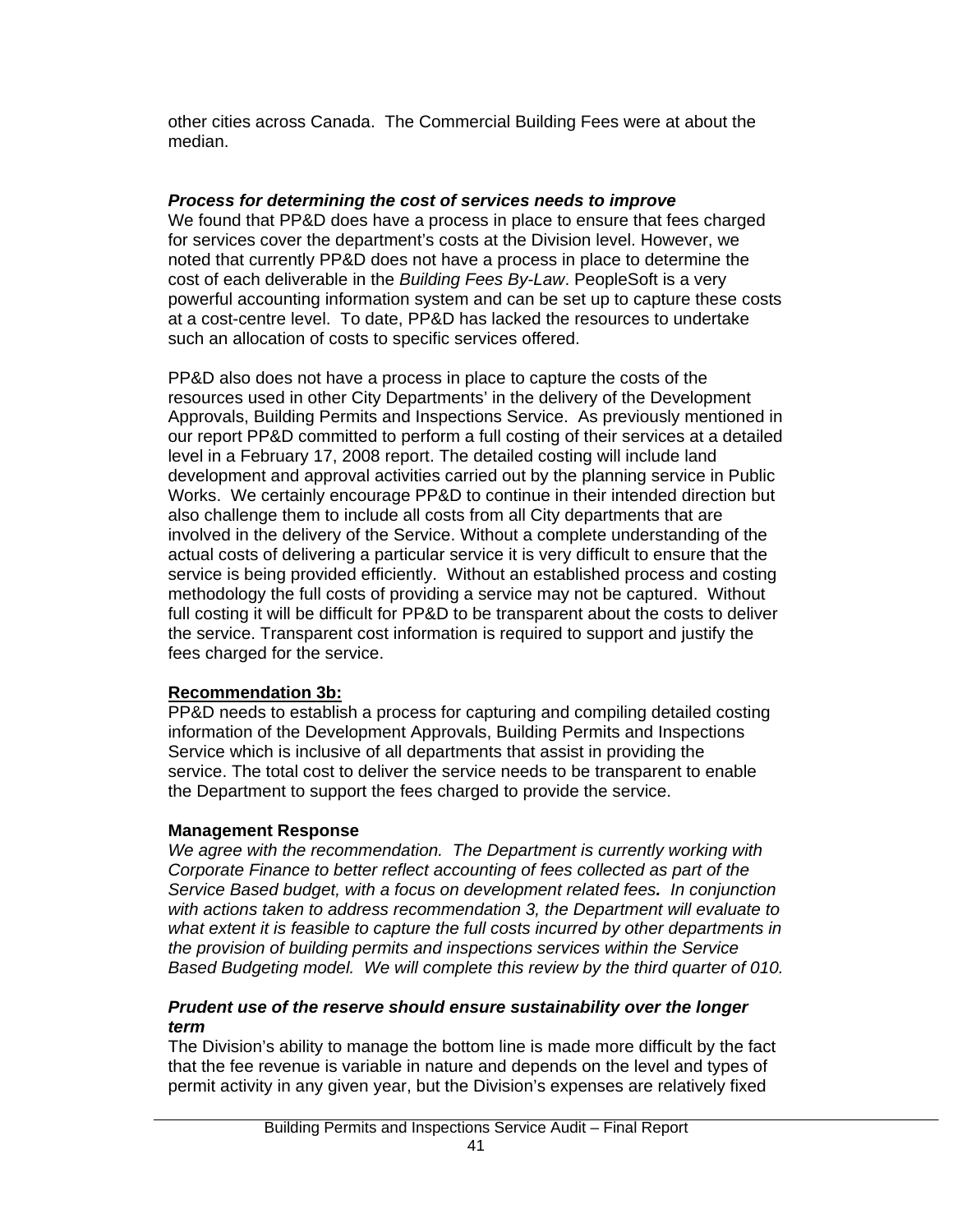in nature. Given the fact that the permit volumes for 2005 to 2008 are higher than the historical average, basing pricing decisions on this level of permit activity could lead to a deficit in years where the level of permit activity is lower than the base year selected. The challenge in setting adequate fees is to select a truly representative average permit mix and activity level to base the fees on.

Because of the difficulty in estimating the level and mix of permit activity in any given year the actual revenue received from development and building fees can fluctuate considerably potentially leaving the Service with a large surplus or deficit. To address this issue, in February 2007, at the request of PP&D, Council established the "Permit Reserve Fund" to maintain specific program needs and provide budgetary stabilization by using the reserve to mitigate revenue shortfalls in development and building fee revenue in any annual operating budget cycle. In the creation of any reserve there always remains a risk that in times of budget restraint these funds will be used to offset other unrelated budget shortfalls. Recommendation 1(d) of the Establishment of a Permit Reserve Fund report specifically allows for this on reserve balances greater than \$3,000,000. This presents two problems. One being that the development and construction industry is less likely to support future fee increases if they feel that any excess funds will be used to address the City's other unrelated budget shortfalls and not be used for process improvements to the Development Approvals, Building Permits and Inspections Service. Secondly, sufficient funds may not be available for normalizing revenue in periods where the level of permit activity is lower than the average used to base the fees on resulting in a budget shortfall. Any excess reserve funds should be used for service improvements or to reduce fees.

### **Recommendation 3c:**

The Fund manager should ensure that the use of Permit Reserve Fund is restricted to stabilizing development and building fees and to support the delivery of the Development Approvals, Building Permits and Inspections Service. Any excess reserve funds should be used to make service improvements or to allow for a reduction in fees.

### **Management Response**

*We agree with the recommendation. The Fund has been created for that purpose and the department will review the policy and determine if additional policy changes are be required in order to develop clear guidelines on its use by the second quarter of 2010.* 

### **Human Resources**

### *The Division currently does not have enough staff to effectively carry out the current service delivery strategy*

We believe that the Division currently does not have enough staff to carry out its current service delivery strategy effectively. The current strategy of reviewing all the permit applications in detail before a permit is approved and ensuring all the permit activity is subject to inspections before a permit is closed is simply not achievable with the current staffing levels. The effects of the shortfall have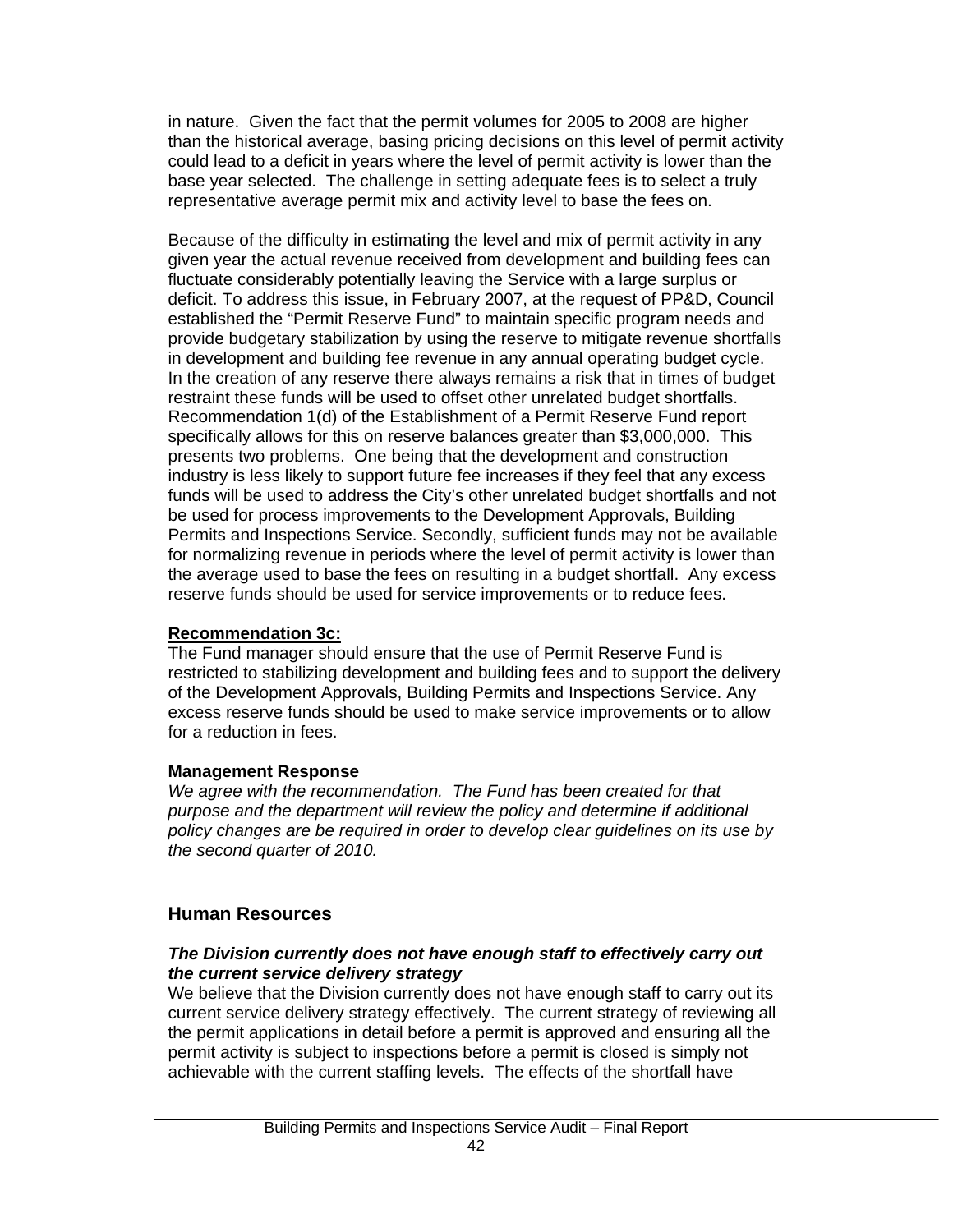resulted in the increase in backlogs and a decline in the level of service provided to the public.

Over the past five years, the Division's staffing levels have remained relatively stable while at the same time experiencing an increase in permit activity putting a strain on existing resources (see Exhibit 16).



The Division has taken some steps to address this strain on resources. During the busier construction season from May to October we noted that the Zoning and Permits, Plan Examination and Inspections Branches do have some flexibility in resources. They are able to and regularly do hire additional seasonal workers. These are primarily summer students for the clerk level positions, engineering and engineering technologist students for basic plan examination work and retired workers for the more senior inspections and zoning officer positions. This is usually accomplished through existing budget and vacancy management. These measures do not always provide extra capacity but allow the service to cover for staff vacations. From the interviews we conducted, although management has found this measure to help, they still find that the staff routinely work overtime during these months. Excessive or prolonged overtime can cause staff to "burnout" and can contribute to a reduction in efficiency and effectiveness.

Housing/Existing Buildings Inspections Branch is not adequately staffed With the increase in activity in the construction industry over the past few years and the increase in permits issued, the Housing/Existing Buildings Branch has experienced a strain on resources and as a result it is now has a backlog of 35,718 open permits at the end of 2008. The number of resources in the branch is insufficient to handle the demand and the branch has not hired additional resources due to budget restraints.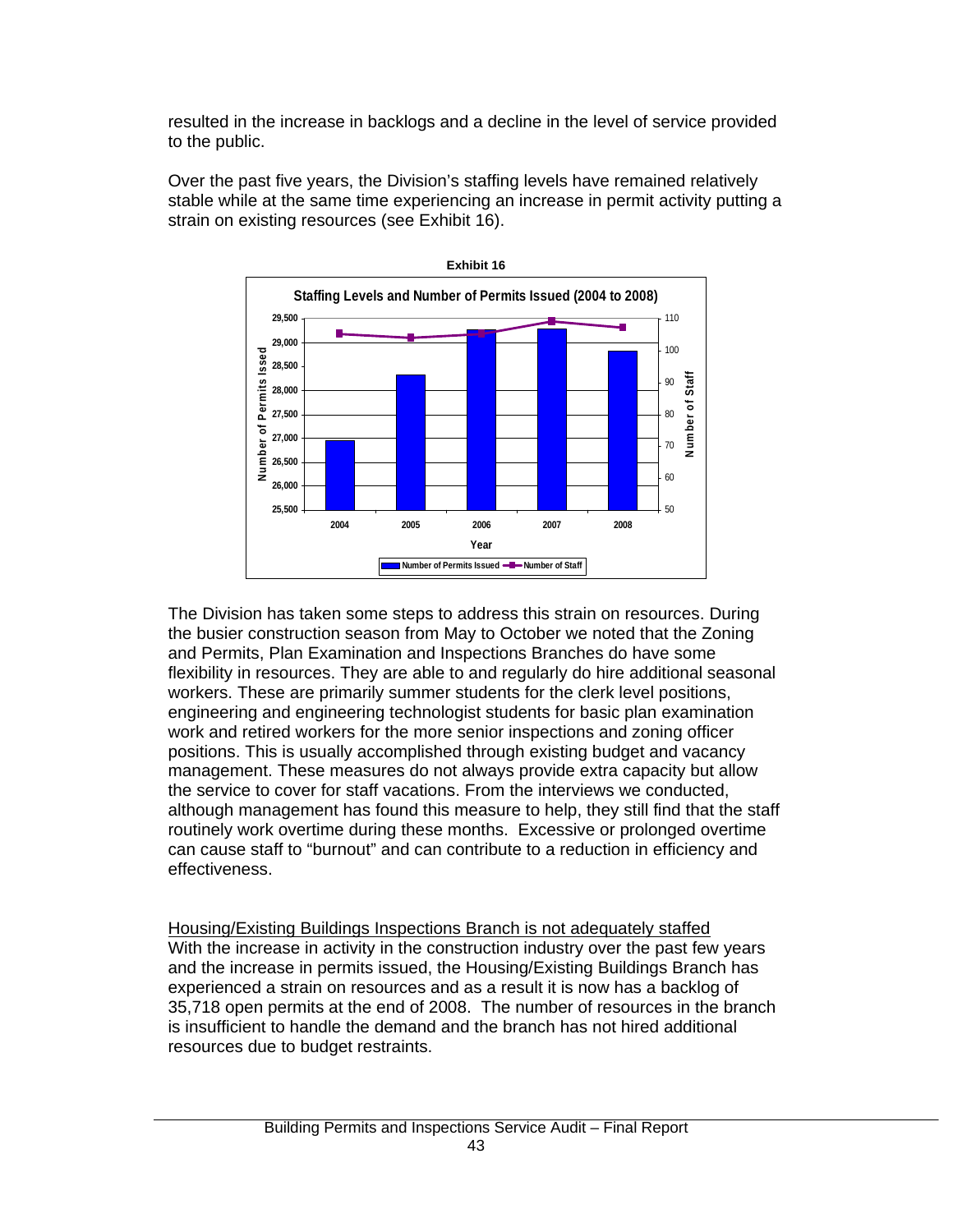As mentioned in a previous section there are over 15,000 new residential permits requiring inspection work being added each year and the Housing / Existing Buildings Inspections Branch only has a capacity of completing approximately 10,000 to 12,000 permits based on the their historical productivity level (see Exhibit 17). This represents a structural capacity deficit of at minimum 3,000 permits per year. At the current productivity level we calculated that the branch would have to hire an additional thirty-nine inspectors to eliminate the current backlog within a year and would have to hire four inspectors on a full-time basis to address the annual backlog. This is clearly not feasible as it would quadruple the number of residential inspectors over the next year and would represent a 25% increase in staff on an on-going basis. The building permits and inspections service is not able to keep up with the current demand and as a result permitted work is being performed without adequate inspection and higher risk code infractions are not being followed up on a timely basis. This capacity deficit will not go away in the near future. To address this, the Division must look at ways to reduce the number of new permits coming in to the system, or the number and extent of inspections required for each permit or a combination of the two.



### Plan Examination Branch is currently understaffed

Plan examination is a critical function in the permit and inspections process. It is the part of the process that can directly impact how quickly a permit is granted to an applicant. As mentioned in a previous section, the time a plan is waiting to be reviewed and the speed in which it is reviewed is increasing. This translates to longer wait times for permits.

The Plan Examination Branch's ability to process permit applications in a timely manner is impacted by four factors. One factor is the total number of plans the branch must examine each year. The number of plans reviewed has decreased from 2004 levels which you would expect to result in a reduction of the demands on the resources in the Plan Examination Branch (see Exhibit 18). However, even though the number of plans examined may have reduced the complexity of these plans may have increased. We previously noted that the city has a few major complex commercial projects (e.g. construction of a new airport terminal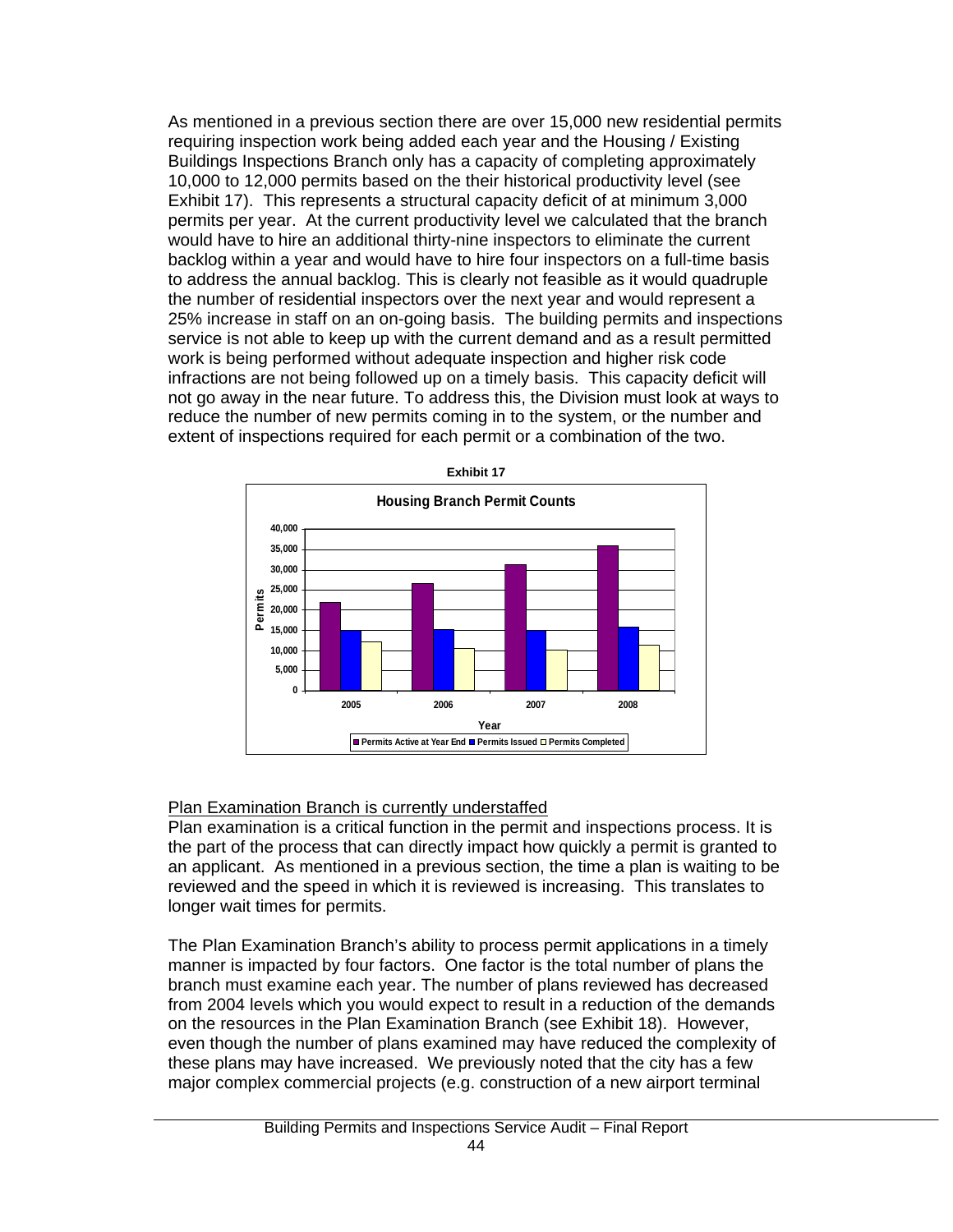and a new downtown head office for Manitoba Hydro). A second factor is number of incomplete applications that the Plan Examination Branch has to deal with. It may be that staff have to deal with a higher percentage of incomplete permit applications. Unfortunately, the Plan Examination Branch does not track this information so we are unable to determine if the submission of incomplete permit applications is a growing problem.



The third key factor is the number of code deficiencies found on building plans through their plan review. Plan examiners have noted that as projects become more complex and incorporate more design-build construction (Design-build construction is to start a partial design to allow construction to proceed then finalize design to allow construction to be completed), application of the code by designers becomes more challenging which often leads to misapplication of the code thus code deficiencies. Plan examiners have also noted from their experience that an increasing amount of time is spent trying to address these code deficiencies with designers.

The fourth key factor is the number of staff. The number of plan examiners has decreased over the last two years (see Exhibit 19). This reduction in resources has resulted in a reduction in the Branch's capacity. The reduction in staff is due to unfilled vacancies in three plan examination areas (Structural, Mechanical and Building/Fire Protection)

| Exhibit 19            |      |      |      |      |      |
|-----------------------|------|------|------|------|------|
|                       | 2004 | 2005 | 2006 | 2007 | 2008 |
| <b>Number of Plan</b> |      |      |      |      |      |
| Examiners             | 14   | 14   | 14   | 13   | 11   |

Further analysis indicated that the number of plan examinations performed per staff in 2008 was 879 versus 772 in 2004. This represents a considerable productivity increase over the average of 755 for the period 2004 to 2008. However, this increase in staff productivity is not enough to offset the loss in staff. This is evident by the increasing wait and examination times. Plans waiting more than two weeks have increased by thirty percent. Clearly the current situation is not sustainable or desirable.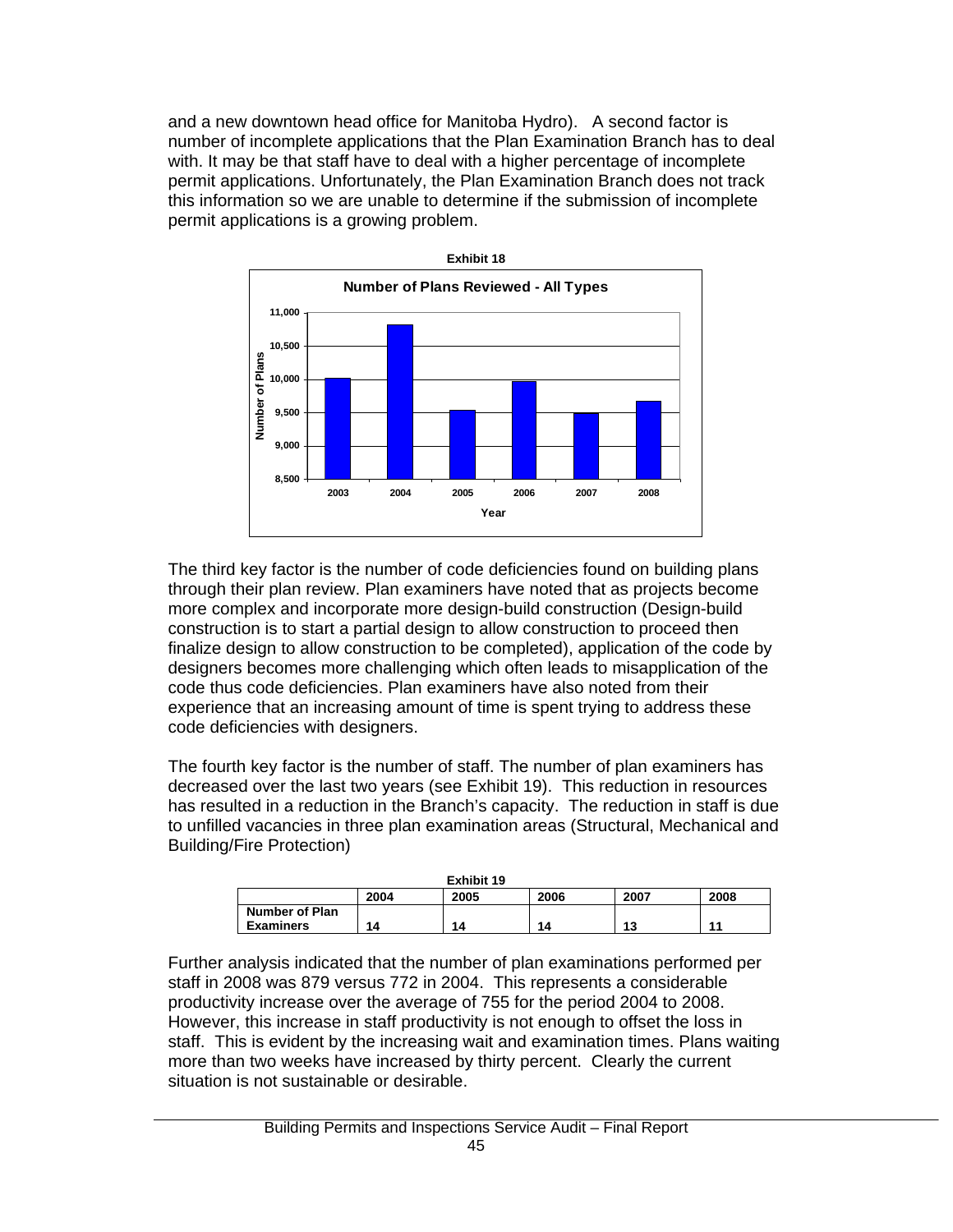### Zoning and Permits staff not able to address issues proactively

Zoning and Permits office staff are able to meet the current demand with additional summer resources and overtime. However, they are not able to followup on outstanding or open applications. These open applications may involve work that is being done in contravention to the by-law or applicable codes. At minimum, these open applications represent monies owed to the City for services already performed in processing the application.

The Zoning Field Officers we interviewed told us that they have little if any time to perform proactive enforcement activities and instead rely mostly on reactive measures such as responding to citizen complaints.

### **Recommendation 4:**

We recommend the Division review their service delivery strategy and determine the level of service they want to provide and adjust the staffing levels accordingly to be able to provide the determined level of service. If staffing levels cannot be adjusted, the processes and strategy of the Division should be amended to adjust to the level of service that the can be offered with the available staff resources.

### **Management Response**

*We agree with the recommendation. The Department, in conjunction with actions taken to address recommendations 1, 1a and 1b, commits to develop a service level consistent with staff resources through discussion with industry as part of Permit X-press by the second quarter of 2011.* 

### *Lack of Succession Planning*

In general, Division staff are required to have considerable experience to be qualified for most positions. We found that inspectors with the City are required to be journeymen in their specialized trade or have their Certified Engineering Technologist designation plus an additional five to ten years of experience in the field. Housing Inspectors, once hired on by the City, are required to complete additional training allowing them to inspect all three trades: electrical, plumbing and building, plus the inspectors should complete approximately six months of job shadowing with another inspector. Newly hired housing inspectors spend approximately one year in additional training before they have the complete knowledge base and experience to conduct inspections thoroughly on their own.

All plan examiners are required to be either a professional engineer or civil engineering technologist. The lead plan examiner in each area (structural, electrical, and mechanical) is required to be a professional engineer in their specialized area. The employees in the branch are kept up-to-date on all bylaws and national and provincial building codes.

Zoning and Permits staff typically progress through the branch's different roles. Clerks typically progress to Permit Technicians and Permit Technicians progress to Zoning Officers which helps ensure experienced staff are available to fill more senior roles as they become vacant.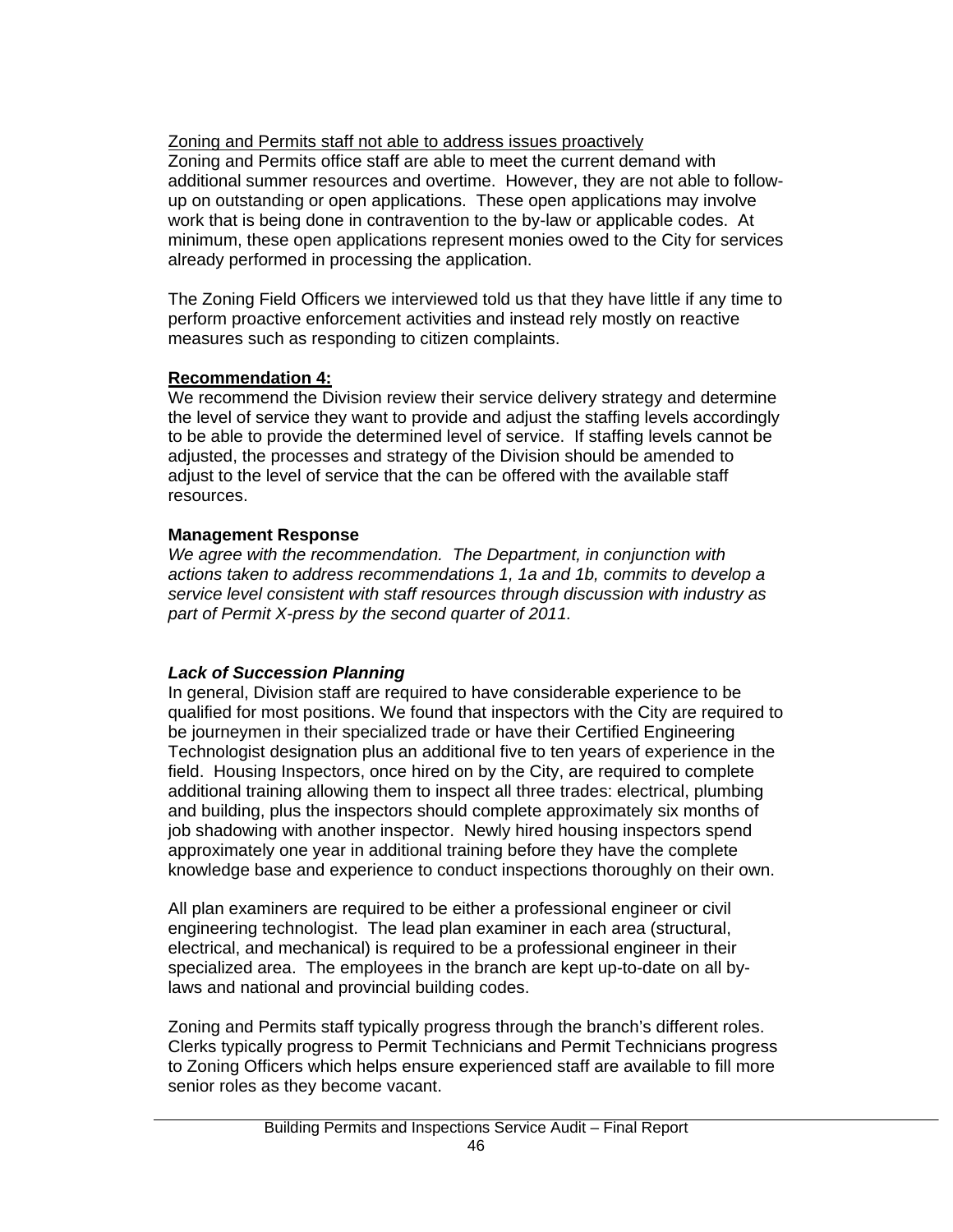The Division has a large percentage of senior, experienced and knowledgeable employees that have been with the City for years and have developed relationships with the builders, contractors and developers within the City (See Exhibit 20).



Upon an analysis of the number of years that all the current employees have been with the City of Winnipeg, we determined that out of the 107 employees, 72% of the employees have greater than fifteen years of experience, with the Commercial Inspections Branch having the greatest amount of experience. In Exhibit 21, the percent of employees that have been with the City for greater than fifteen years is broken down into the four Branches.



Over time, the zoning and permits staff, plan examiners and inspectors have developed relationships with the different builders, contractors and developers within the City. It is through these relationships that staff have developed a level of knowledge related to each professional, builder, contractor or developer's type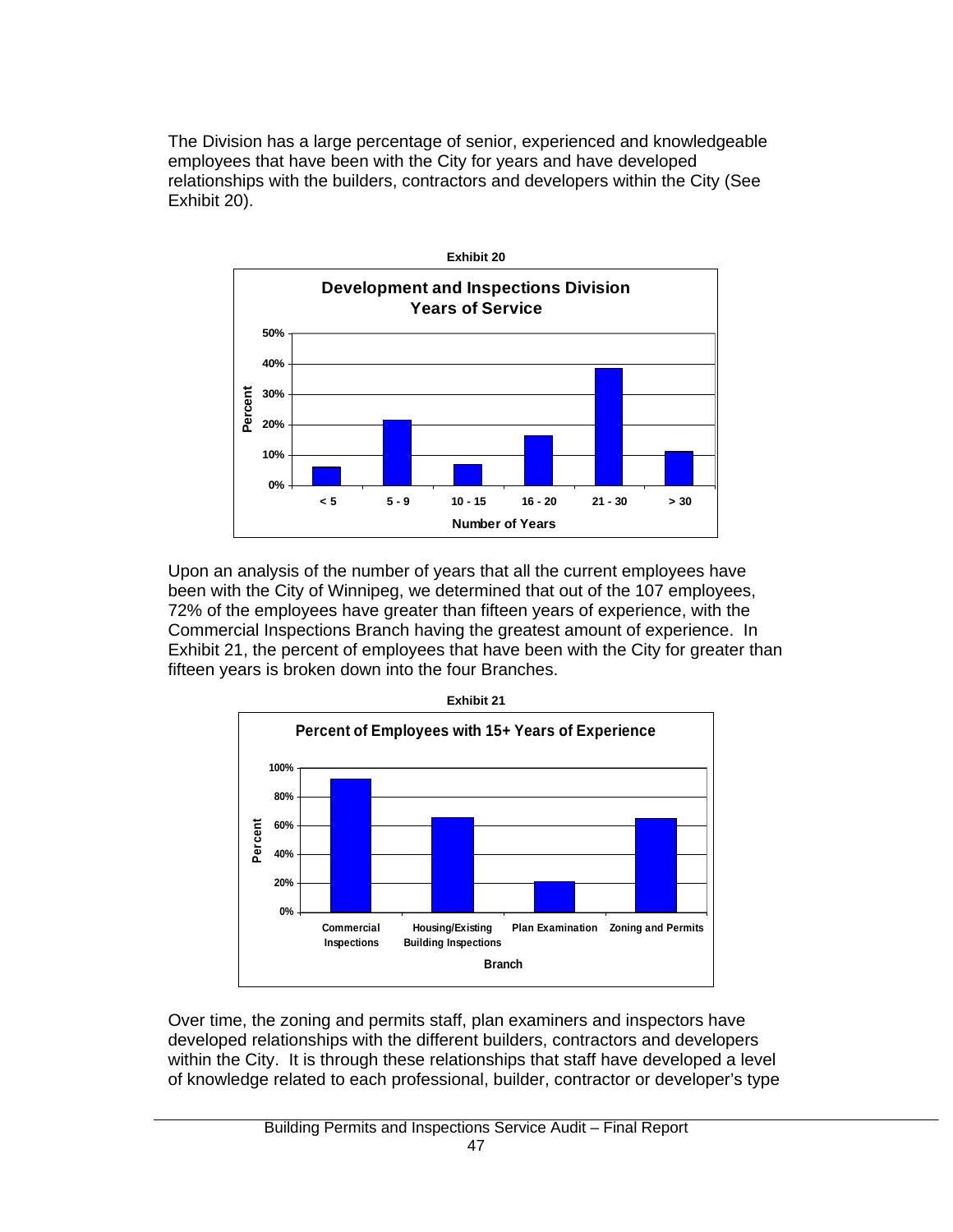and quality of construction. This base of knowledge has contributed to the development of a number of efficiencies within the Zoning and Permits Branch, Plan Examination Branch and the Inspections Branches such as the ability to review the applications, plans or inspect a building using a risk-based approach. They are aware of where the issues may arise due to their past experiences which a certain professional, developer or builder. In addition they know the type of responses they will get from the different applicants if deficiencies or issues are identified with the plans or inspections. Within both the Commercial Inspections Branch and the Housing/Existing Building Inspections Branch, an example of an efficiency that has been developed is the ability for inspectors to advise specific builders and contractors to cover up their work without an inspection. These decisions are made based on the inspector's experience with that builder or skilled tradesperson and the type and severity of the deficiency identified.

Although the knowledge and experience of the Division staff is an asset, there are risks that exist with a workforce where the majority of employees have been in their positions for over fifteen years and may be eligible for retirement. One of these risks is that unless there is a system in place to capture this institutional knowledge it may be lost when the employee retires. Another risk is that the processes currently in place may be suited to more experienced employees and may not be effective or efficient for less experienced employees.

Of the 107 employees involved in the building permit and inspections process, 39% are currently eligible for retirement and could retire this year. The branch with the most number of employees, who are eligible for retirement this year, is the Commercial Inspections Branch with 67% followed by the Housing/Existing Buildings Inspections Branch with 42% of employees currently eligible for retirement (see Exhibit 22).



As of June 2009, the Commercial Inspections Branch will lose two Chief Inspectors to retirement as well as see the elimination of the Branch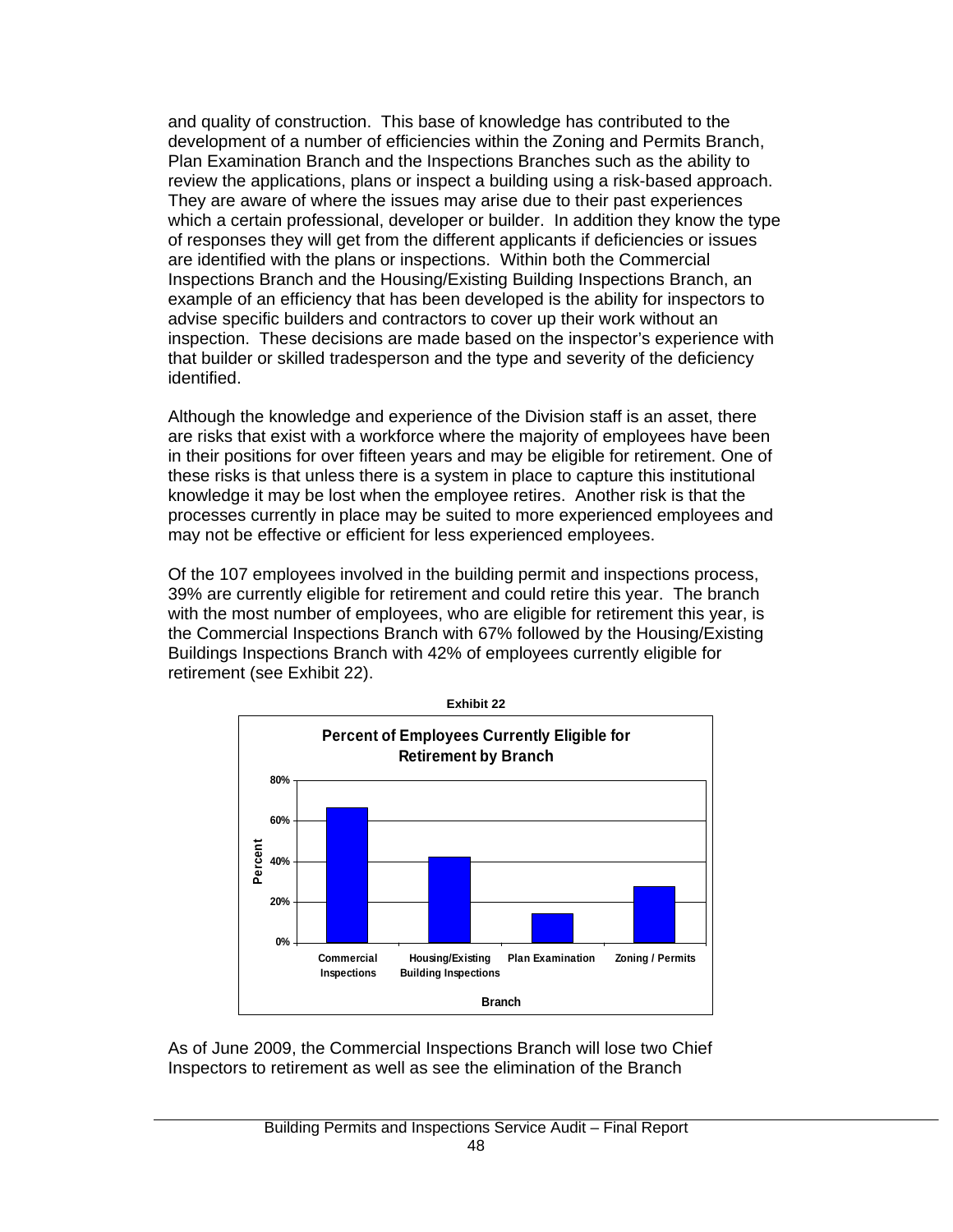Administrator role. Vacancies in these leadership roles could have a significant impact on the operations of the Branch.

To further increase the importance of this issue is the fact that changes are occurring within the Commercial Inspections Branch with the implementation of Amanda. Currently, all commercial inspections are being recorded manually and with the implementation of the new technologies to the branch, new skills and knowledge will be necessary and staff will require additional training. The challenge will be to coordinate and implement the necessary training programs to ensure a successful implementation and adoption of the new process. However, it is possible that with the introduction of the new technology a number of the staff members will pursue retirement from the City. Depending on the number of individuals who choose to retire at the same time, the impact on the services provided by the Commercial Inspection Branch could be significant. With a significant decrease in the staffing levels, the level of service provided would decrease, ultimately creating a backlog within the Branch. Resources would need to be put towards recruiting and training new inspectors providing a further strain on resources and service levels.

Currently there is no formal plan in place to address these potential succession planning issues.

#### **Recommendation 4a:**

We recommend the Division develop a succession plan to deal with the significant number of retirements expected in the near future. A strategy to effectively retain and recruit the employees with the necessary skills should be given priority.

#### **Management Response**

*We agree with the recommendation. The Department is currently in the process of developing succession plans in all of the branches in conjunction with the creation of training and procedures manuals to address recommendations 2 and 4c. We anticipate that this will be completed by the second quarter of 2011.*

#### *Plan Examination Branch's difficultly in maintaining a full complement of staff*

The Plan Examination Branch is having a difficult time recruiting senior level plan examiners. Currently, the Branch has three vacant senior level engineer positions, two of which they have been unable to fill for approximately two years. The Branch has been unable to recruit and retain qualified engineers due, in part, to the level of compensation offered compared to the industry and other levels of government. In one example, a senior plan examiner was hired by another level of government for a job with less responsibility but a pay increase of approximately twenty percent. Although this issue is being addressed partially with the new WAPSO collective agreement, the Branch continues to have a difficult time recruiting and retaining qualified employees.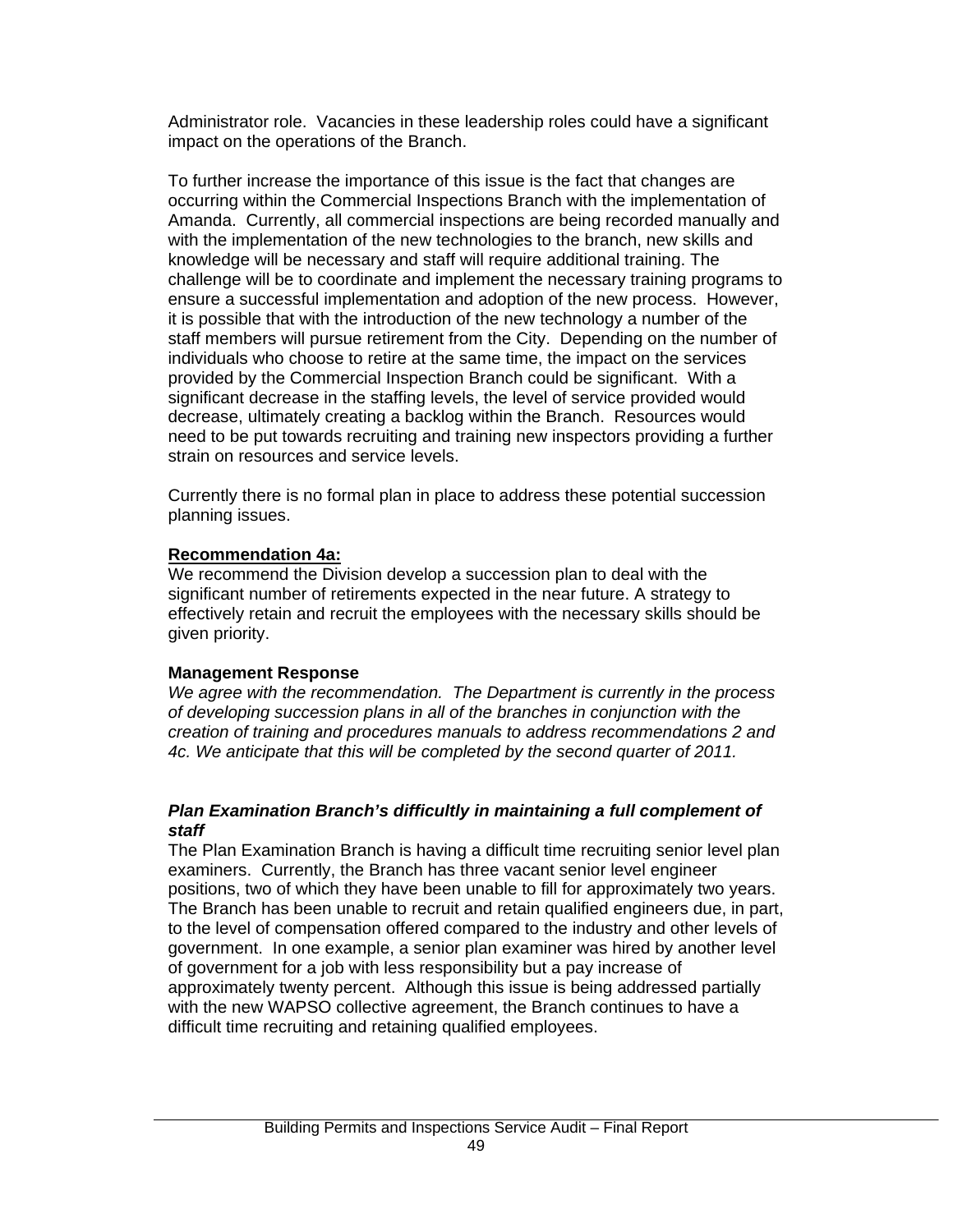### *Current work environment may also lead to difficulty in retaining and recruiting staff*

At the current staff levels there is a significant amount of overtime worked. This overtime is usually focused on the busy construction season. While the use of overtime for short periods of time is an effective strategy for managing costs, if it is allowed to become excessive it starts to impact an employee's work life balance and performance and job satisfaction levels will ultimately suffer.

We noted, from our interviews, that Division employees are under a considerable amount of stress related to the fact that they are constantly "playing catch-up". This feeling of never being able to get ahead can significantly impact the work environment in terms of being a demotivator. Employees faced with never being able to keep up with the demand may eventually stop trying and disengage. These employees are in the front line service roles and it is in the City's best interest to have motivated and engaged employees working directly with our citizens. Only then, will they work together to continue to make improvements to the process.

Staff also have to regularly deal with the growing customer dissatisfaction due to increased wait times for both plan examinations and inspections. This coupled with an inability to change the current situation can lead to increased stress and growing job dissatisfaction.

Finally, we found that at the supervisory levels of the Division that staff are not able to perform other duties that are more value added because of the chronic need to address the day to day workload related issues. These other duties include proper supervision and mentoring of employees, succession planning, proactive enforcement activities and business process analysis.

All the above factors, taken independently or together can have a considerable negative impact on the work environment. This deterioration in the work environment can significantly impact the Division's ability to retain and recruit employees.

### **Recommendation 4b:**

The Division should take the necessary measures to improve the work environment within the Division to ensure they are a workplace of choice. Some of these measures would include ensuring the City's total compensation package is competitive and ensuring a healthy work life balance.

#### **Management Response**

*We agree with the recommendation. The Department is committed to ongoing review of compensation and improving the overall work environment with a focus on creating a healthy work life balance.* 

#### *Procedures and training manuals need to be established for the Inspections and Plan Examination branches*

We found that the City inspectors require a significant amount of knowledge related to the procedures for the permit and inspections processes as well as the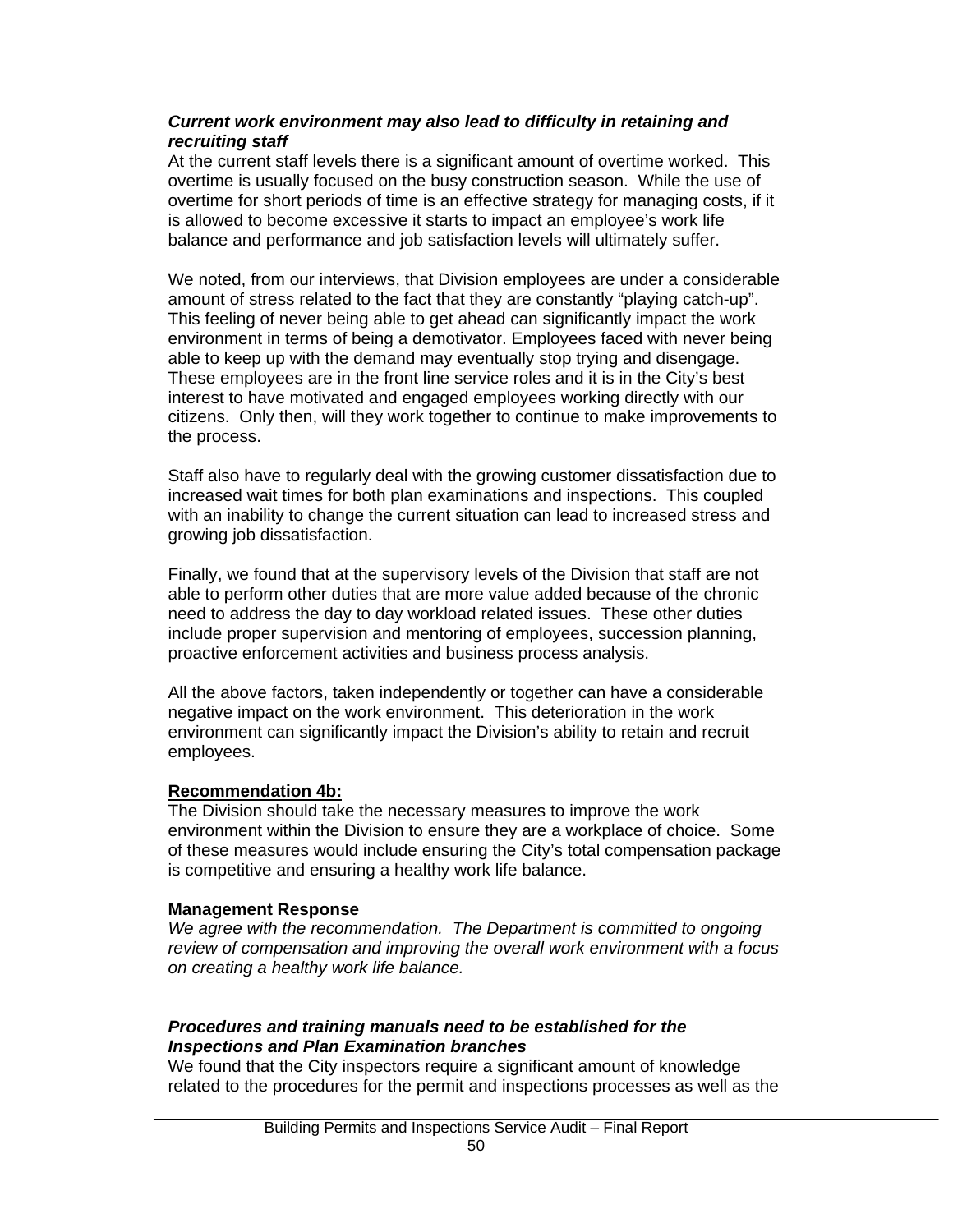experience to make "on the job" decisions. A majority of the training each plan examiner and inspector has received has been through their experience on the job. This knowledge and experience is not documented in procedure manuals and as such there is a risk that it will not be transferred effectively or efficiently to the new inspectors that succeed them.

We noted, with a few exceptions, that the Division is able to maintain a highly qualified staff through the hiring process. Overall, we found that there were minimum experience requirements and there was a natural career progression within each branch that allowed staff to gain necessary experience before taking on an increased level of responsibility. However, we found some limitations with the training program. On the job training is used primarily for updating staff's knowledge. This can be problematic given the current workload. Staff are more concerned about addressing the workload than receiving additional training. The Division also does not have up-to-date training manuals and has little documented guidance. Any training documentation that does exist is usually in the form of checklists used for performing specific tasks.

The lack of documented guidance and training manuals increases the risk the customers will be negatively impacted during the time when new staff are hired to replace retiring inspectors. The impacts to customers could be lower quality inspections and/or inspections that take longer to perform and inconsistencies in enforcement actions taken. Documented guidance provides new inspectors with the ability to refer to an up-to-date policies and procedures manual to assist them in the performance of their duties. Internal training, in the form of code updates, is provided, however training regarding the "judgment calls" made in each branch is not formalized. As well past experience with builders and contractors that includes the types and frequency of deficiencies identified are not documented. Manuals providing and outlining guidance are not provided for plan examination or the inspection processes. Informal guidance is typically provided through meetings and emails; however there are no formal guidelines documented.

The inspectors hold a wealth of knowledge and experience that will walk out the door. When new staff are hired the Division will need to ensure that the level of supervision and the training program and tools are adequate to ensure all new employees are properly trained and ready to perform their duties.

#### **Recommendation 4c:**

The Division should develop training manuals and guidance to prevent the loss of business knowledge that could be lost with the retirement of staff.

#### **Management Response**

*We agree with the recommendation. The Department is committed to establishing training manuals through the use of Amanda and working closely with staff working groups in conjunction with actions to address recommendations 2 and 4a by the second quarter of 2011.*

#### *Supervision needs to be improved*

Adequate supervision is a key component in a performance management system. It is crucial in ensuring performance at the Branch and staff level is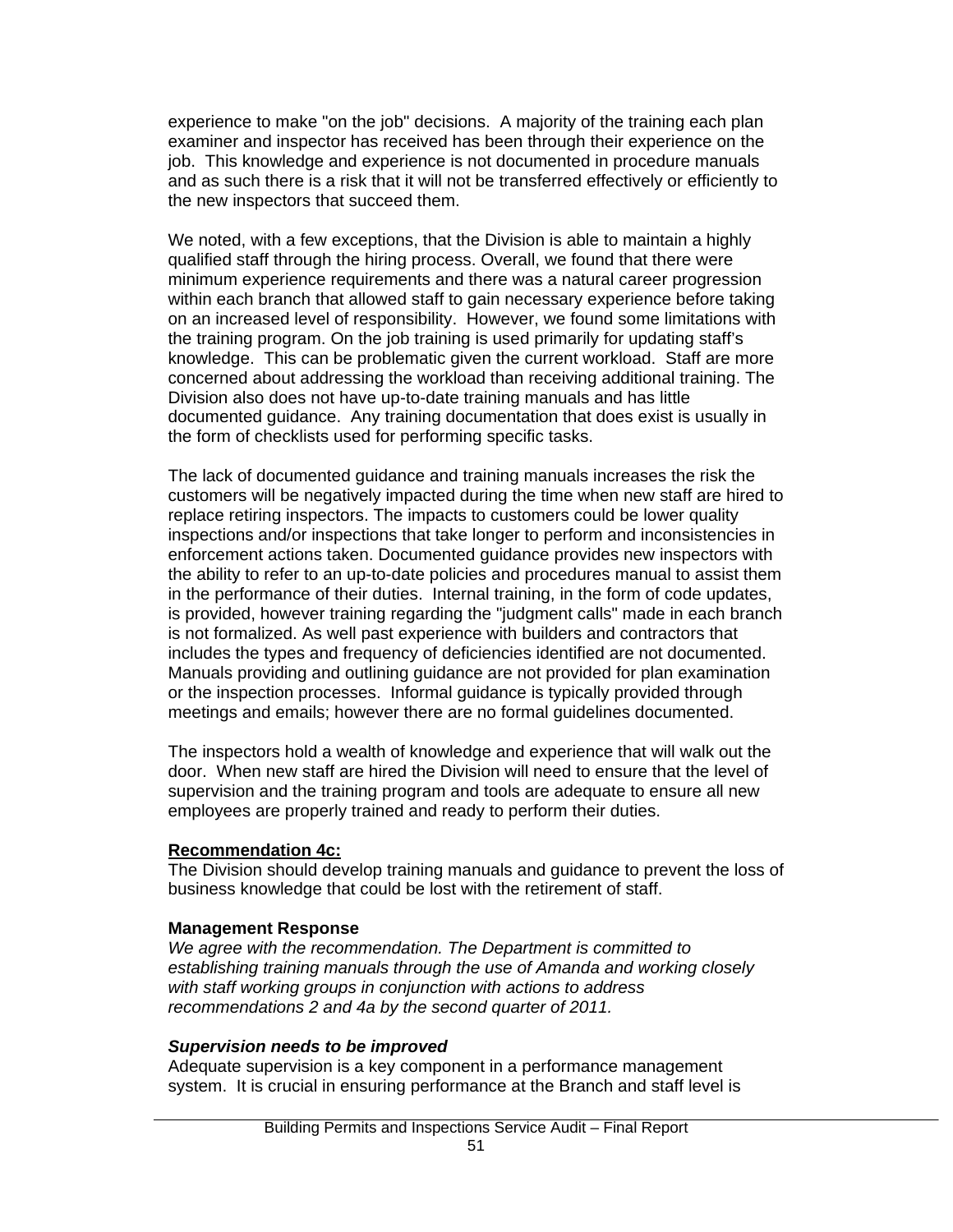adequately monitored and that any issues that arise are followed up on a timely basis. The workloads in the Zoning and Permits Branch are managed by a process already established within Amanda to monitor the distribution of work and ensure it is distributed reasonably.

Within the Commercial Inspections Branch and the Plan Examination Branch, processes exist for managing and supervising staff. In the Housing/Existing Buildings Inspections Branch, departmental and city policies and directives regarding supervision have been created to assist and guide managers and supervisors with the supervisory function. However, in all four branches, employee reviews are infrequently conducted, criteria have not been developed to evaluate the performance of individual staff members and periodic reviews of inspections and plan reviews are not conducted. In Inspections, due to the constraints on the Chief Inspectors time, they will typically only review the inspectors work when requested by the inspector or when issues are identified by a permit holder. In the Plan Examination Branch limited supervisory processes are in place as the assigned supervisory staff are both plan reviewers and supervisors.

The supervisory roles are to be performed at the Branch Administrator level in each branch as well as, in Commercial Inspections and Housing/Existing Building, at the Chief Inspector levels. The chief inspectors do not spend much time supervising on a regular basis as they do not have enough time in their day to address all the tasks they need to perform. They try to supervise to the best of their ability and will occasionally touch base with the inspectors on site.

At all levels, supervision is lacking and a common compliant is that all their time is spent on day-to-day business and 'putting out fires'.

Overall there are insufficient processes in place within the Division to properly supervise the staff. The lack of sufficient supervisory processes exposes the City to risks that may result in an overall decrease in the quality of service that the City is able to provide. This includes inconsistent plan examinations and inspections, as well as an increase in complaints due to processes that are insufficient to handle the demand as well as complaints regarding the training of inspectors and plan examiners. With the increase in the work load and a decrease in staff, the potential risks that could arise from insufficient supervisory functions are not being managed by the Division.

#### **Recommendation 4d:**

We recommend supervision policies and procedures be established by the branch and division management. The role of every position in a supervisory function should be reviewed to ensure adequate time is allocated to effectively perform the supervisory duties. Division management should ensure this function is being carried out.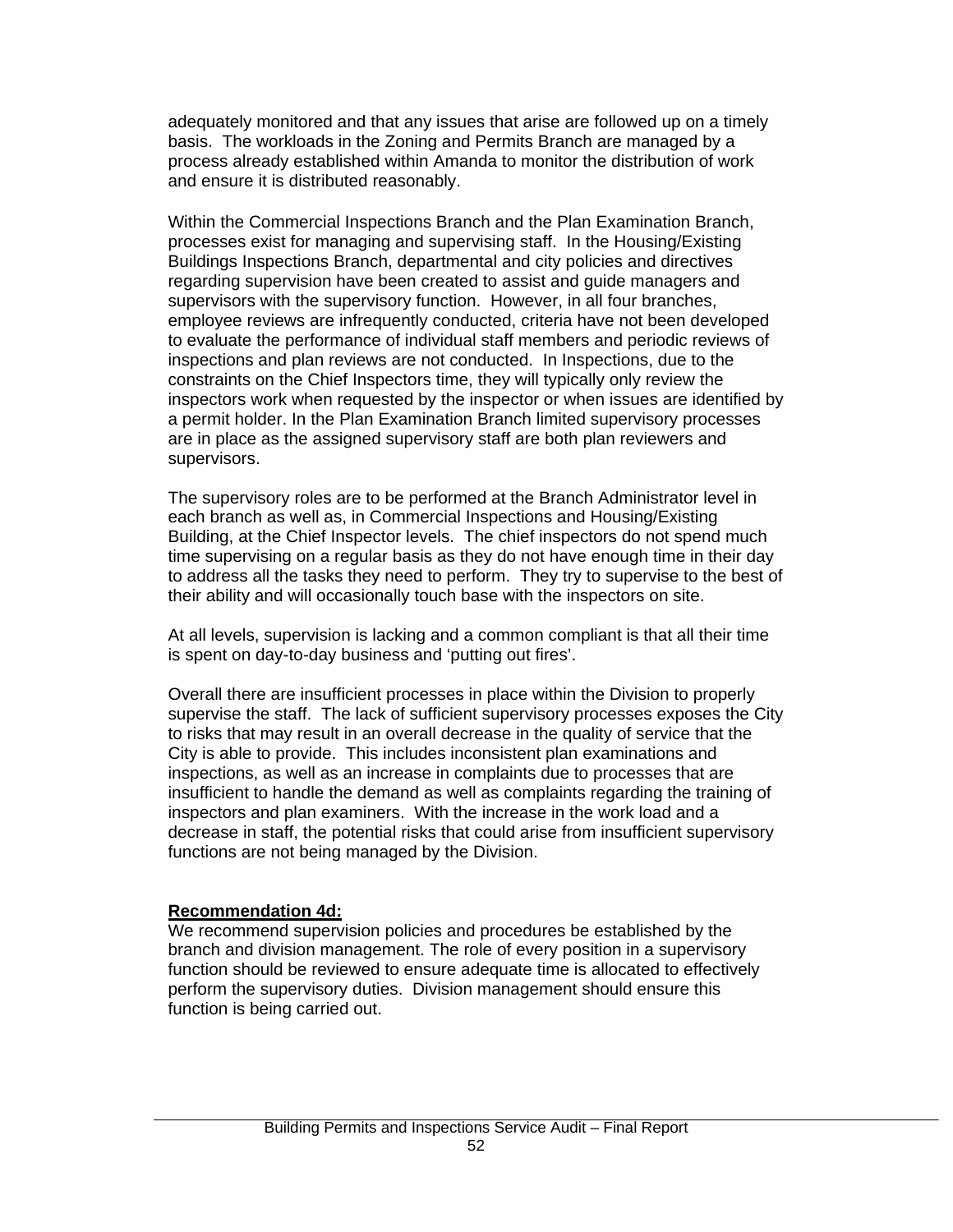#### **Management Response**

*We agree with the recommendation. The Department strives to have supervisors balance their time between daily business needs and general staff supervision but given existing supervisory resources this recommendation will be difficult to achieve.* 

#### **Information Resources**

#### *The Division should fully implement the Amanda system*

We found that the Division has a substantial amount of data that exists regarding each process within the permits and inspections function. With the exception of non-residential inspections, the majority of the performance information we found is available from Amanda, the information system used by the Division. Amanda is a very powerful information system, which to date, is still not being used to its full potential. PP&D has simply not had sufficient resources, financial and human, to make all the desired enhancements to Amanda. This includes the following:

- bringing the Commercial Inspections process into Amanda,
- improving reporting capability, and
- adding information fields to assist in determining processing and wait times in other City departments.

In addition to the information in Amanda, individual branches manually document other information, such as the number of inspections conducted by each inspector and the number of defects identified by each inspector. Most of the manual record keeping is performed in the Commercial Inspections Branch which is not currently on Amanda. The branch administrators and supervisors typically receive this information in its raw data form and use it, without any further analysis, to supplement their experience in order to manage the performance of their staff and branch. This was in part due to the limited time, if any, they had available to perform higher level analysis because their time was occupied with processing more difficult permits and inspections and other project work within the PP&D and the City such as the 311 Project.

We were able to obtain a considerable amount of performance related data from Amanda about the processes within the permit and inspections function. The performance data that is available through Amanda could be used by management to review and manage all processes and improve their effectiveness and efficiencies. We were able to analyze and determine the length of time a permit application takes to be approved and the length of time the permit is in the system, including the period of time that the processing of the permit is on hold.

The information in Amanda is segregated by process: Zoning, Permit Application, Plan Examination, Housing / Existing Buildings Inspections, and by Department such as Water and Waste and Public Works. The performance data available from the Amanda system is an essential component of performance management and would assist the Division in the management of the processes. Information regarding employee work loads, productivity levels, defect detection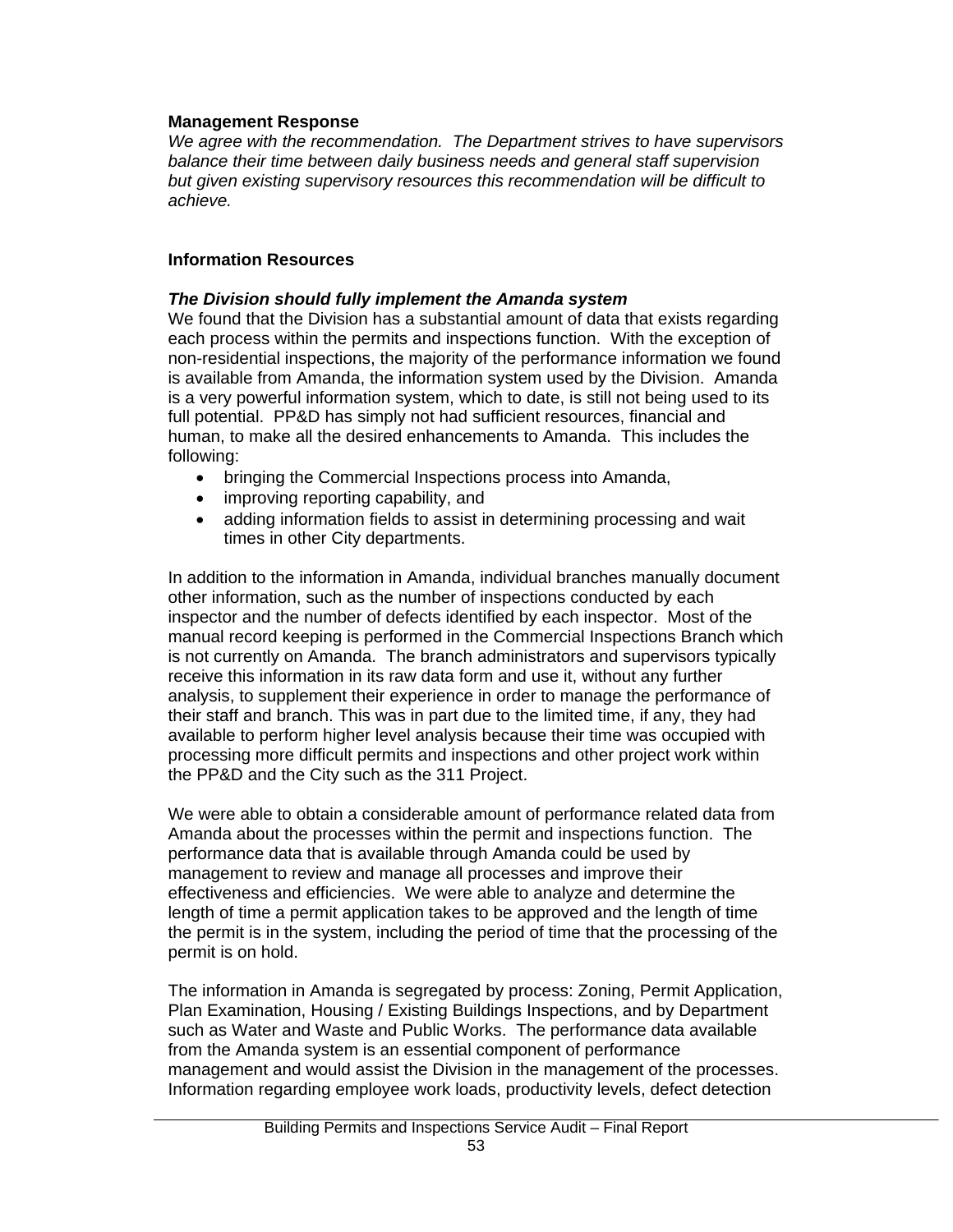rates and turnaround times is available through Amanda and would assist managers with the performance management function.

Our analysis of the performance data relating to each process in the Division led us to some of the following observations:

- The number of new housing/existing building permits exceeds the capacity of the Housing/Existing Buildings Branch by 3,000 to 5,000 permits per year based on historical productivity levels.
- There are significant performance differences in the number of inspections conducted and defects identified by each inspector in both Residential and Non-Residential inspections.
- There is an increasing backlog of housing/ existing building inspections.
- There is a decline in service levels in Plan Examination due in part to a shortage of staff.

We found only one instance (Five–Day Master and Engineered Plans) where this data was used or analyzed on a formal basis to establish performance targets and manage against these targets at the employee, branch or staff level. The Division has a very powerful information system at its disposal that is capable of providing the Division with ample performance information to assist the Division in ensuring its key goals are achieved efficiently and effectively.

### **Recommendation 5:**

We recommend that the Division use Amanda for commercial inspections and that the necessary resources be allocated to accomplish this in a timely manner.

### **Management Response**

*We agree with the recommendation. The Department has implemented this recommendation and will follow-up with yearly monitoring and improvements.* 

# *Performance Management*

Simply put, performance management includes activities to ensure that goals are consistently being met in an effective and efficient manner. Performance management makes it clear that being busy is not the same as producing results. It also makes it clear that training, strong commitment and lots of hard work alone are not results. The major contribution of performance management is its focus on achieving results – providing useful products and services for customers. Performance management steers our efforts away from busyness and towards effectiveness. It is a process which contributes to the effective management of individuals and teams in order to achieve high levels of organizational performance. It establishes a shared understanding about what is to be achieved.

A performance management system involves the following components:

• *Goals and strategies are established by management -* The goals and strategies describe what is to be accomplished by the individuals, and the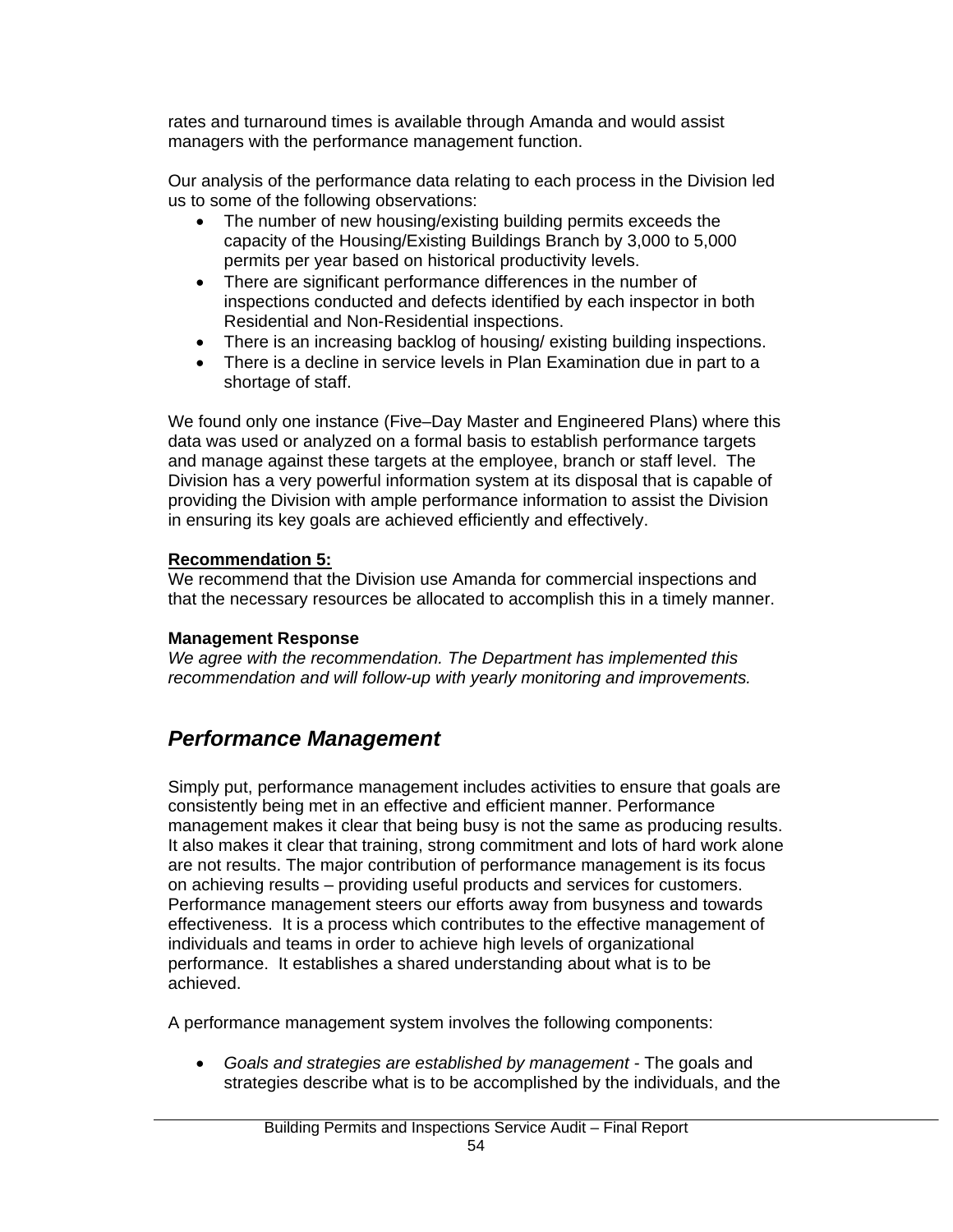organization over a period of time. The goals need to be realistic and defined and relate to the overall purpose of the job.

- *A system in place to collect data* In order to improve performance and evaluate the level of performance in relation to the goals that have been established, a system needs to be in place to collect the performance data that is produced by the individual employees, the team and the organization.
- *Regular measuring of the actual performance against the goals and strategies -* On a regular basis management should measure the performance produced by the division against the goals and strategies established.
- *Follow-up on targets that are missed* When targets are missed, followup procedures should be developed and followed by management to evaluate the reasons for the variances and move to resolve them.

Performance management practices are not fully implemented within the Division. We found that the Division primarily manages performance on an informal basis utilizing the collective experience of the management group. We found a few areas where the Division is using performance information on a regular basis. The service based operating budget is one area that includes some performance related information. This information includes measures of inputs and outputs such as the number of plan examinations and inspections conducted on an annual basis. This information identifies trends and provides an overview of the Service's work load. However, it does not include targets for performance or service standards. The one area where the Division is currently using performance data and information to evaluate their performance against established targets is related to the initiatives stemming from the Permits X-Press initiative. On a quarterly basis, the Division prepares a report which identifies turnaround times specifically for the Housing Master Plans and Engineered plans as well as for the issuance of foundation permits. This performance information is compared to established goals.

### *Performance goals and targets need to be established and used to manage the Service*

Development Approvals, Building Permits and Inspections Service's business plan clearly outlines the Service's purpose and the Service's key goals. We found these goals to be consistent with the requirements by the City of Winnipeg Charter. However, we noted no measurable targets or goals have been established to monitor the Division's progress towards achieving those key goals. Except for the Master Plan and Engineered Plans initiated through the Permit X-Press initiative, targets for performance have not been established at the Service, Division or Branch level.

Through discussions with Division staff we found that at the Branch level some general guidelines have been established that provide some guidance on performance expectations. The Housing/Existing Buildings Inspections Branch attempt to make high priority inspections within one day of receiving the request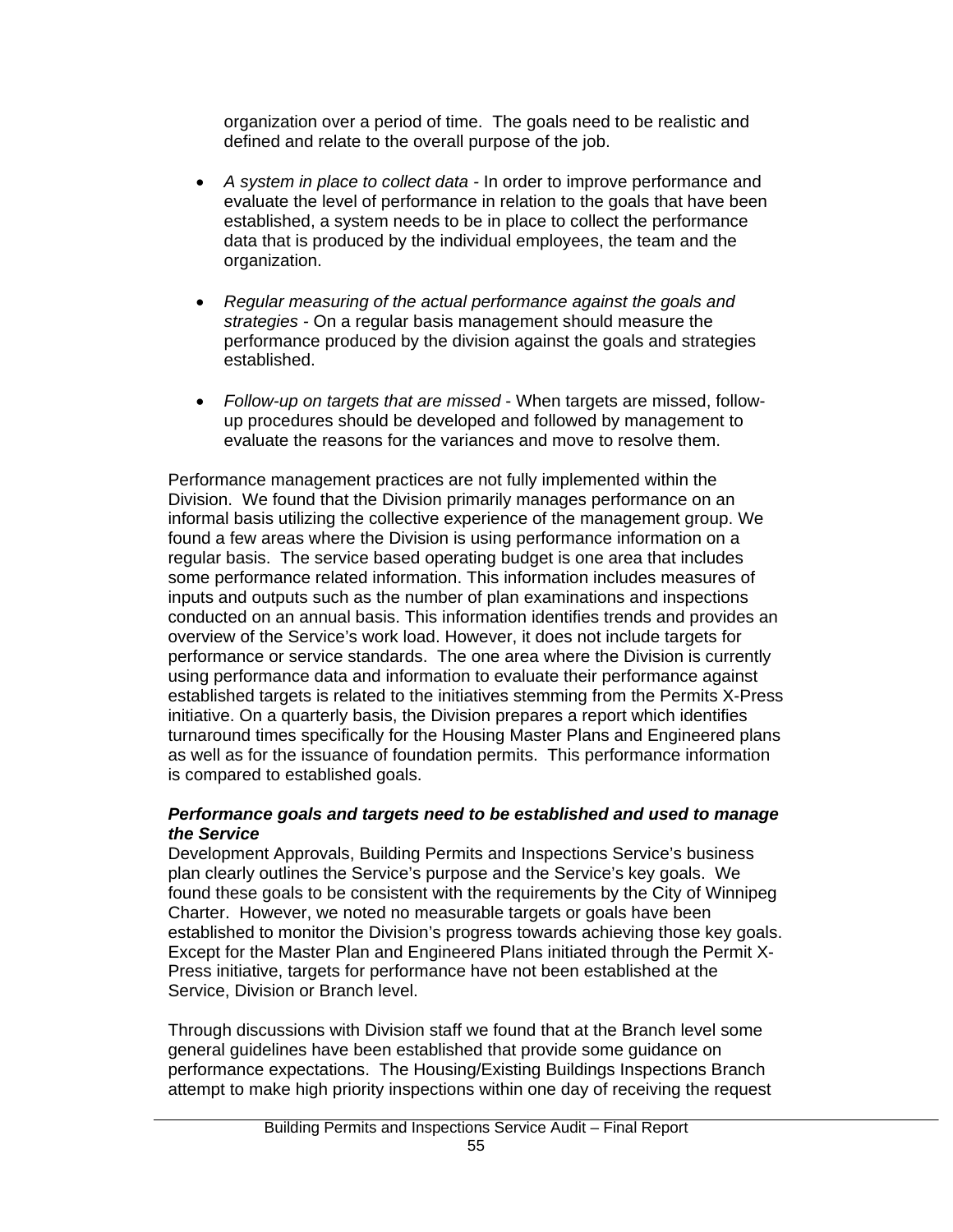as well a general goal of the Zoning and Permits Branch is to minimize the queues of people waiting to submit permit applications and to clear all walk up permit applicants in any given day. While these goals are a good start they are only guidelines and are not established goals. Goals such as minimizing queue length or streamlining the permit review process are not directly measurable. We are encouraged to report that the Housing/Existing Building Inspections Branch is currently looking into establishing service standards for inspection turnaround times.

The service standard established for the Master and Engineered Plans is to have the plans reviewed and approved within five days of the application date. This is a measurable goal and by monitoring the turnaround time every quarter the Division is able to report on their performance. Furthermore, the Division is able to make the necessary adjustments to the process to help ensure they meet this goal. Unfortunately, this represents a small part of the Division's business and we were unable to identify specific, measurable goals in any other area.

One reason for the Division's reluctance to establish performance goals and targets is the fact that the amount of work associated with each part of the permit application process (i.e. zoning review, plan review, and inspection) can vary considerably for each application. For example, for a permit for a packaged garage built by a professional, the application could be received and approved by a Permit Technician in the Zoning and Permits Branch and issued on the spot taking minimal time and involving only one person. A second garage permit application that was designed by a homeowner, the Permit Technician may need to refer the permit and plans to a Zoning Development Officer depending on how the garage is situated on the property. It may also be forwarded to a Plan Examiner to ensure that the plan is structurally sound and in compliance with the applicable codes. The first permit may require significantly less inspection time because it is being built by a professional versus the second example that is being built by an inexperienced homeowner.

Staff we interviewed are concerned that broad service standards will not accurately reflect the inherent differences in the processing of the different permits. We acknowledge that there are differences in the amount of time and level of effort required for each permit, but we feel it is reasonable to expect that over a month or a year that the Division could measure "average" processing times. These averages should serve as a reasonable base for establishing performance service standards and targets. At a minimum, service standards will serve as a starting point to identify where a problem may exist and where further analysis is warranted. In our jurisdictional review we found that the Ontario Building Code specifies service standards for complete applications ranging from 5 to 10 days for a house to 30 days for a complex building. Ontario has also specified that the service standards do not apply for incomplete applications.

The department does not monitor the status of plan submissions (i.e. complete versus incomplete plan submissions). This must be done in order to be able to assess performance and to determine of process time standards for complete plan submissions.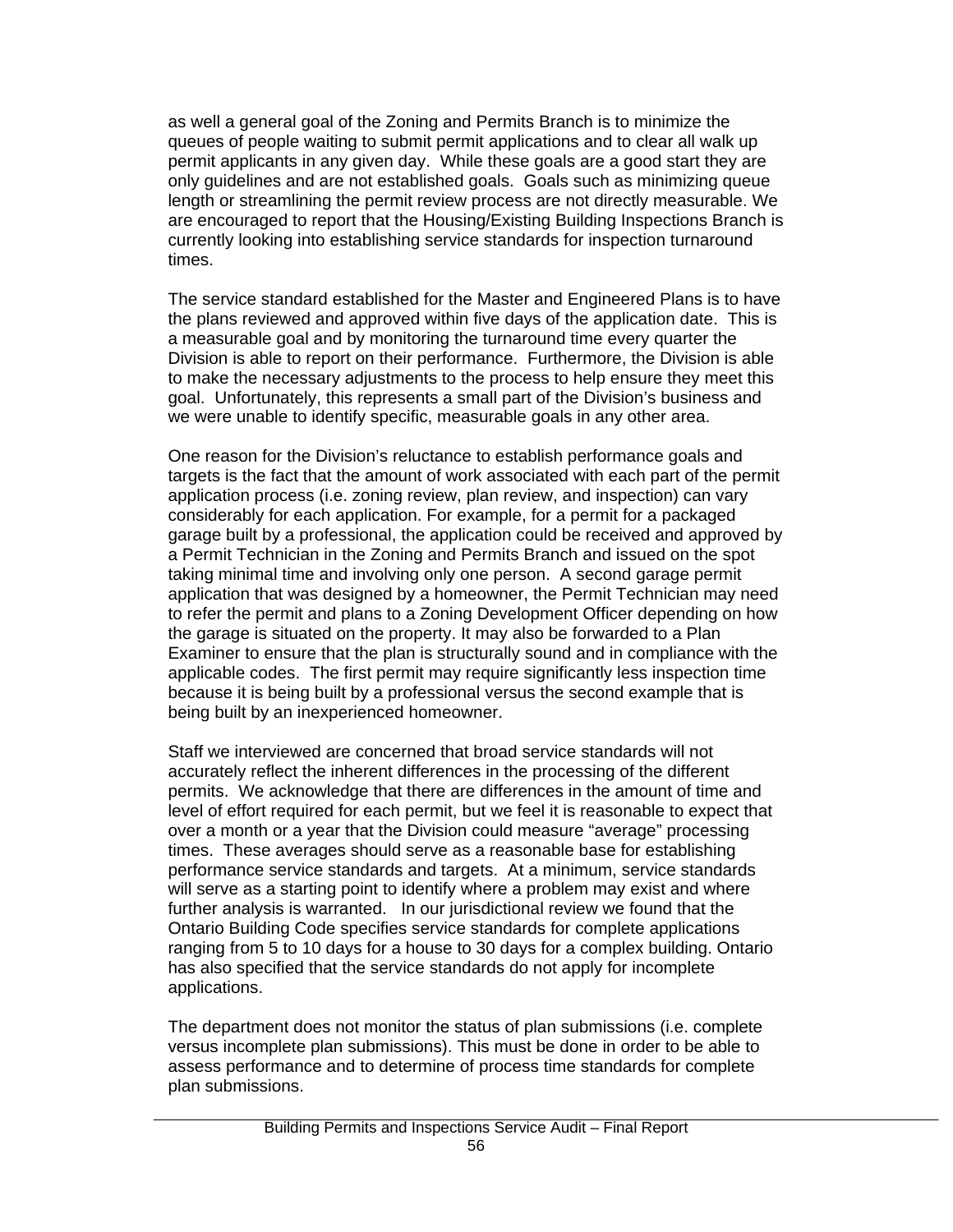With the lack of performance standards and targets, the Division is unable to measure and evaluate the actual performance of the Service. Furthermore, the Division is unable to provide the customer with information on wait times to assist them in planning their work.

#### **Recommendation 6:**

We recommend that the Division establish measurable performance goals and service standards. These performance goals and service standards should be established to be used to evaluate the performance at the Service, Division, Branch and staff level. The service standards should also be communicated to the customer.

#### **Management Response**

*We agree with the recommendation. The Department, in conjunction with Permits X-Press and industry, commits to institute new tracking to better gather information to better assess performance with the goal of establishing performance goals and measures and refine existing information gathering systems. We will focus on measures for permit activity and housing inspections first to be completed by the fourth quarter of 2010, followed by commercial inspections and ending with plan examination.*

#### *Monitoring of performance information should be improved*

As previously mentioned, the Permits X-Press initiatives is the only area where measurable targets have been established, progress has been measured and reported and measures have been taken to address the issues. The primary mechanism for discussing performance related issues has been through the establishment of the Industry Advisory Group. This group is composed of representatives from the building community and the City who meet quarterly to discuss any performance related issues and strategies to address these issues through process improvements or better cooperation from the industry. The Industry Advisory Group is presented with quarterly performance information related to the Master Plans and Engineered Plans. The industry leaders we interviewed fully supported this forum to discuss issues they face.

Below is a brief description of the level of performance information monitoring and reporting that is done in each of the branches included in our review.

#### *Zoning and Permits Branch*

The administrator of the Zoning and Permits Branch does not formally track the workload distribution of staff. The focus is primarily on the management of the queue of applicants in the Application Centre for the permit intake function and ensuring a reasonable distribution of the work. There is no formal analysis of workload distribution and productivity of the Permit Technician or the Zoning officers on a monthly or annual basis. Performance data regarding the number of days plans wait to be reviewed and the average number of days to complete a plan review is available through Amanda and provides significant information for the Branch to use to improve the efficiency and effectiveness of the function.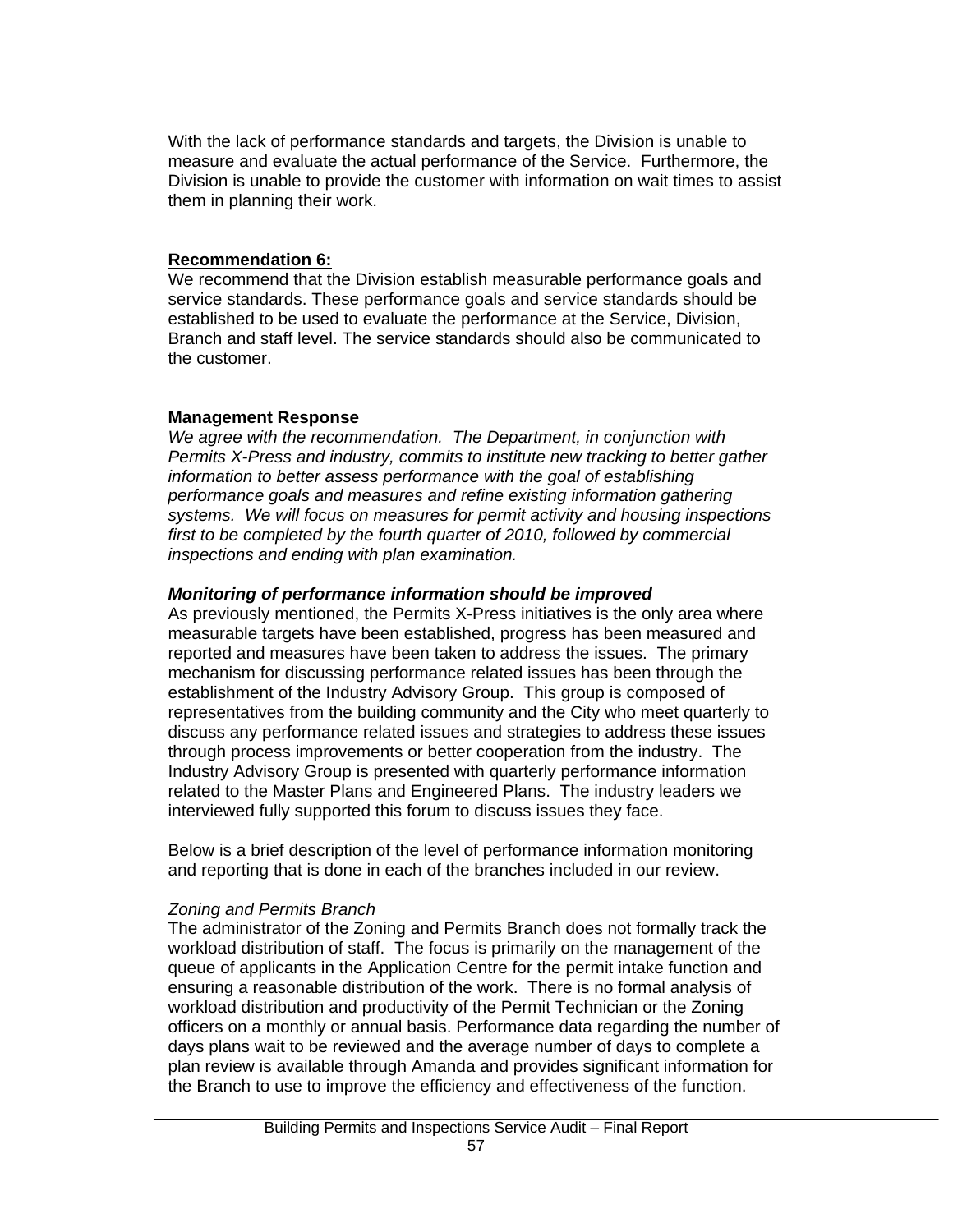#### *Plan Examination Branch*

The administrator of the Plan Examination Branch does not review or monitor any of the performance related data from operations other than workload distribution. Performance data regarding the number of days plans wait to be reviewed and the average number of days to complete a plan review is available through Amanda and provides significant information for the Branch to use to improve the efficiency and effectiveness of the function.

#### *Housing/Existing Building Inspections Branch*

The administrator of the Housing/Existing Buildings Branch tracks and reviews the following information: the number of days worked, total number of inspections conducted, type of inspection and number of defects identified and corrected. This information is collected on a monthly basis, along with the information regarding the number of permits assigned, completed and outstanding. However, we identified that this information was not being used to manage the performance of the Branch and was not being used to improve the efficiency or the effectiveness of the Branch or to attempt to manage the backlog in Housing/ Existing Buildings inspections.

We analyzed the performance related data provided by the Branch and from Amanda and we found differences in productivity levels between the different inspectors relating to the number of inspections conducted and defect detection rates. Upon follow-up, we determined that management is aware of each inspector's productivity level in general; however an analysis of the overall productivity of the Branch and comparing performance levels between inspectors is not currently being done. In addition, targets are not established to evaluate performance. They stated that they are in the process of establishing some performance goals and work standards.

### *Commercial Inspections*

The Commercial Inspections Branch also records the number of inspections conducted by each inspector and the number of defects identified. However, this information is not reviewed on a periodic basis and is not used by management to manage the performance of the branch. The Commercial Inspections Branch is the only branch within the building permits and inspections process that is not using Amanda therefore the amount and detail of the information that is tracked in the Commercial Inspections Branch is limited.

In addition, formal processes need to be established to report to Department management on a monthly, quarterly or annual basis regarding the Division's performance with respect to the permits and inspections processes and services. With the implementation of performance management, it is important to ensure that the data and information for performance reporting is tailored to the users of the performance information, including Council and the public. This will ensure that the information provided to each user will better serve to inform the decision making process.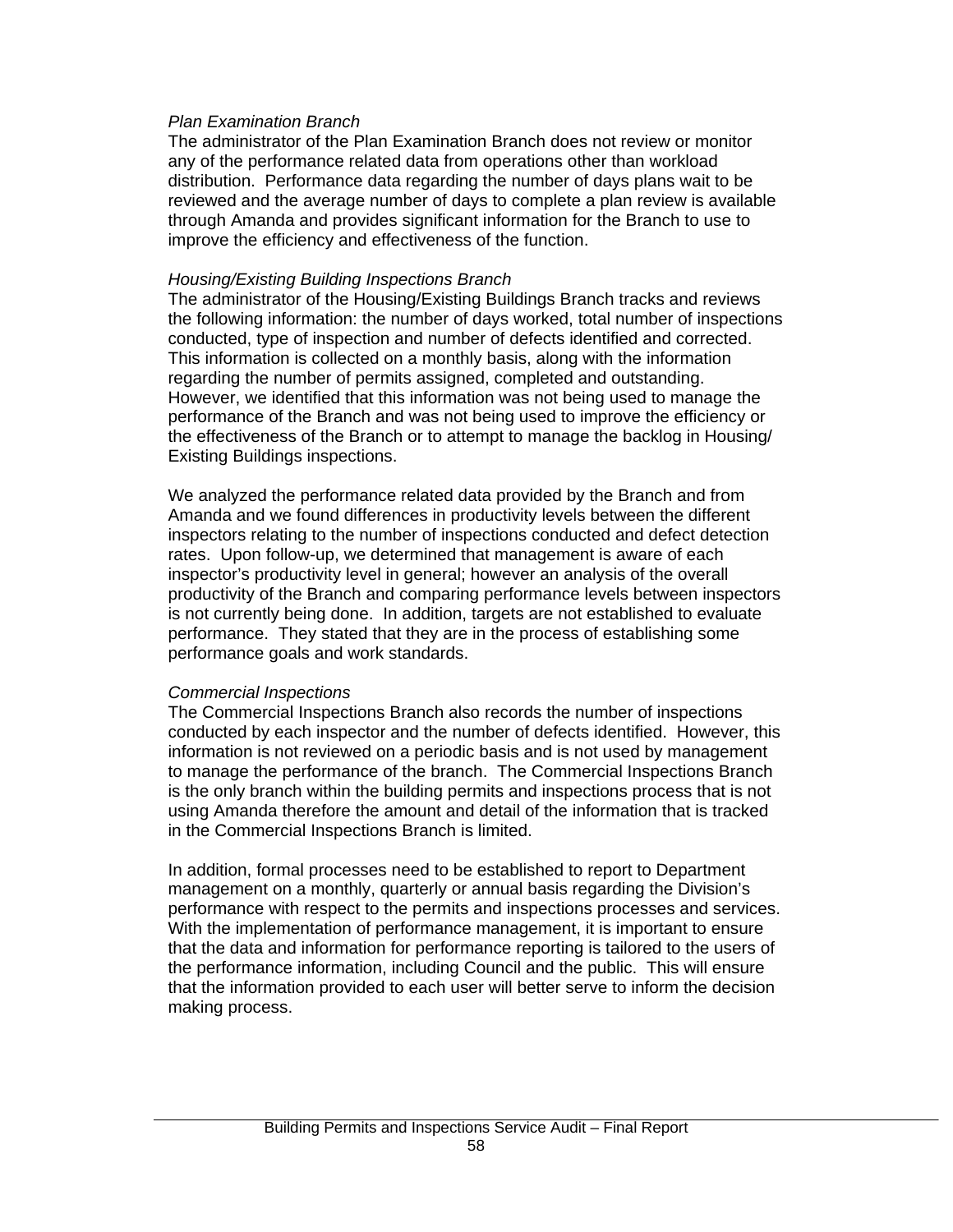#### **Recommendation 6a:**

We recommend that the Division establish formal processes to track and review available performance information in order to improve the efficiencies and effectiveness of the Division and contribute to the decision making process.

#### **Management Response**

*We agree with the recommendation. The Department, in conjunction with Permits X-Press and industry, commits to institute new tracking processes to better gather information to better assess performance with the goal of improving efficiencies and decision making processes by the third quarter of 2010.* 

#### **Recommendation 6b:**

We recommend that the Division establish formal processes to report to Department management on a monthly, quarterly or annual basis regarding the Division's performance with respect to the established performance goals and service standards for the permits and inspections processes and services. The performance information and the frequency of reporting should be tailored to each level of management.

#### **Management Response**

*We agree with the recommendation. The Department, in conjunction with Permits X-Press and industry, commits to institute new tracking processes to better gather information to better assess performance with the goal of establishing monthly, quarterly and annual reports to better assess performance against established goals and service standards by the fourth quarter of 2010.*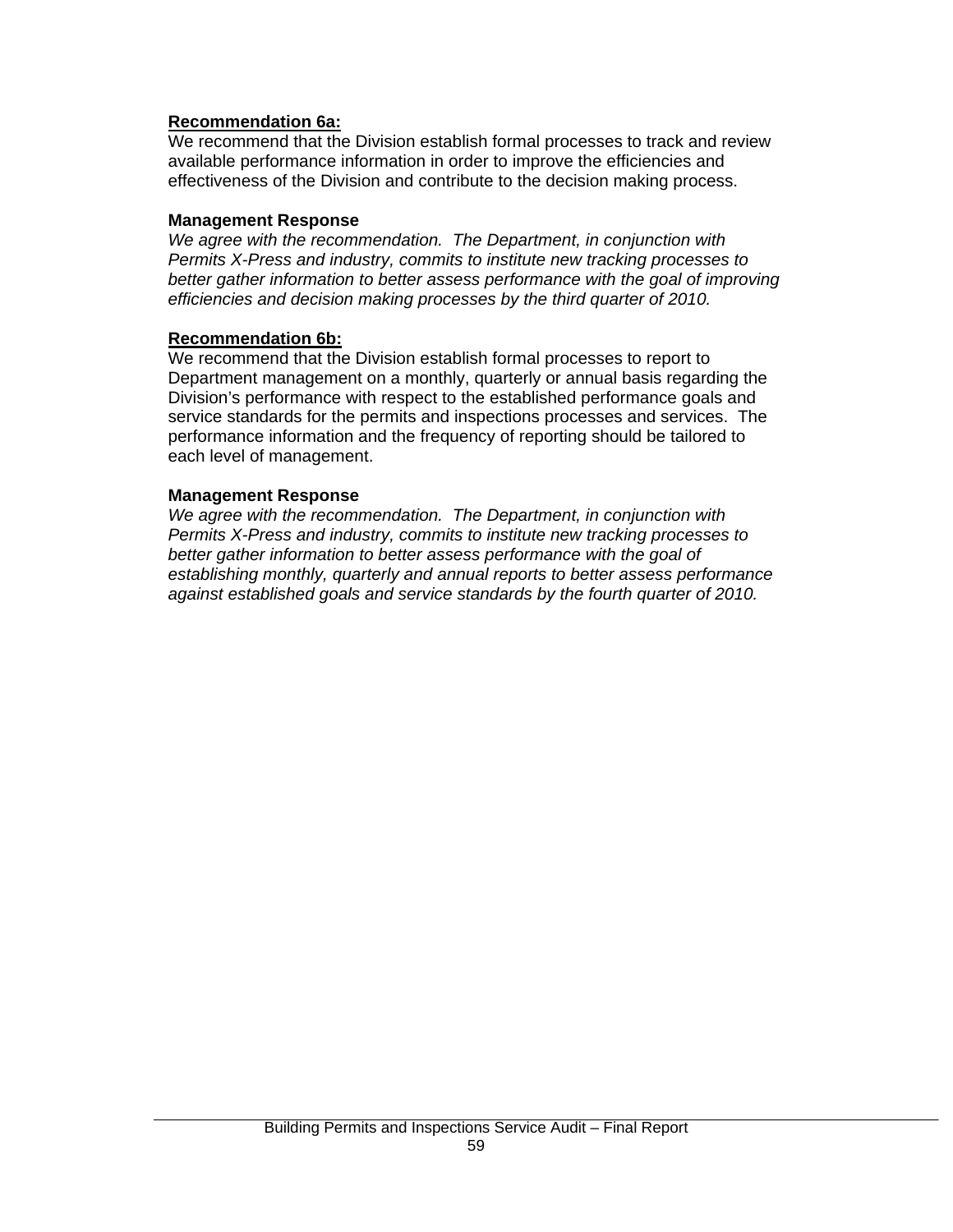# **APPENDIX 1 - AUDIT PROCESS**

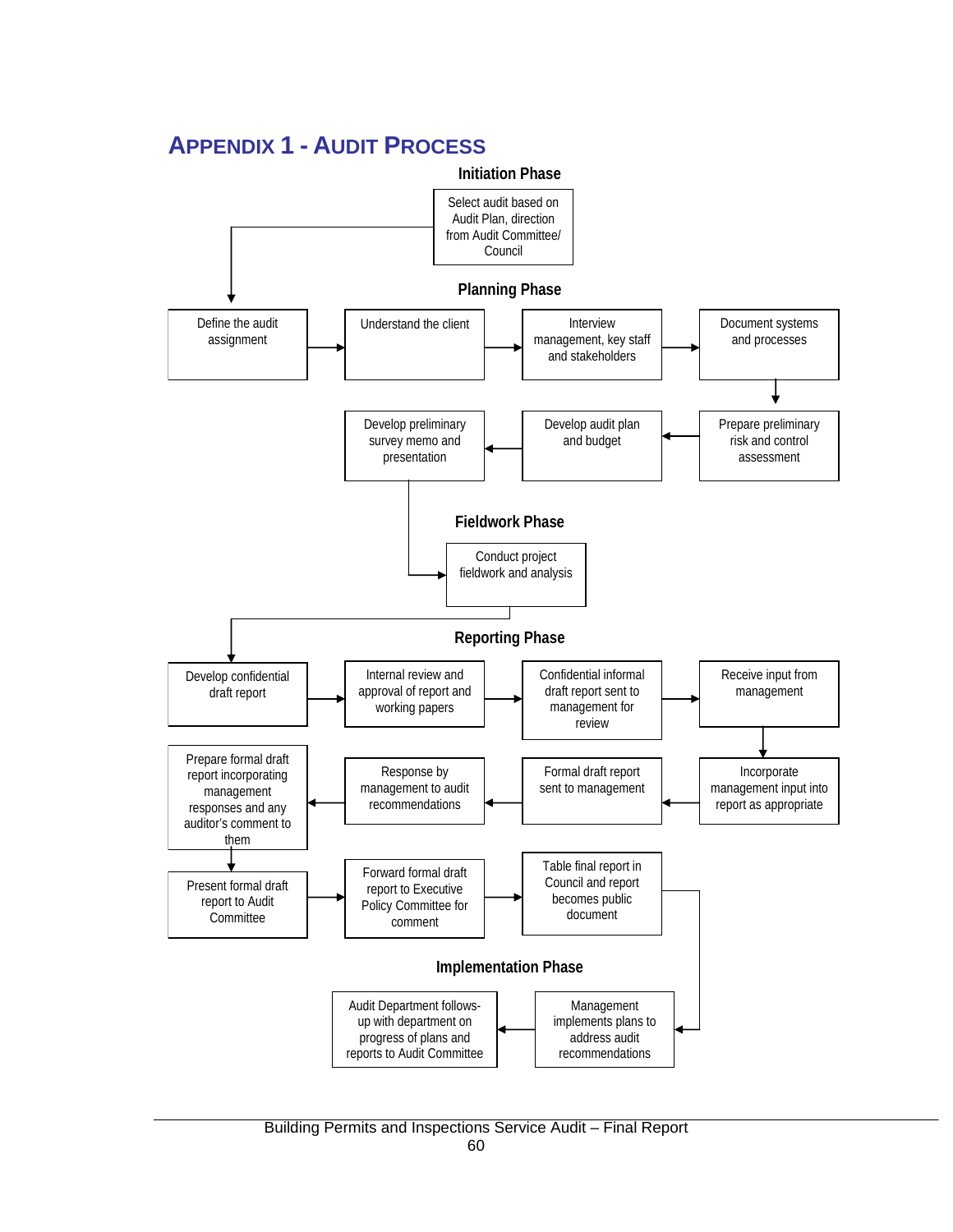# **APPENDIX 2 – APPLICABLE CODES AND BY-LAWS**

## **Codes**

| Code                            | <b>Contact</b>                      |
|---------------------------------|-------------------------------------|
| <b>Manitoba Building Code</b>   | <b>Plan Examination Branch</b>      |
| <b>Canadian Electrical Code</b> | <b>Plan Examination Branch</b>      |
| Manitoba Fire Code              | <b>Fire Prevention Branch</b>       |
| <b>Manitoba Plumbing Code</b>   | <b>Commercial Inspection Branch</b> |
|                                 | Housing/Existing Buildings Branch   |

# **By-laws**

| <b>By-law Name</b>                                  | <b>By-law Number</b> |  |  |
|-----------------------------------------------------|----------------------|--|--|
| <b>Planning, Property and Development</b>           |                      |  |  |
| The City of Winnipeg Zoning                         | 200/2006             |  |  |
| Downtown Winnipeg Zoning                            | 100/2004             |  |  |
| <b>Airport Vicinity Acoustic Insulation</b>         | 6419/1994            |  |  |
| Plan Winnipeg                                       | 7630/2000            |  |  |
| Building, Winnipeg                                  | 4555/1987            |  |  |
| <b>Development Procedures</b>                       | 5893/92              |  |  |
| Electrical, Winnipeg                                | 74/2009              |  |  |
| <b>Airport Vicinity Protection Area (Secondary)</b> | 6378/1994            |  |  |
| <b>Historical Buildings</b>                         | 1474/1977            |  |  |
| Waterways                                           | 5888/1992            |  |  |
| Planning, Development and Building Fees             | 77/2009              |  |  |
| <b>Encroachment on Streets</b>                      | 692/1974             |  |  |
| Vacant and Derelict Buildings Bylaw                 | 35/2004              |  |  |
| <b>Fire Prevention Branch</b>                       |                      |  |  |
| <b>Fire Prevention</b>                              | 150/2004             |  |  |
| <b>Public Works</b>                                 |                      |  |  |
| <b>Streets</b>                                      | 1481/1977            |  |  |
| Private Approaches                                  | 6546/1995            |  |  |
| <b>Water and Waste Department</b>                   |                      |  |  |
| Lot Grading                                         | 7294/1998            |  |  |
| Sewer                                               | 7070/1997            |  |  |
| Waterworks                                          | 504/1973             |  |  |
| Solid Waste                                         | 1340/1976            |  |  |

Building Permits and Inspections Service Audit – Final Report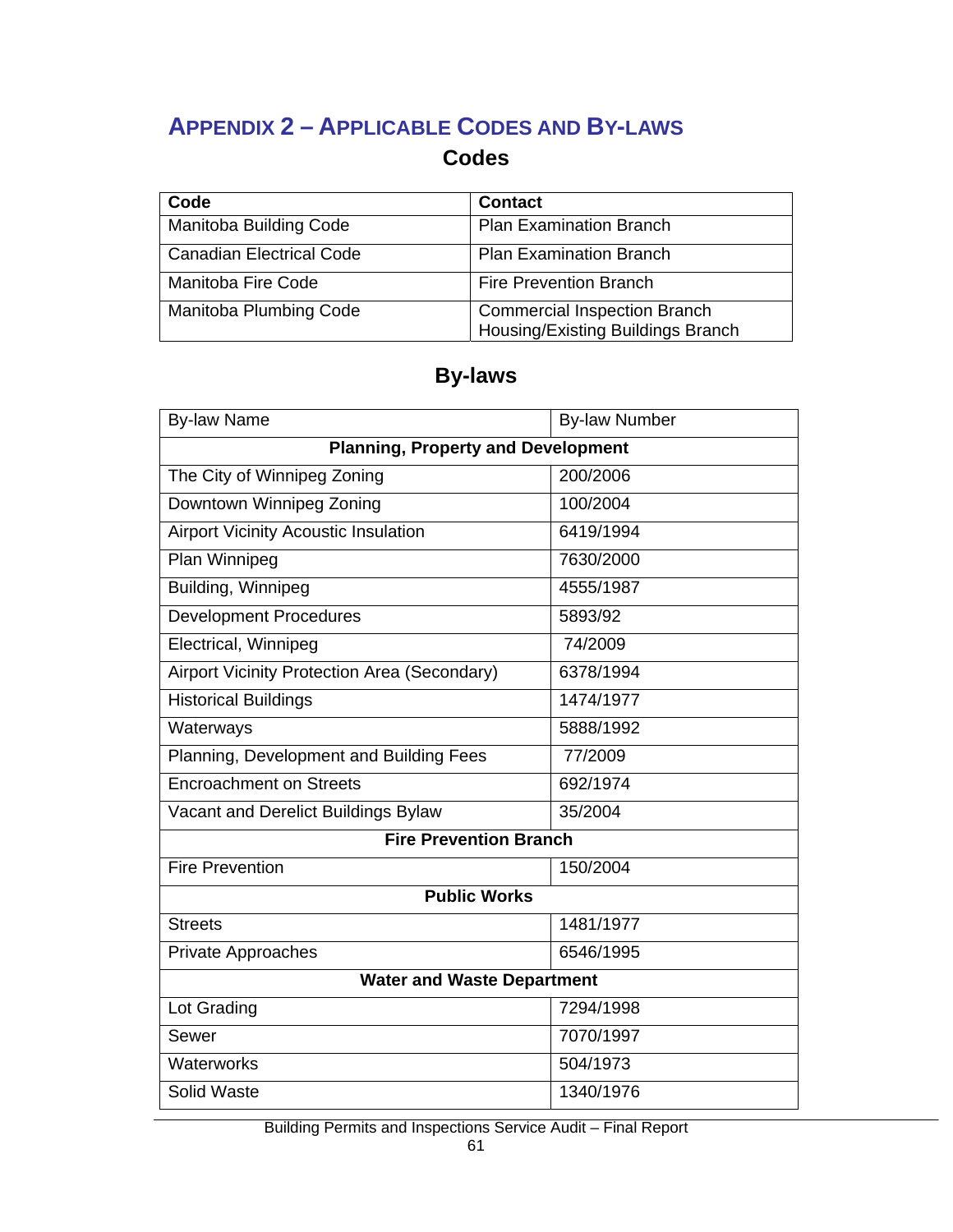# **APPENDIX 3 –**

# **DEVELOPMENT AND INSPECTIONS ORGANIZATIONAL CHART**

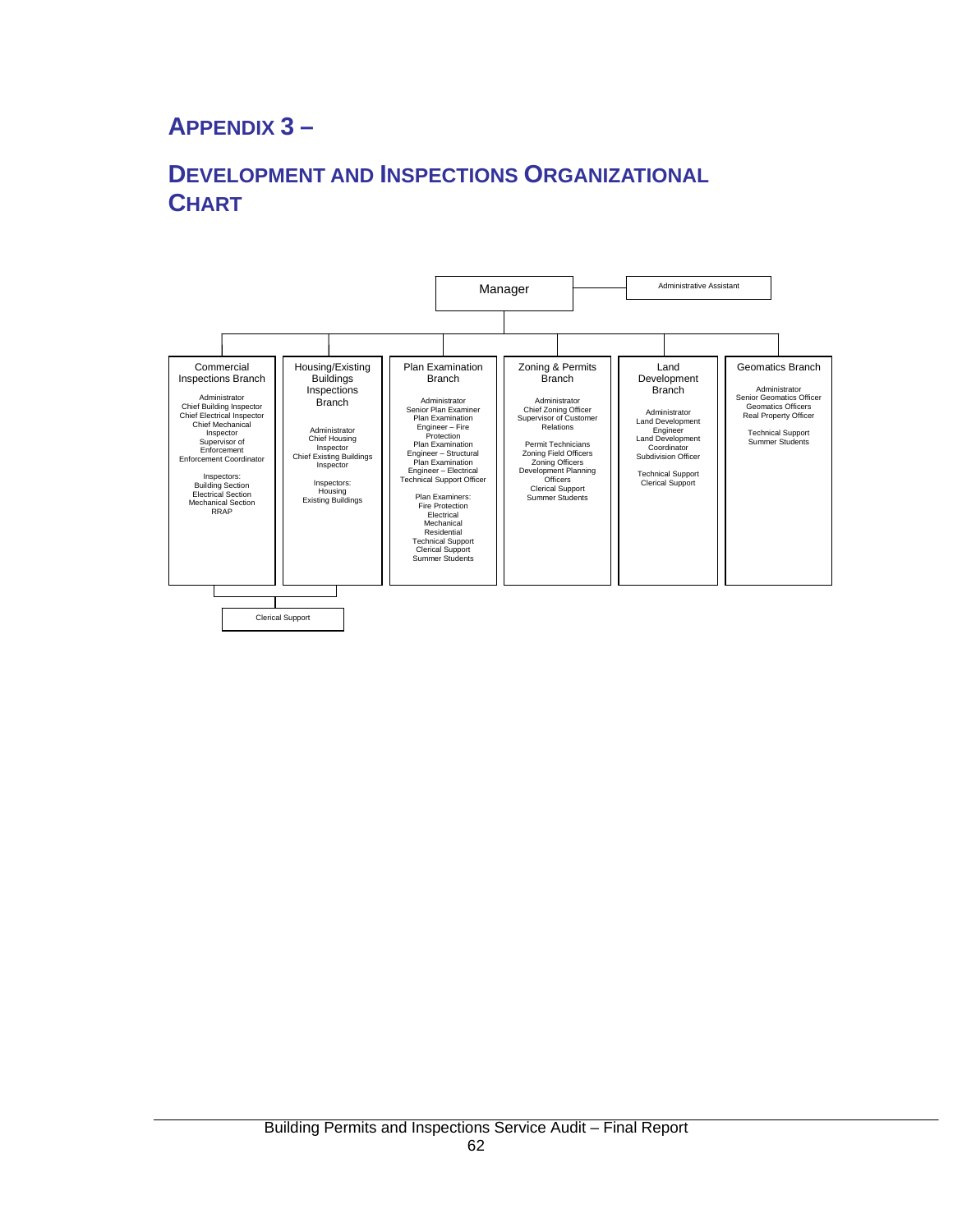## **APPENDIX 4 – PERMITS AND INSPECTIONS PROCESS**

A building permit is required for any new construction, additions, alterations, renovations, relocations, and repairs or rehabilitation of a building or structure. To begin the process the property owner or the contractor who has been hired to carry out any construction activity is responsible for applying for the permit based on the type of work that is being carried out. Ultimately it is the property owner who is responsible for obtaining the necessary permits and complying with the applicable building codes and zoning requirements.

Based on the type of construction, the applicant is required to submit the necessary information regarding the structure and the property as well as all the plans regarding construction. Applications are filled out by the applicant prior to submitting their application. Once the applicant has all the necessary plans, documents and information requested in the application, the application is submitted to the Zoning and Permits Branch.

The *Zoning and Permits Branch* is segregated into two sections, one for nonappointments, which includes the general public and one for appointments only preferred customers such as the Manitoba Home Builders' Association (MHBA) and Winnipeg Construction Association (WCA) members.

The Permit technicians in both areas review all the documents and plans to ensure all the required information is submitted. Once they have verified that the information is complete they will enter the application into Amanda and assign the permit a tracking number. Once the application is entered into Amanda, the application and the plans are forwarded on to the Permit Trackers. Depending on the complexity of the project, the permit technicians have the ability to approve permits and issue permits after their review.

The Permit Trackers are divided into Non-Residential and Residential permits and they are responsible for coordinating the distribution and approval of all permits which require review by the other areas. Once they receive the application and the plans they will forward the plans to all the areas that are required to review and approve the information that has been submitted. All plans are distributed simultaneously among the different areas that are reviewing: Plan Examination, Water and Waste, Public Works, Zoning, etc. The permit tracker is responsible for tracking the application throughout the process. They will not deem an application approved until they have received the approvals from all areas performing their reviews.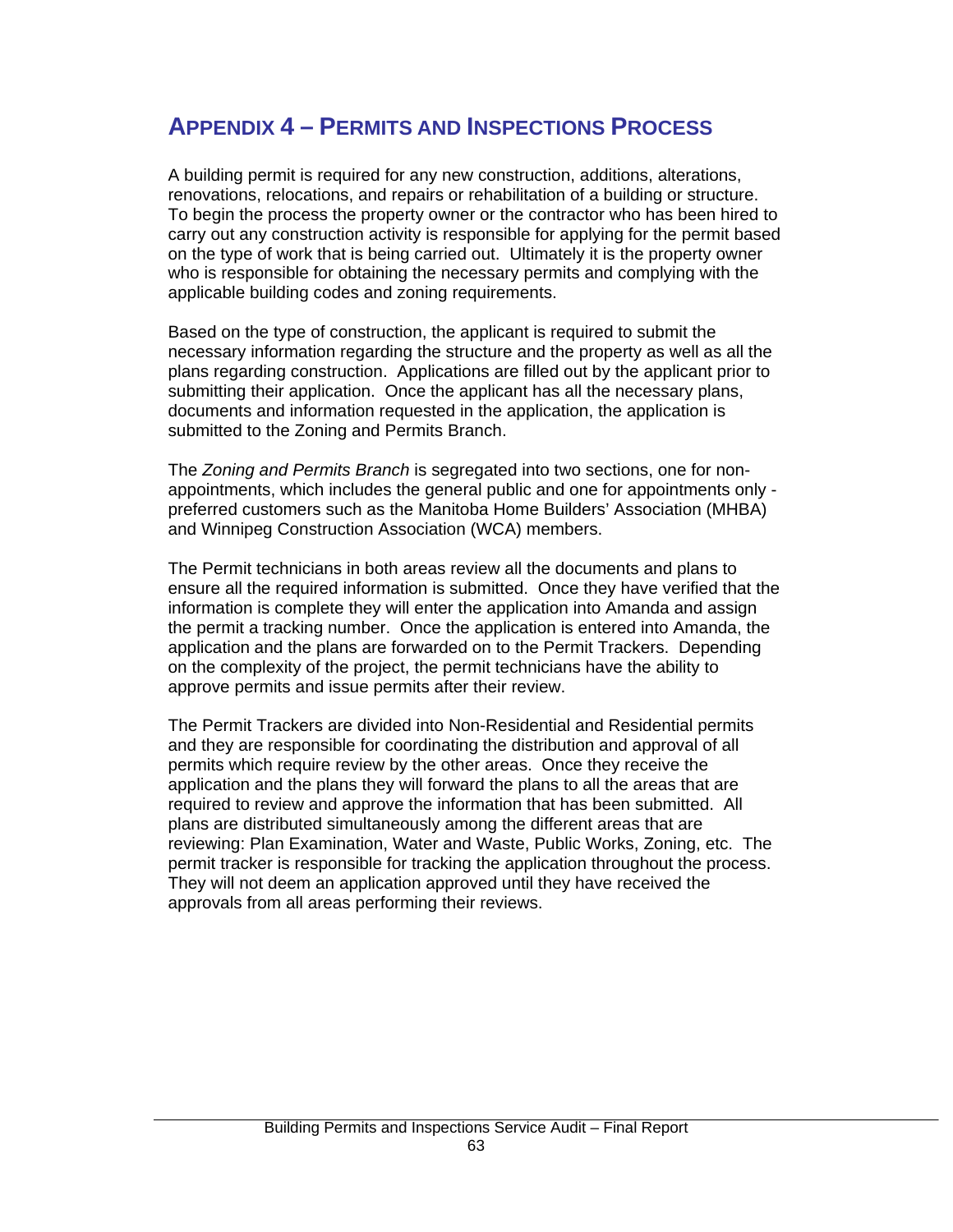## **APPENDIX 4 – PERMITS AND INSPECTIONS PROCESS CONT'D**

Once the plans are distributed to the Plan Examination Branch and the other applicable departments, it is their responsibility to review all plans submitted to ensure compliance with the applicable by-laws and codes. Any additional follow up or questions regarding

the plans submitted is done by the plan examiners in each specific area. The Plan Examination Branch is divided into each type of plan review. For Non-Residential applications, the plans are distributed and reviewed independently by each type of plan examiner: structural, electrical, mechanical and fire protection. In addition the plans are distributed to the other appropriate city departments for their review, primarily Water and Waste and Public Works. For Residential applications, the plans are reviewed by the housing plan examiners. If during their review, a plan examiner identifies any deficiencies with the plans, the applicant is notified and the plans are placed on hold until the deficiencies are corrected or until any requested additional information is submitted by the applicant. Once the additional information is received from the applicant, the plan review continues. Once a plan review is complete and in compliance with the building codes, each plan examiner is responsible for signing off on their review in Amanda. Once all plan examiners have signed off plans are sent back to the Permit Tracker.

Once the permit tracker receives all the documents and plans back from the different departments and branches, they will contact the applicant to advise them that their permit application has been approved and is ready to be picked up. The permit is forwarded to the cashier who issues the permit upon collecting the fee for the permit from the applicant. At this time the applicant is advised that they are required to contact the appropriate inspector for the inspections at the appropriate stages during construction.

Once the permit has been issued, the permit is sent to the appropriate inspections branch: Commercial Inspections or the Housing/Existing Building Inspections Branch depending on the type of permit that is issued.

The process established within both the Housing/Existing Building Inspections Branch and the Commercial Inspections Branch, is that the applicant is responsible for contacting the appropriate inspections branch at the time when they are ready for an inspection. Throughout construction the applicant contacts the inspection branch and schedules an appointment for the inspector to visit the site and conduct the necessary inspections throughout the various stages of construction.

The Commercial Inspections Branch is segregated into the three areas and is staffed with inspectors who are trained in each area: building, electrical and plumbing/mechanical inspections. Throughout construction the inspectors in all three disciplines visit the construction sites throughout the various stages and ensure that all the appropriate steps are being followed and that the work conducted is in accordance with the approved plans, and codes applicable to their areas. Once construction is complete and the building is ready for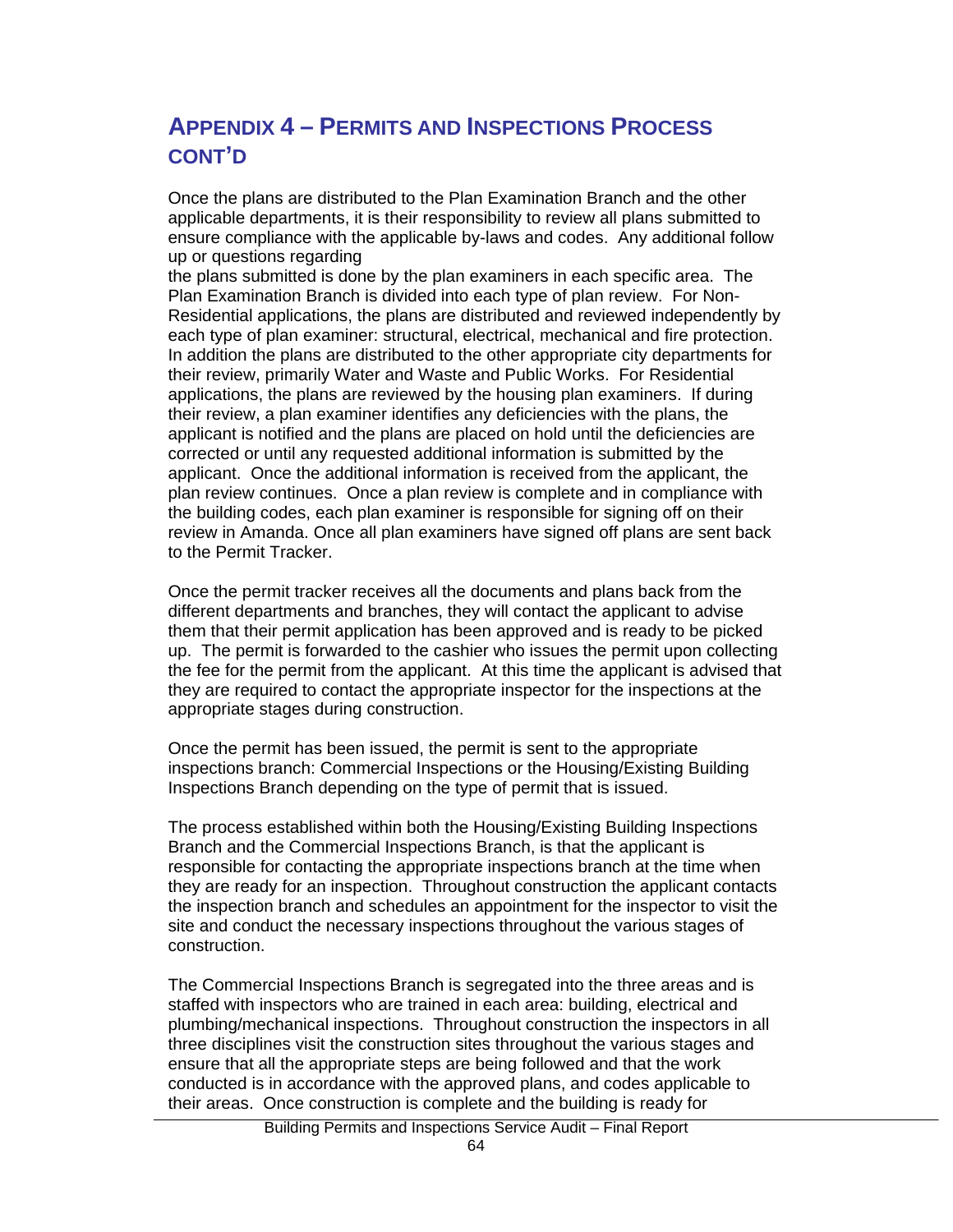# **APPENDIX 4 – PERMITS AND INSPECTIONS PROCESS CONT'D**

occupancy, the applicant must schedule for a final inspection. An occupancy permit is only issued once all permits have been issued and all inspections have been completed and signed off.

The Housing/Existing Buildings Branch is segregated into two areas: Housing Inspections and Existing Buildings Inspections. The Housing Inspectors are multi-disciplined and are trained to inspect in all three areas: building, electrical and plumbing. When a residential permit is issued the applicant is advised to contact the Housing/Existing Buildings Inspections Branch to schedule the inspections. One inspector is assigned per district and is responsible for all the housing inspections in that district.

Existing Buildings Inspections are responsible for the enforcement and inspections of all existing buildings (residential and commercial) with the applicable City of Winnipeg Building By-laws. The various by-laws include: Unsafe Conditions, per section 12 of the Winnipeg Building By-law, and Vacant and Derelict Buildings By-law). The branch is also driven by permits issued for items such as demolitions, special events and temporary structures such as tents. The branch as well responds to any complaints related to by-law infractions such as unsafe site conditions, maintenance and occupancy issues.

A permit is considered closed once all permits associated with a structure have been issued and a final inspection has been conducted. If deficiencies have been identified by either the Commercial Inspections or the Housing/Existing Buildings Branch, the permit is not closed until the deficiencies have been corrected and a final inspection has been performed.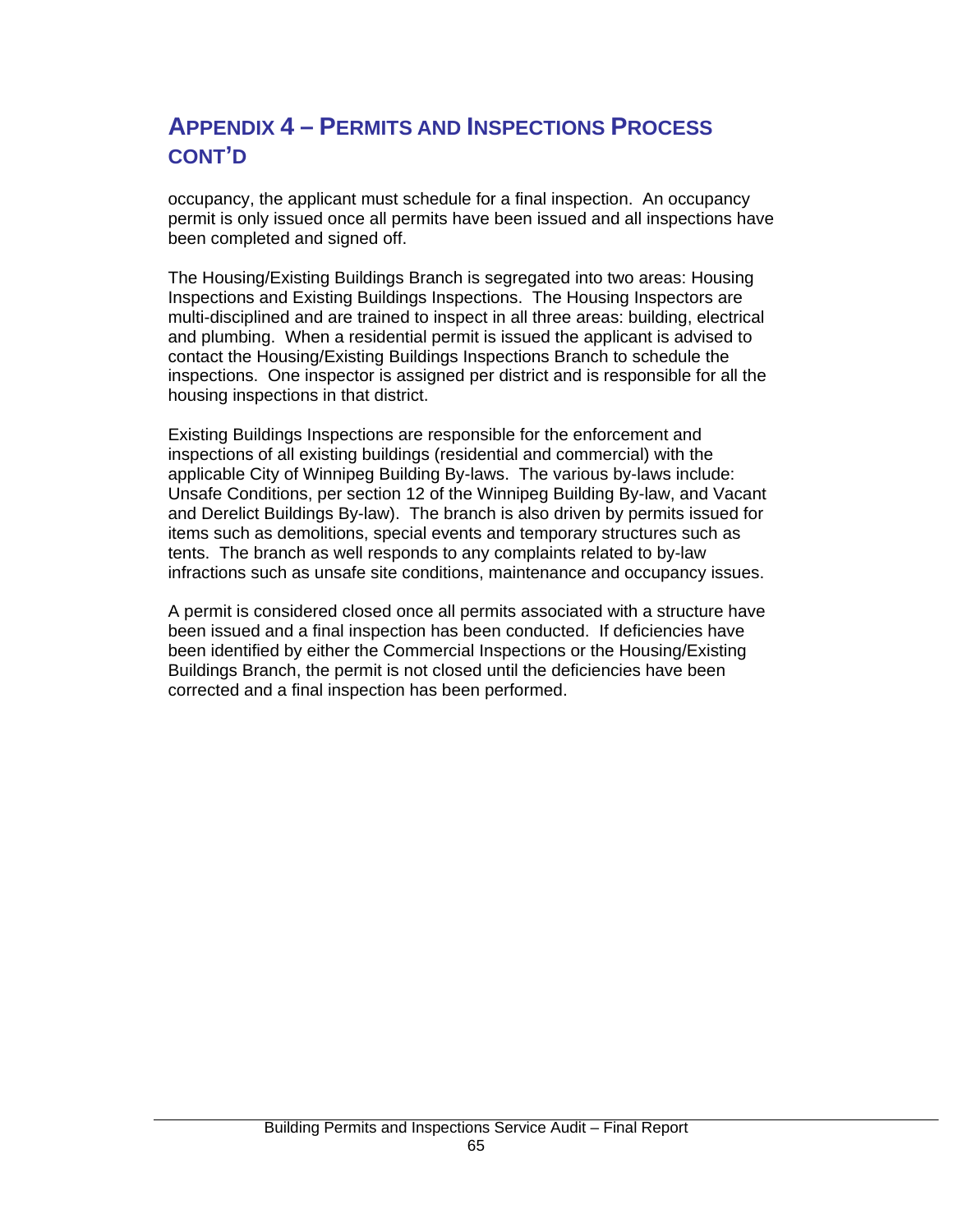# **APPENDIX 5 – FLOW CHART: PERMIT APPLICATION PROCESS – SINGLE FAMILY DWELLING**

# **Single Family Dwelling**

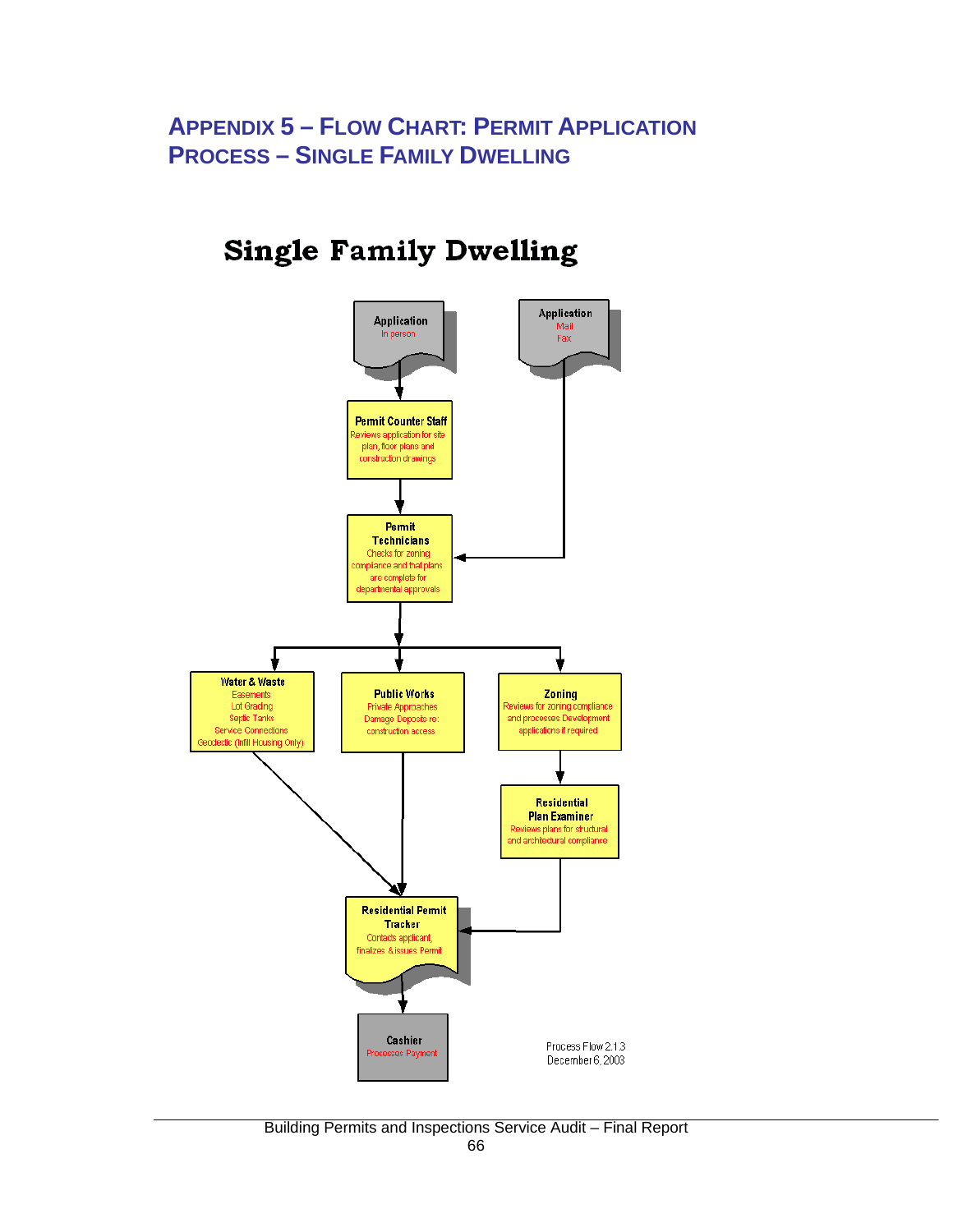# **APPENDIX 6 – BUILDING PERMIT PROCESS FLOW CHART**

# **NON-RESIDENTIAL – NEW CONSTRUCTION AND ADDITIONS**

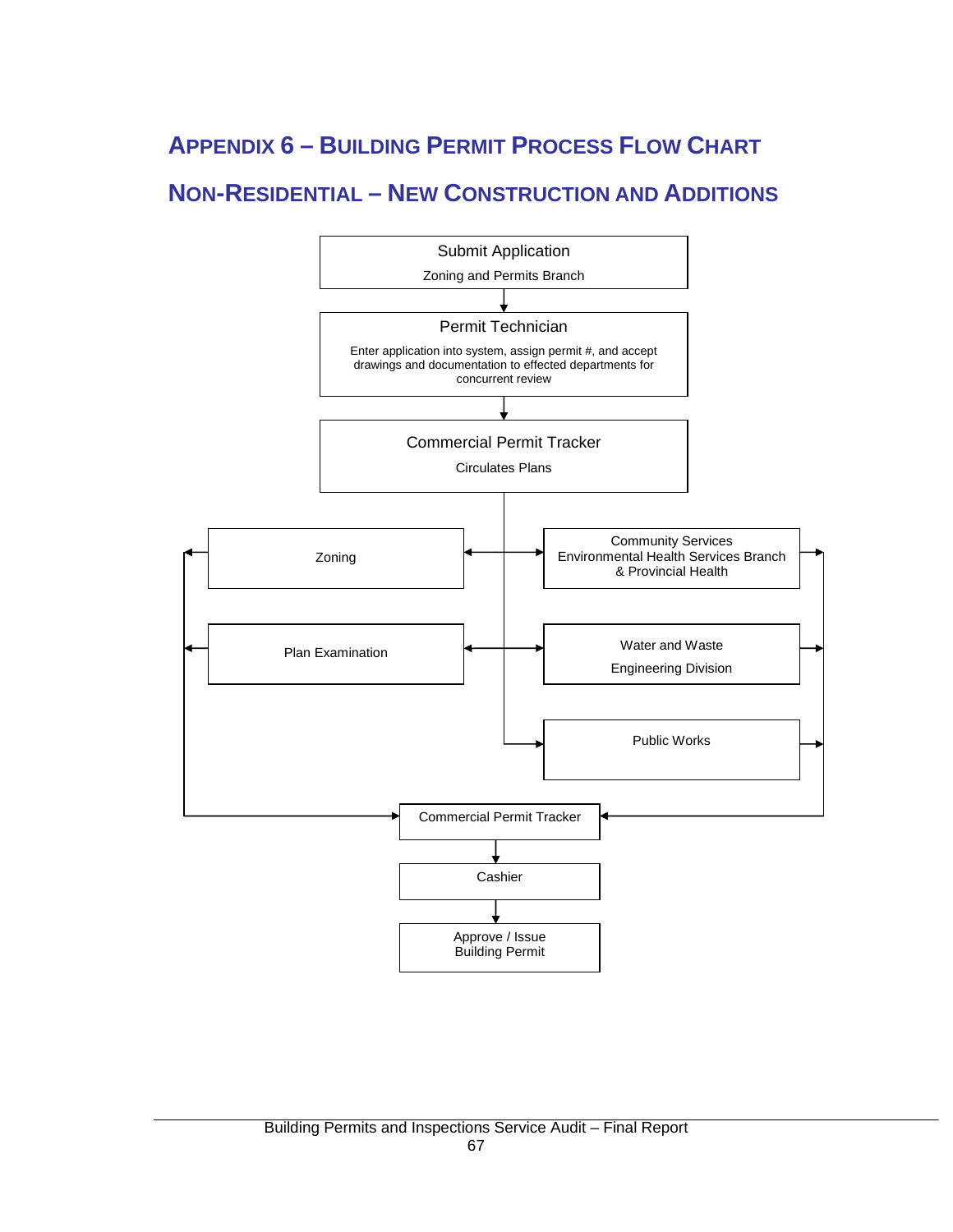# **APPENDIX 7 – SUMMARY OF RECOMMENDATIONS**

## **Permits and Inspections Process**

*Recommendation 1:* The Division should re-evaluate its current practices and procedures and move to a more risk-based plan examination and inspection methodology. In the short term, a methodology similar to that proposed for the Certified Builder Program in that the Division will be able to rely on the inspection work of Certified Builders but will still maintain a risk-based audit function of the work that is relied on. In the longer term, the Division should continue to work towards fully implementing the Certified Professional Program.

*Recommendation 1a:* The Division should continue to reevaluate the building activities that require permits with a mind in reducing and eliminating the requirements for building activities that are considered to be low risk.

*Recommendation 1b:* The Division should analyze the backlog of residential permits to better assess the risk posed by leaving these permits open. Steps should be taken to implement formal processes for closing of permits that pose a minimal or low safety risk or where the permit is open beyond the term of the permit (i.e. six months unless original term has been extended by the Division).

## **Enforcement and Compliance**

*Recommendation 2:* We recommend that the Division develop enforcement guidelines that provide decision criteria with respect to the utilization of various enforcement mechanisms. The enforcement guidelines should also clearly outline the parameters where the inspectors have authority to use judgment.

*Recommendation 2a:* We recommend that the Division establish formal procedures for follow-up in situations where there are known violations or where permits are approaching the end of their term (i.e. six months unless original term has been extended by the Division). Priority should be given to developing these procedures in the Housing/Existing Buildings Branch.

*Recommendation 2b:* We recommend that the Division formally track and report on its enforcement activities, which include the number of violation notices verbal and written, stop work orders, and the number of monetary penalties assessed.

### **Resources**

### Financial Resources

*Recommendation 3:* PP&D should complete a full costing of services (i.e. residential permits, non-residential permits, occupancy permits, etc.), which includes the costs incurred by Public Works and Water and Waste in delivering the service.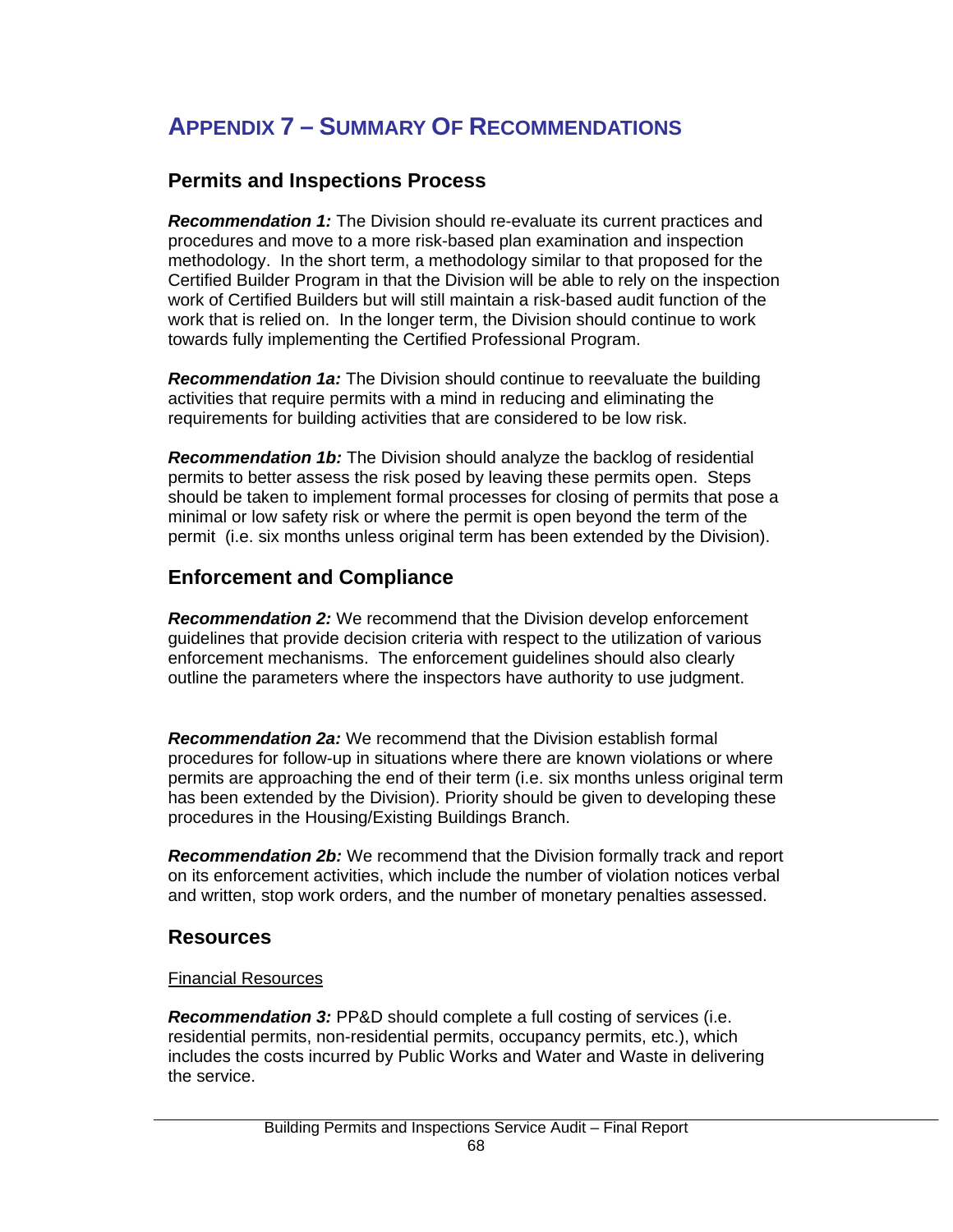# **APPENDIX 7 – SUMMARY OF RECOMMENDATIONS CONT'D**

*Recommendation 3a:* Once the full costs of providing these services are known, PP&D should review the fee structure and recommend to Council any policy changes that may be required regarding the setting of Building Fees.

*Recommendation 3b:* PP&D needs to establish a process for capturing and compiling detailed costing information of the Development Approvals, Building Permits and Inspections Service which is inclusive of all departments that assist in providing the service. The total cost to deliver the service needs to be transparent to enable the Department to support the fees charged to provide the service.

*Recommendation 3c:* The Fund manager should ensure that the use of Permit Reserve Fund is restricted to stabilizing development and building fees and to support the delivery of the Development Approvals, Building Permits and Inspections Service. Any excess reserve funds should be used to make service improvements or to allow for a reduction in fees.

#### Human Resources

*Recommendation 4:* We recommend the Division review their service delivery strategy and determine the level of service they want to provide and adjust the staffing levels accordingly to be able to provide the determined level of service. If staffing levels cannot be adjusted, the processes and strategy of the Division should be amended to adjust to the level of service that the can be offered with the available staff resources.

*Recommendation 4a:* We recommend the Division develop a succession plan to deal with the significant number of retirements expected in the near future. A strategy to effectively retain and recruit the employees with the necessary skills should be given priority.

*Recommendation 4b:* The Division should take measures to improve the work environment within the Division to ensure they are a workplace of choice. Some of these measures would include ensuring the City's total compensation package is competitive and ensuring a healthy work life balance.

*Recommendation 4c:* The Division should develop training manuals and guidance to prevent the loss of business knowledge that could be lost with the retirement of staff.

*Recommendation 4d:* We recommend supervision policies and procedures be established by the branch and division management. The role of every position in a supervisory function should be reviewed to ensure adequate time is allocated to effectively perform the supervisory duties. Division management should ensure this function is being carried out.